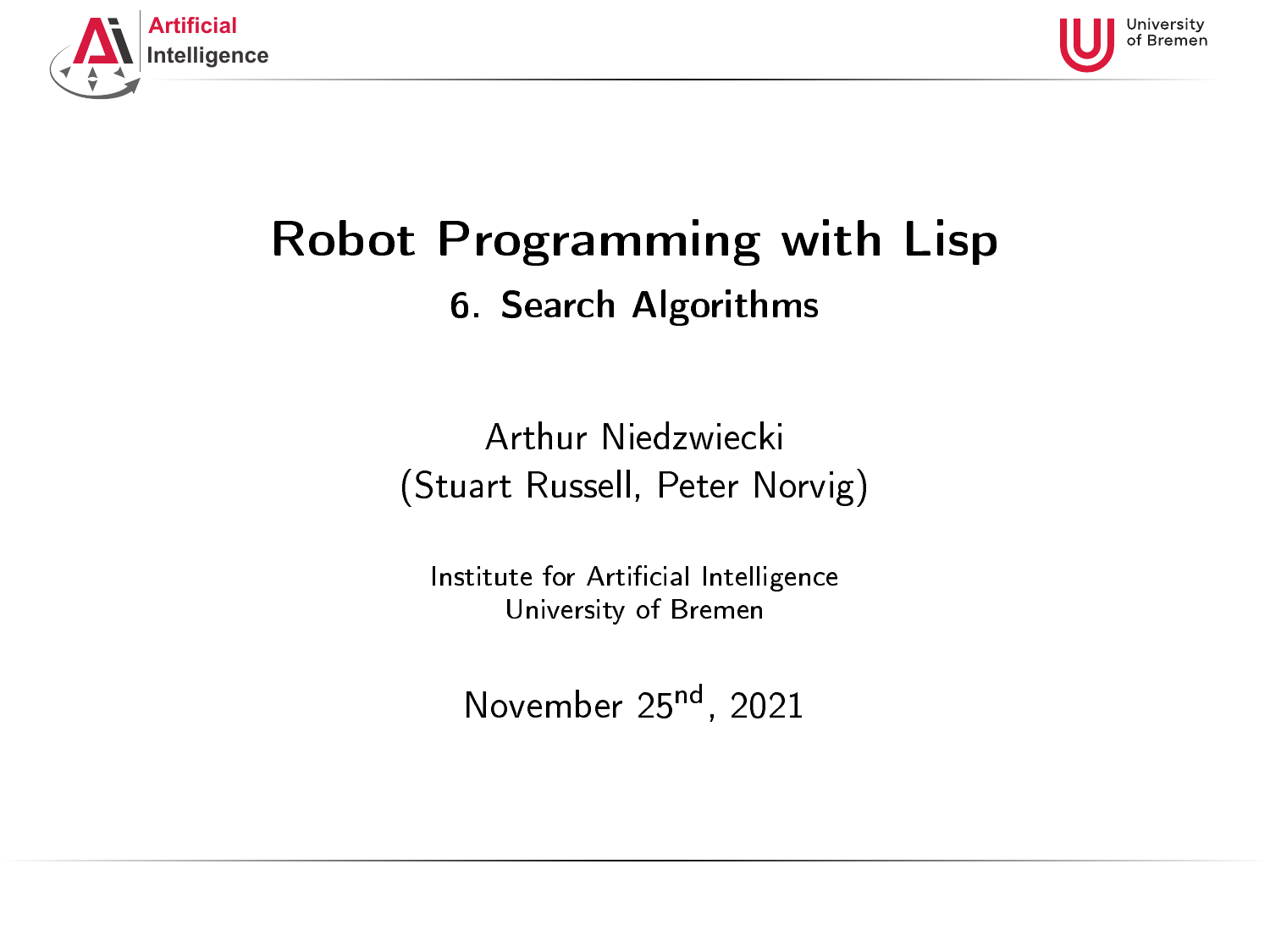<span id="page-1-0"></span>



## Contents Problem Definition

[Uninformed search strategies](#page-20-0) [BFS](#page-22-0) [Uniform-Cost](#page-29-0) [DFS](#page-35-0) [Depth-Limited](#page-50-0) [Iterative Deepening](#page-51-0) [Informed Search](#page-62-0) [Greedy](#page-65-0) [A\\*](#page-72-0) [Heuristics](#page-83-0) [Hill-climbing aka gradient ascent/descent](#page-89-0) [Simulated annealing](#page-91-0)

| <b>Problem Definition</b> | Uninformed search strategies | Informed Search | Organizational |
|---------------------------|------------------------------|-----------------|----------------|
| Organizational            |                              |                 |                |

Arthur Niedzwiecki (Stuart Russell, Peter Norvig) November 25<sup>nd</sup>, 2021

2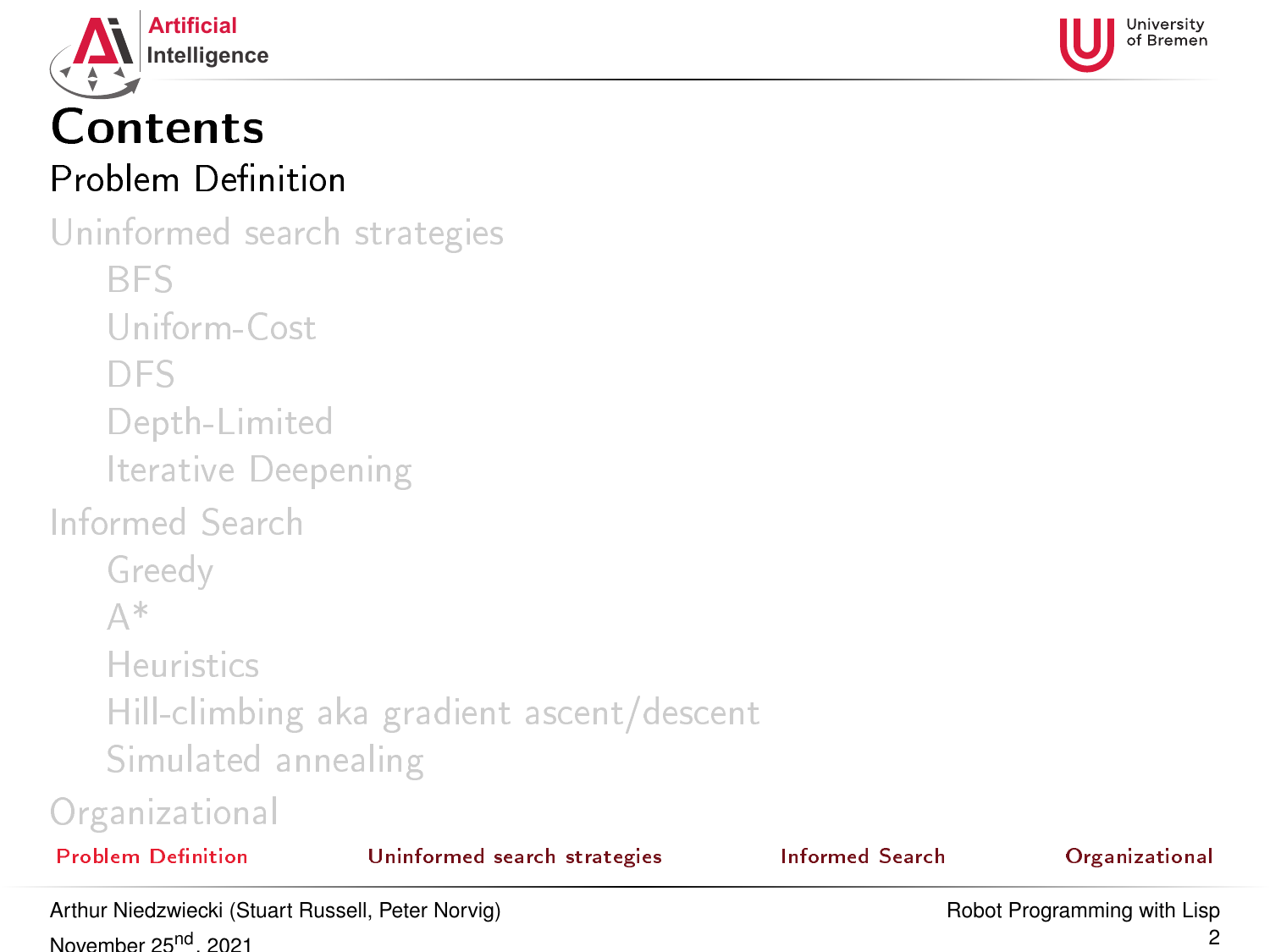<span id="page-2-0"></span>



# Problem types

### Deterministic, fully observable  $\implies$  single-state problem

Agent knows exactly which state it will be in.

Solution is a sequence of actions

## Deterministic, non-observable  $\implies$  conformant problem

Agent may have no idea where it is.

Solution (if any) is a sequence of actions

### Nondeterministic, partially observable  $\implies$  contingency problem

must perceive the world during execution

solution is a contingent plan or a policy

often replan during execution

Unknown state space  $\implies$  exploration problem ("online")

Problem Definition **[Uninformed search strategies](#page-20-0)** [Informed Search](#page-62-0) [Organizational](#page-93-0)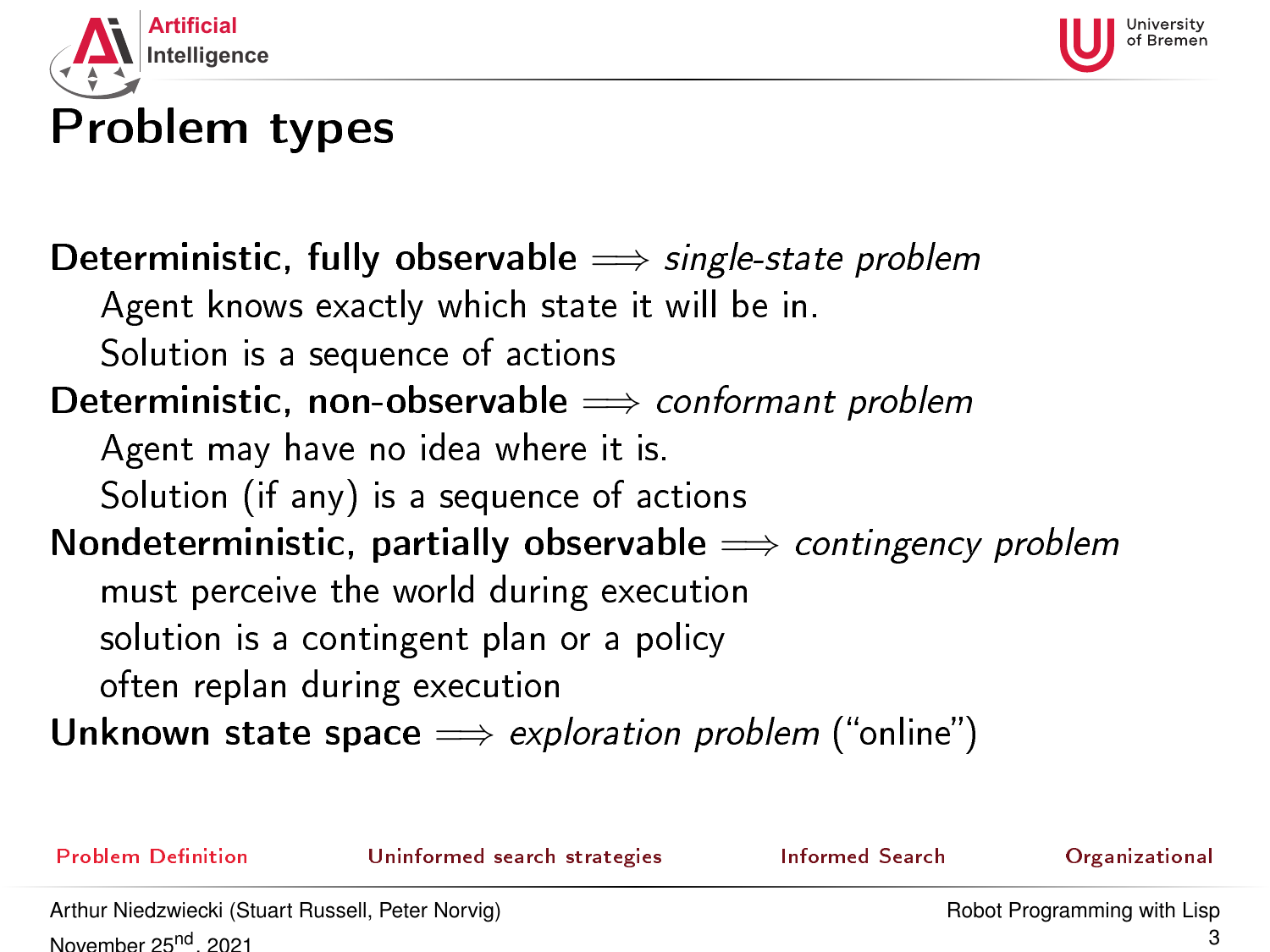<span id="page-3-0"></span>



# Example: vacuum world

**Single-state, start in**  $#5$ **.** Solution? [Right, Vacuum]

**Conformant**, start in  $\{1, 2, 3, 4, 5, 6, 7, 8\}$ e.g., Right goes to  $\{2, 4, 6, 8\}$ . Solution? [Right, Vacuum, Left, Vacuum]

**Contingency**, start in  $#5$ Vacuum can dirty a clean carpet. Local sensing only at current location. Solution? [Right, if dirt then Vacuum]



Problem Definition **[Uninformed search strategies](#page-20-0)** [Informed Search](#page-62-0) [Organizational](#page-93-0)

Arthur Niedzwiecki (Stuart Russell, Peter Norvig) November 25<sup>nd</sup>, 2021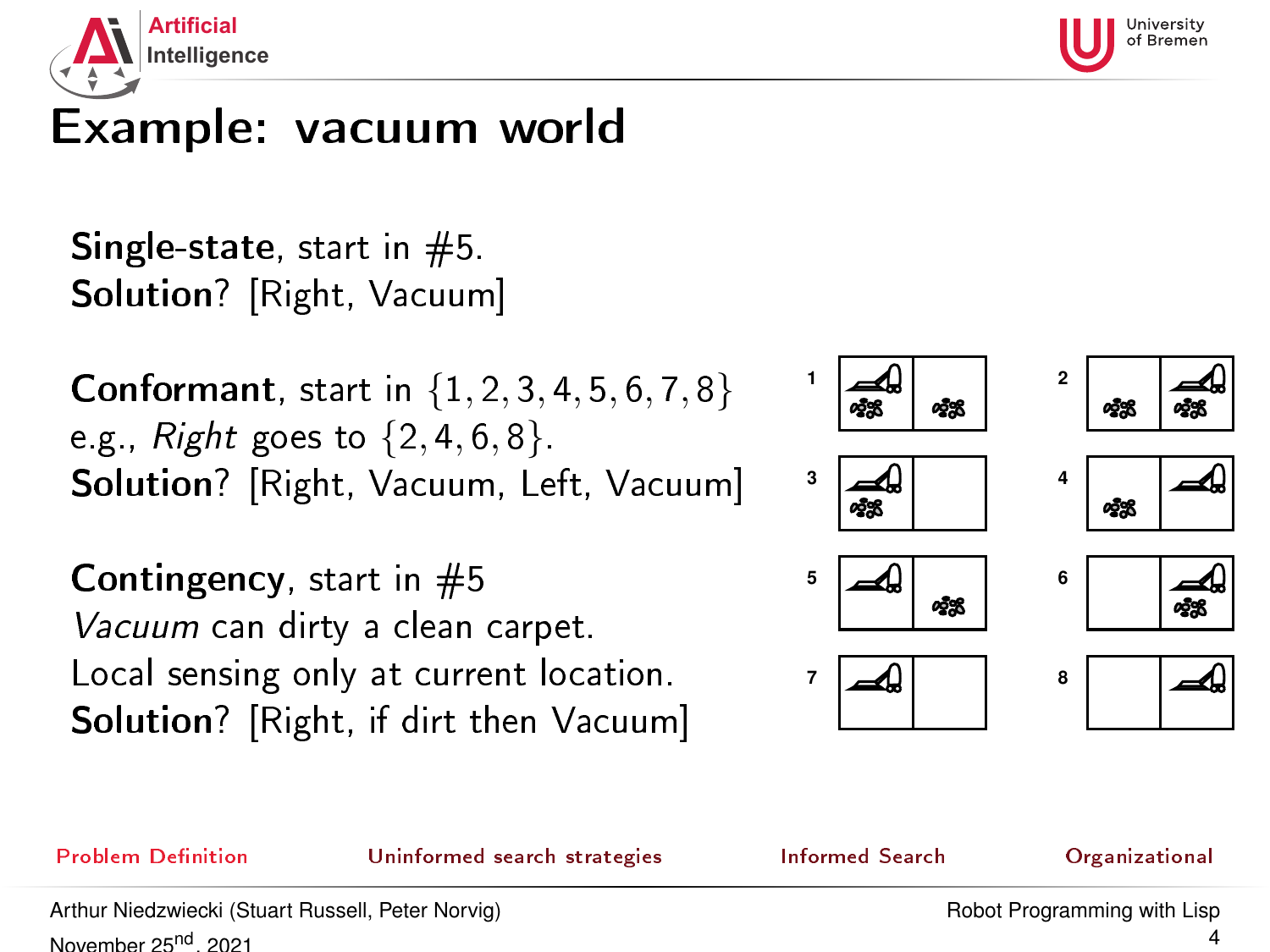<span id="page-4-0"></span>



# Single-state problem formulation

A *problem* is defined by four items:

- initial state
- operators (or successor function  $S(x)$ ) e.g., Vacuum $(x) \rightarrow$  clean room
- goal test
- *path cost* (additive)

e.g., sum of distances, number of operators executed, etc.

A solution is a sequence of operators leading from the initial state to a goal state

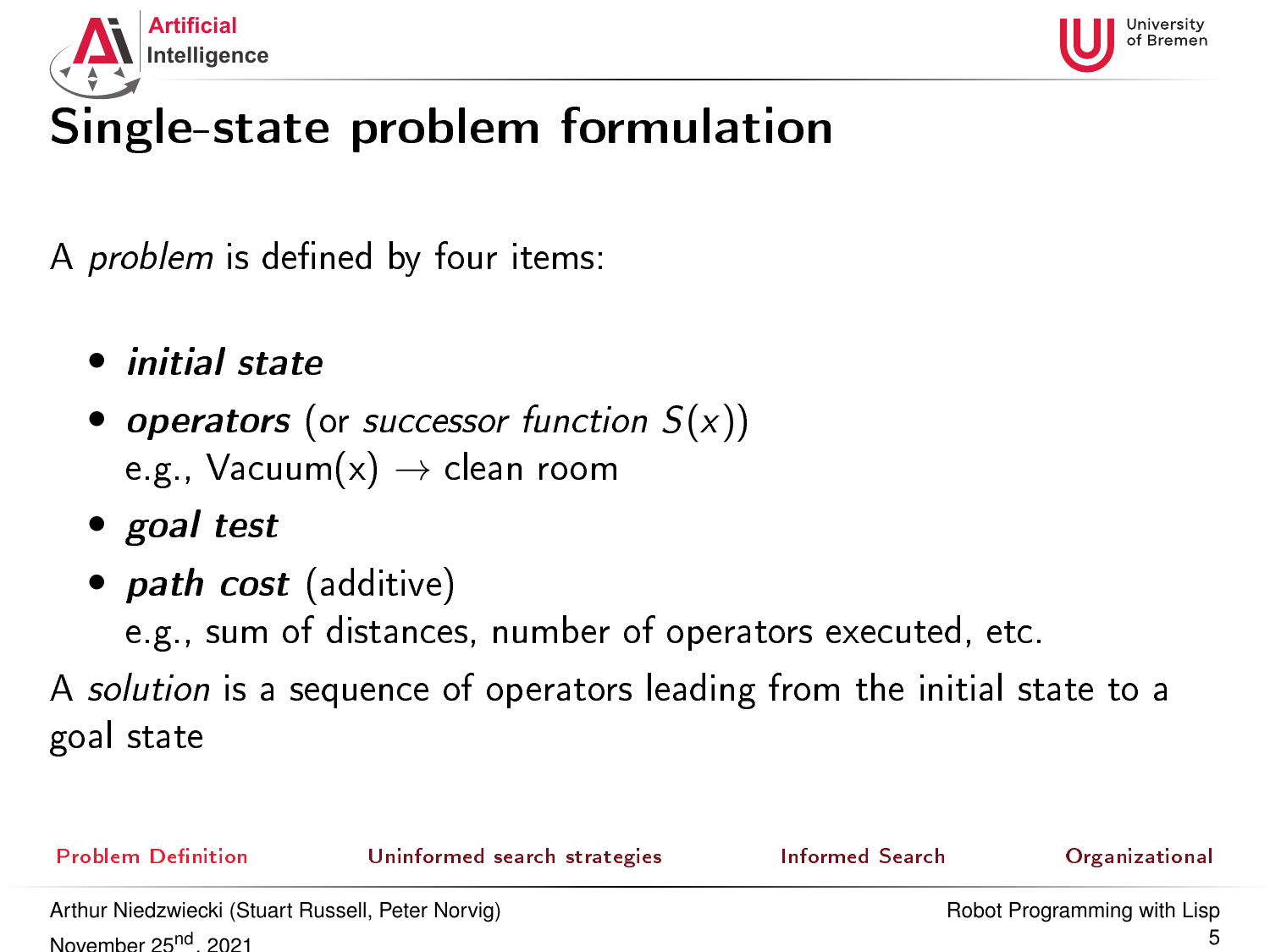<span id="page-5-0"></span>



# Example: The 8-puzzle





**Start State Goal State**

states ? operators ? goal test ? path cost ?

Problem Definition **[Uninformed search strategies](#page-20-0)** [Informed Search](#page-62-0) [Organizational](#page-93-0)



Arthur Niedzwiecki (Stuart Russell, Peter Norvig) November 25<sup>nd</sup>, 2021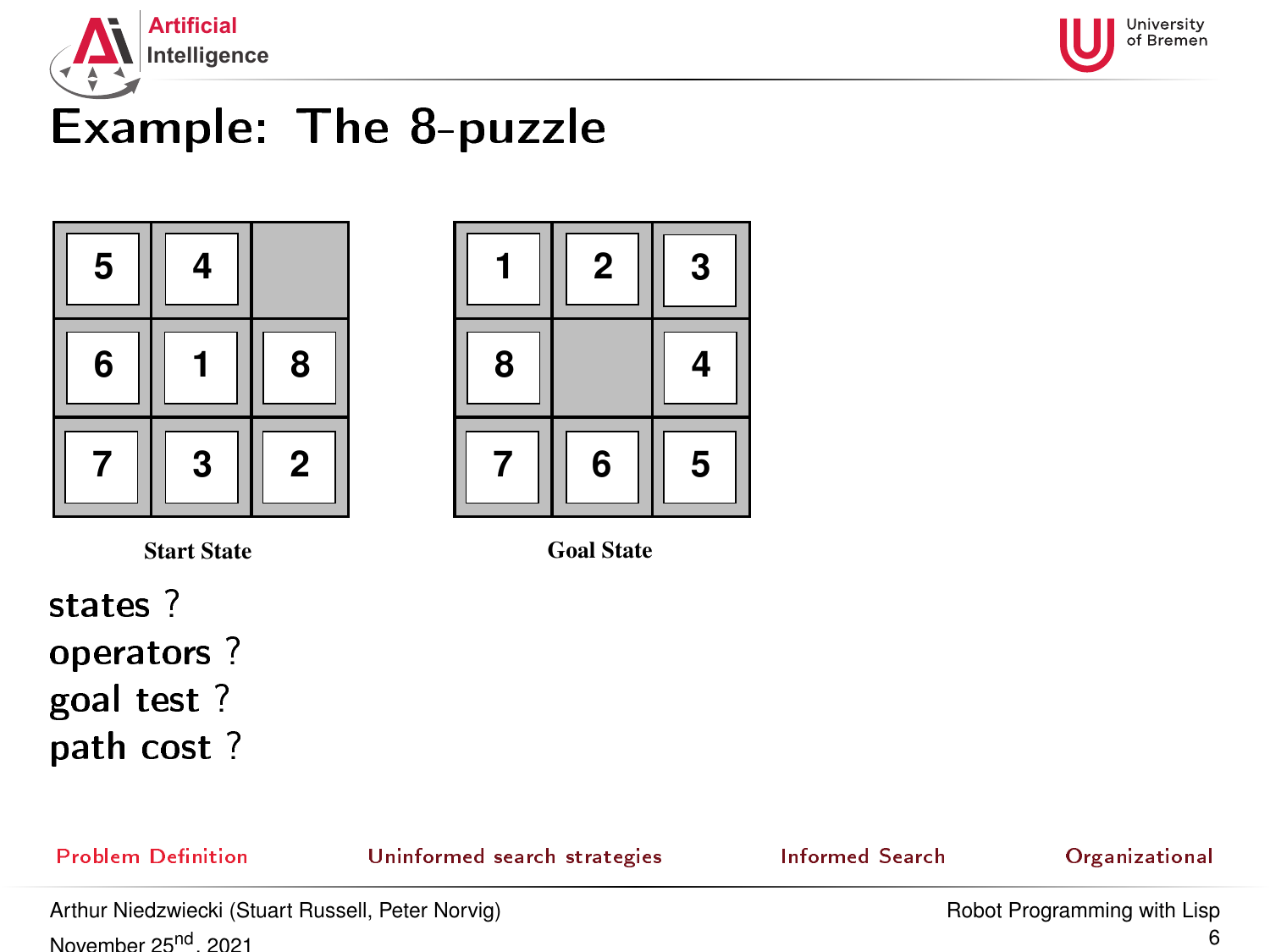<span id="page-6-0"></span>



# Example: The 8-puzzle





**Start State Goal State**

states: integer locations of tiles (ignore intermediate positions) operators: move blank left, right, up, down (ignore unjamming etc.) goal test: current state  $=$  goal state path cost: 1 per move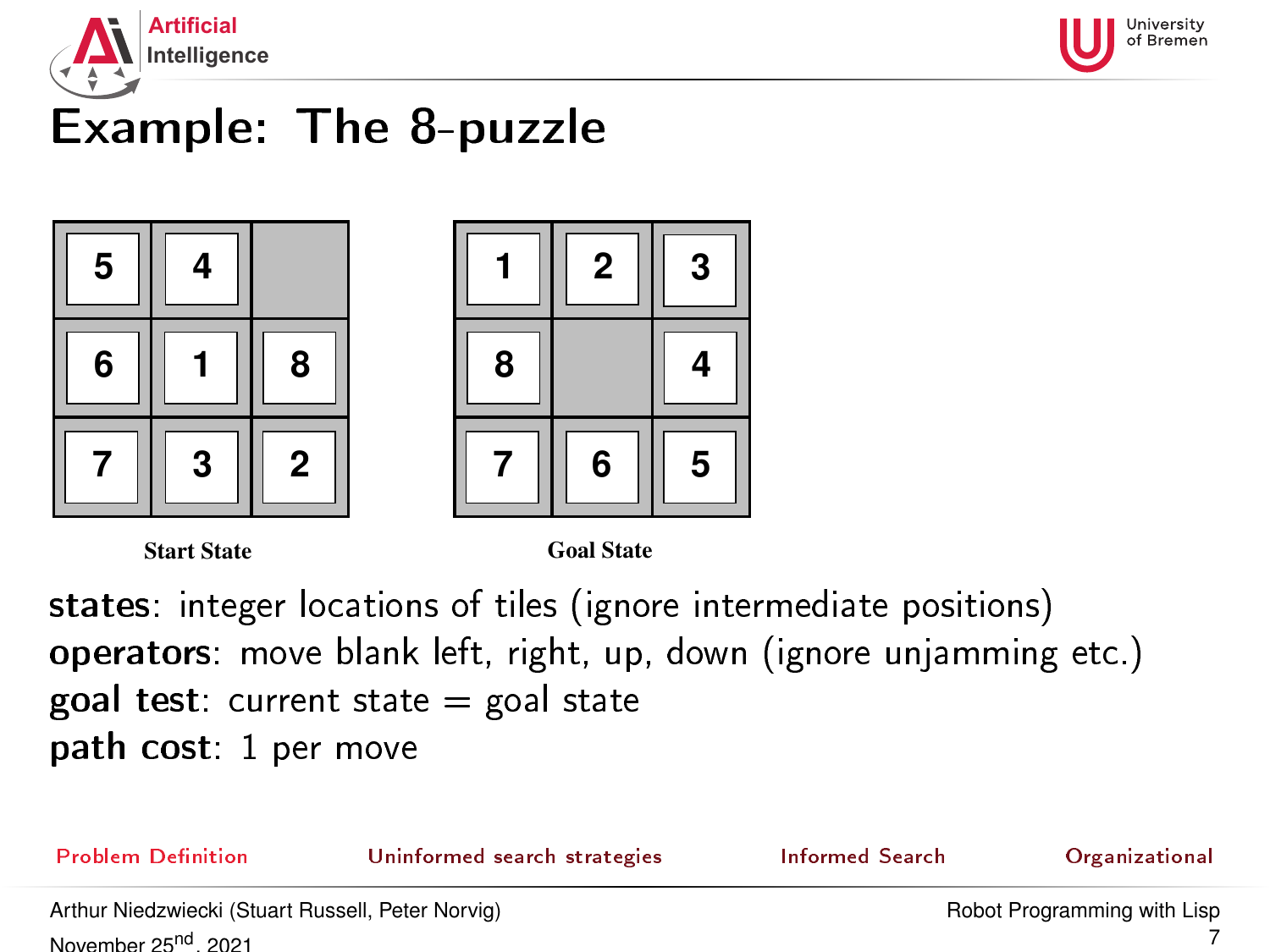<span id="page-7-0"></span>



## Example: vacuum world state space graph



## states ? operators ? goal test ? path cost ?

Problem Definition **[Uninformed search strategies](#page-20-0)** [Informed Search](#page-62-0) [Organizational](#page-93-0)

Arthur Niedzwiecki (Stuart Russell, Peter Norvig) November 25<sup>nd</sup>, 2021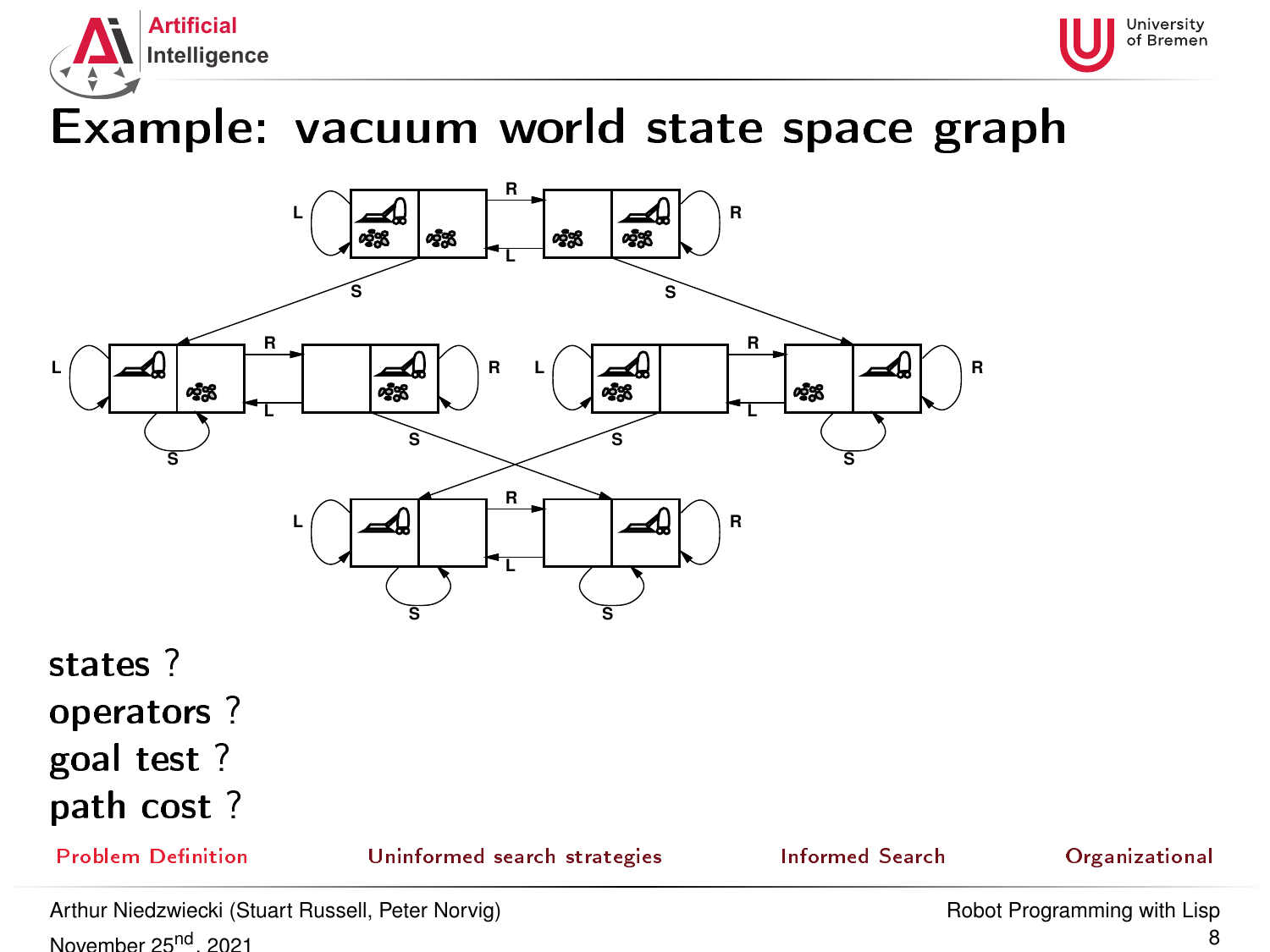<span id="page-8-0"></span>



# Example: vacuum world state space graph



states: integer dirt and robot locations (ignore dirt amounts) operators: Left, Right, Vacuum goal test: no dirt in current state path cost: 1 per operator

Problem Definition **[Uninformed search strategies](#page-20-0)** [Informed Search](#page-62-0) [Organizational](#page-93-0)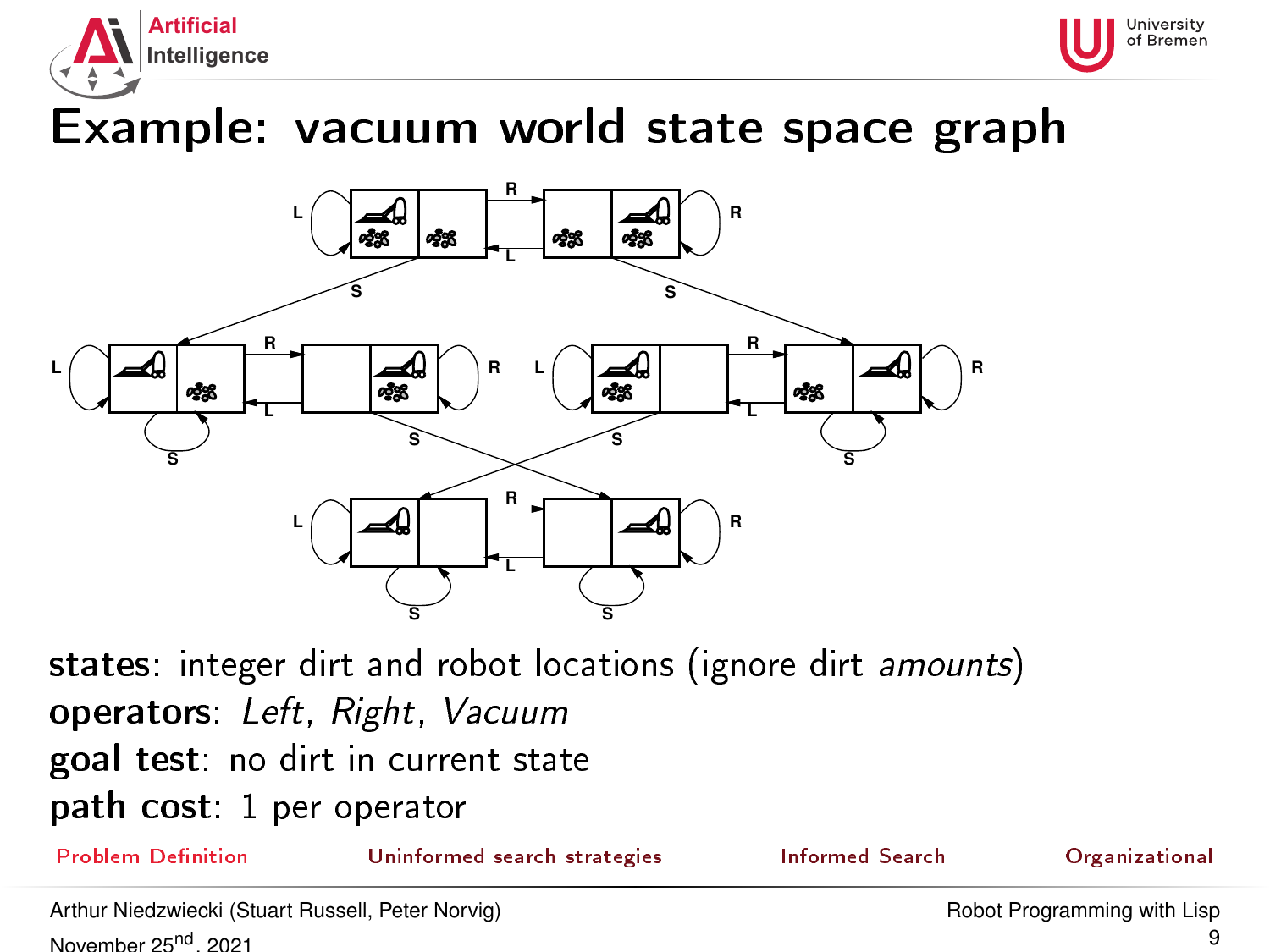<span id="page-9-0"></span>



# Example: robotic assembly



## states ? operators ? goal test ? path cost ?

Problem Definition **[Uninformed search strategies](#page-20-0)** [Informed Search](#page-62-0) [Organizational](#page-93-0)

Arthur Niedzwiecki (Stuart Russell, Peter Norvig) November 25<sup>nd</sup>, 2021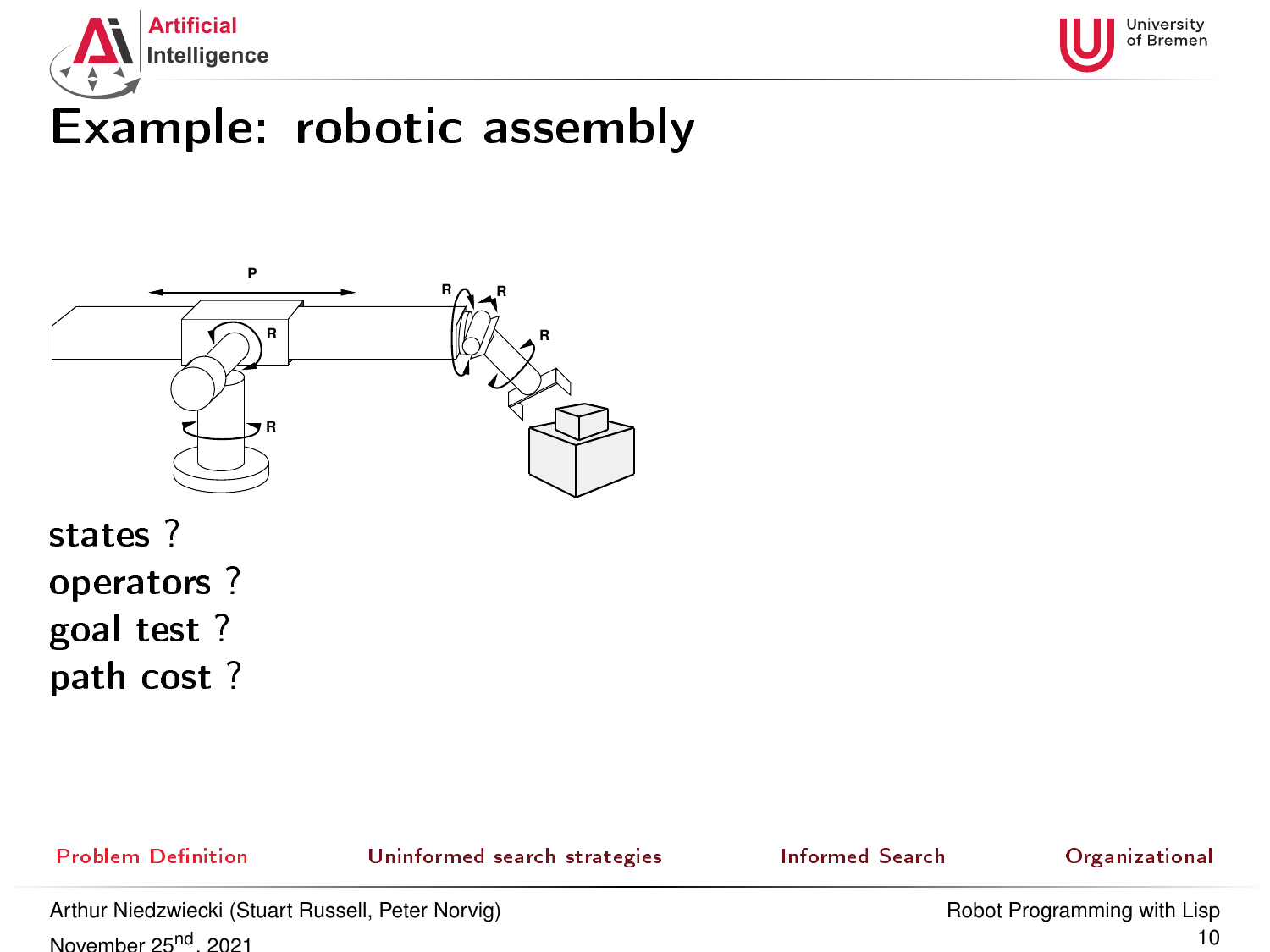<span id="page-10-0"></span>



# Example: robotic assembly



states: real-valued coordinates of robot joint angles and parts of the object to be assembled operators: continuous motions of robot joints goal test: assembly object is complete path cost: time to execute



November 25<sup>nd</sup>, 2021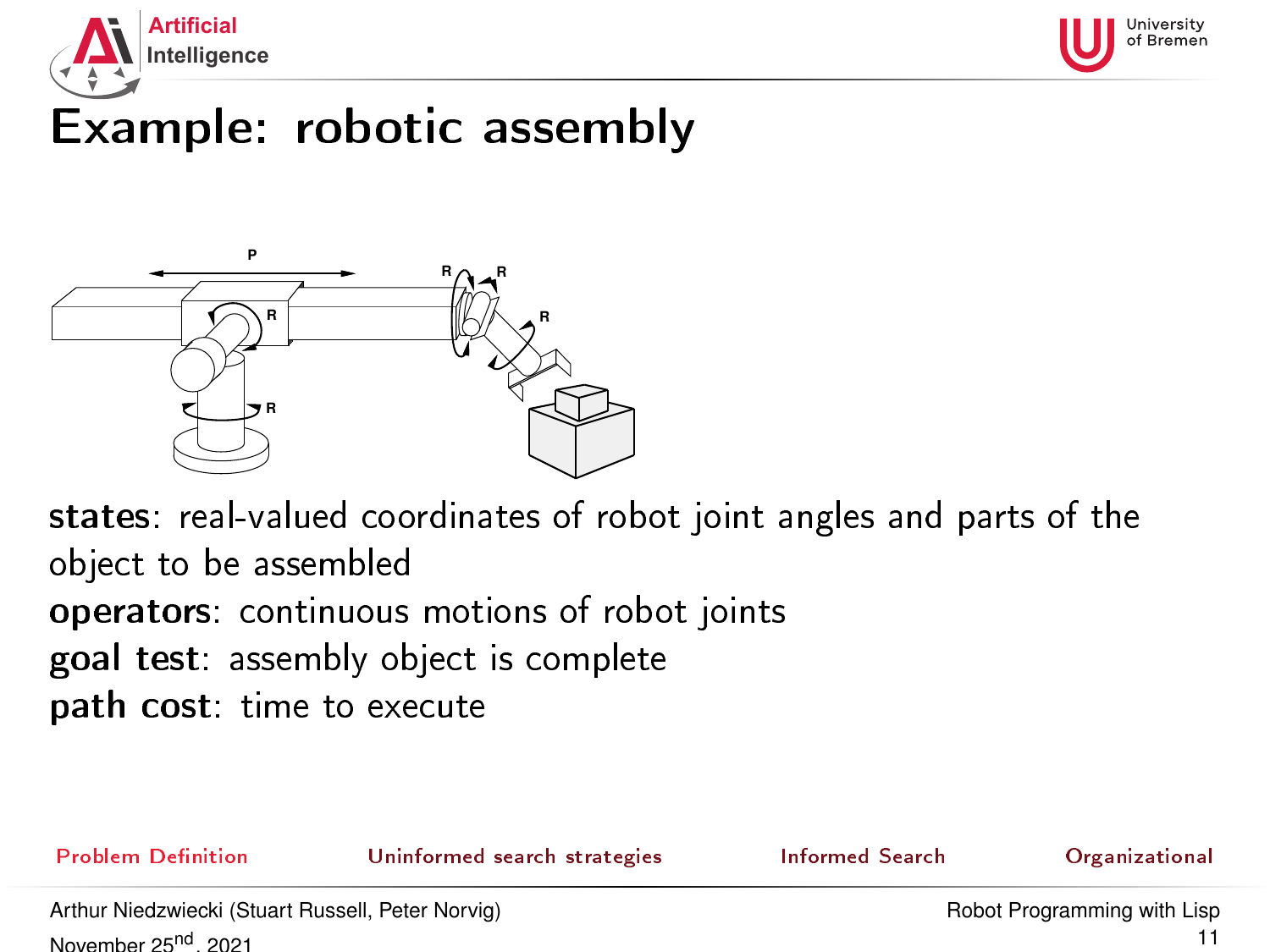<span id="page-11-0"></span>



# Search algorithms

Basic idea: offline, simulated exploration of state space by generating successors of already-explored states (a.k.a. expanding states)

function General-Search( problem, strategy) returns a solution, or failure initialize the search tree using the initial state of problem loop do if there are no candidates for expansion then return failure choose a leaf node for expansion according to strategy if the node contains a goal state then return corresponding solution else expand the node and add the resulting nodes to the search tree end

| <b>Problem Definition</b>                         | Uninformed search strategies | Informed Search             | Organizational |
|---------------------------------------------------|------------------------------|-----------------------------|----------------|
| Arthur Niedzwiecki (Stuart Russell, Peter Norvig) |                              | Robot Programming with Lisp |                |
| November 25 <sup>00</sup> 2021                    |                              |                             |                |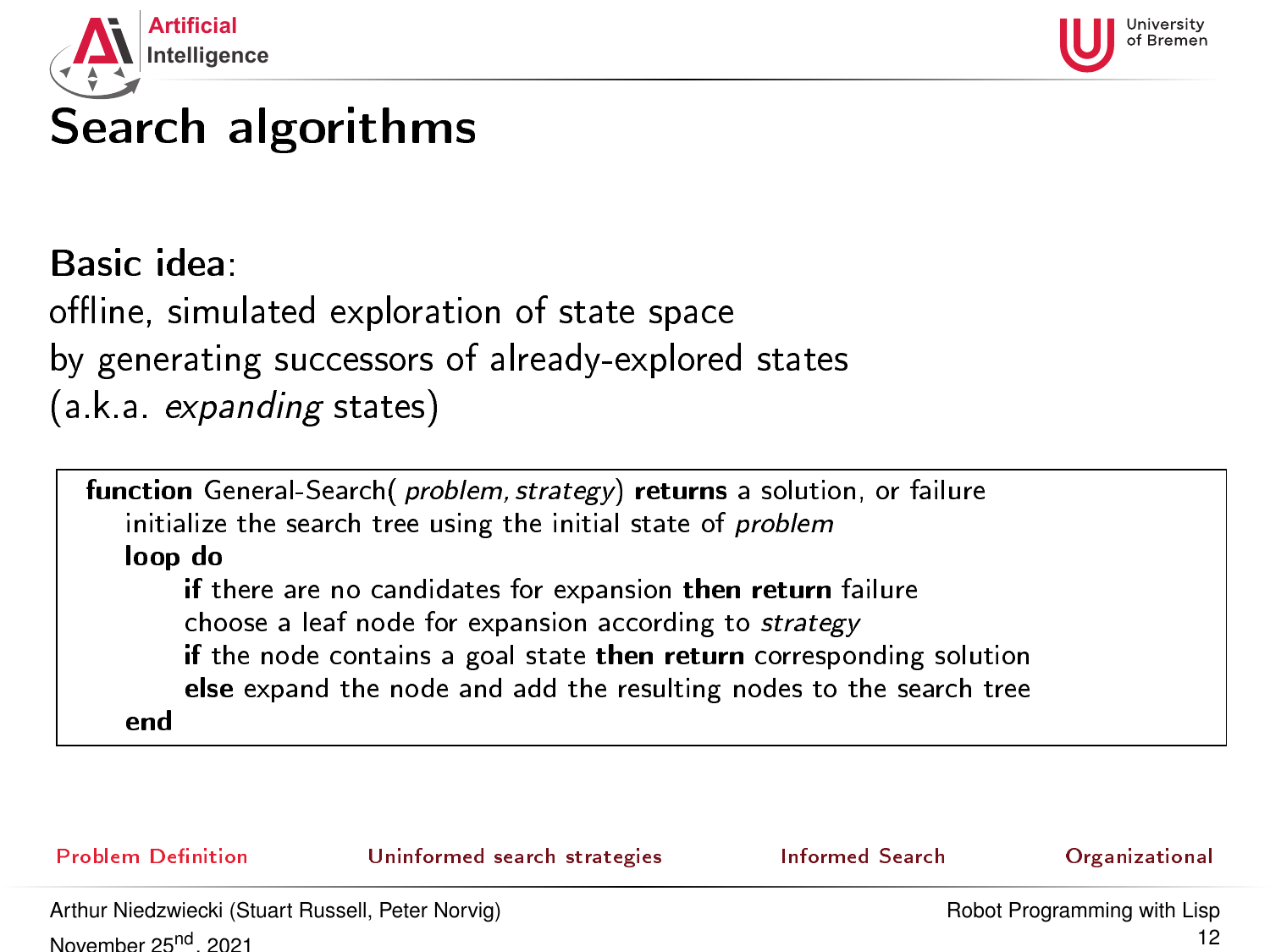<span id="page-12-0"></span>





Arthur Niedzwiecki (Stuart Russell, Peter Norvig) November 25<sup>nd</sup>, 2021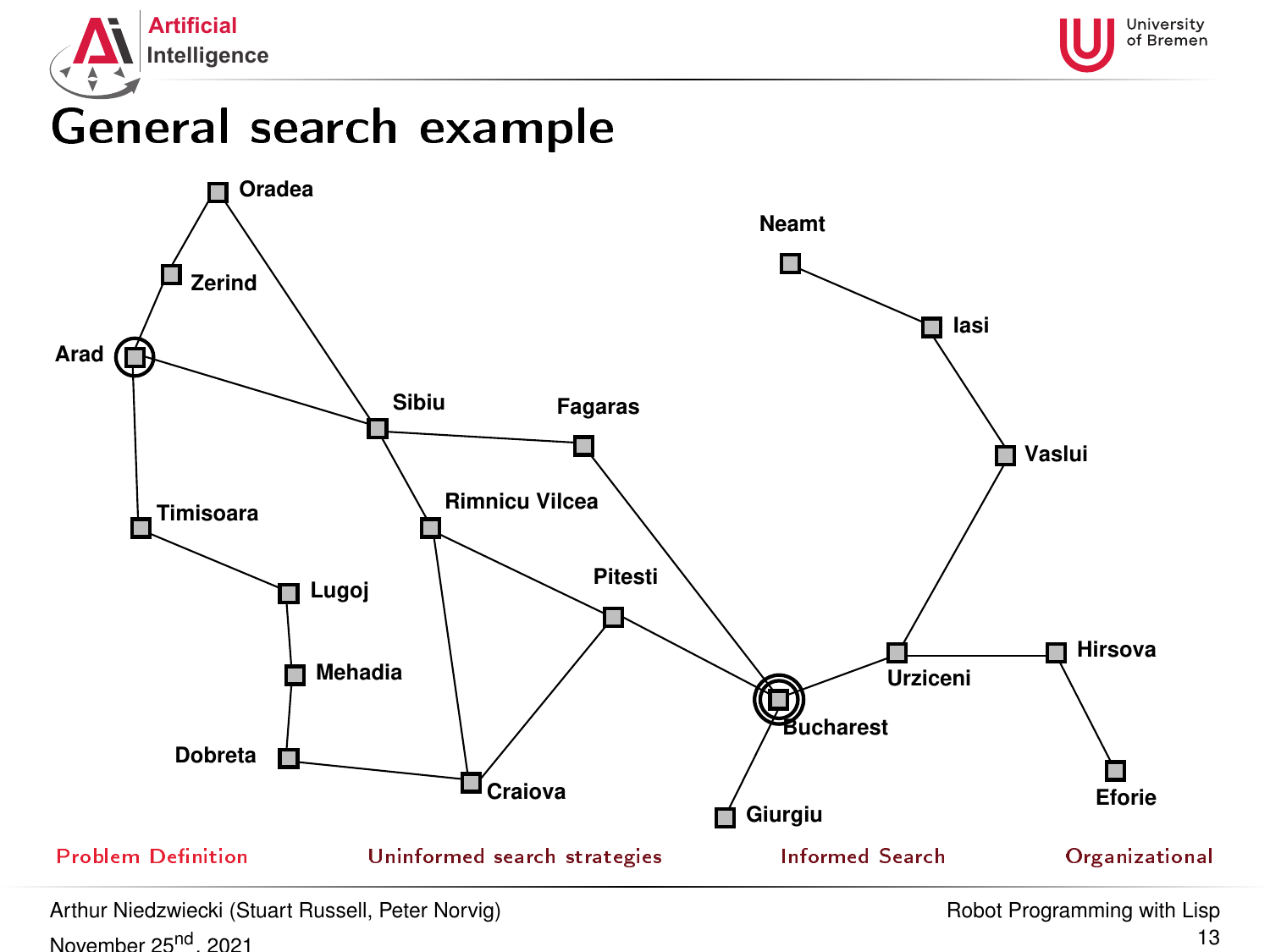<span id="page-13-0"></span>





Problem Definition [Uninformed search strategies](#page-20-0) [Informed Search](#page-62-0) [Organizational](#page-93-0)

Arthur Niedzwiecki (Stuart Russell, Peter Norvig) November 25<sup>nd</sup>, 2021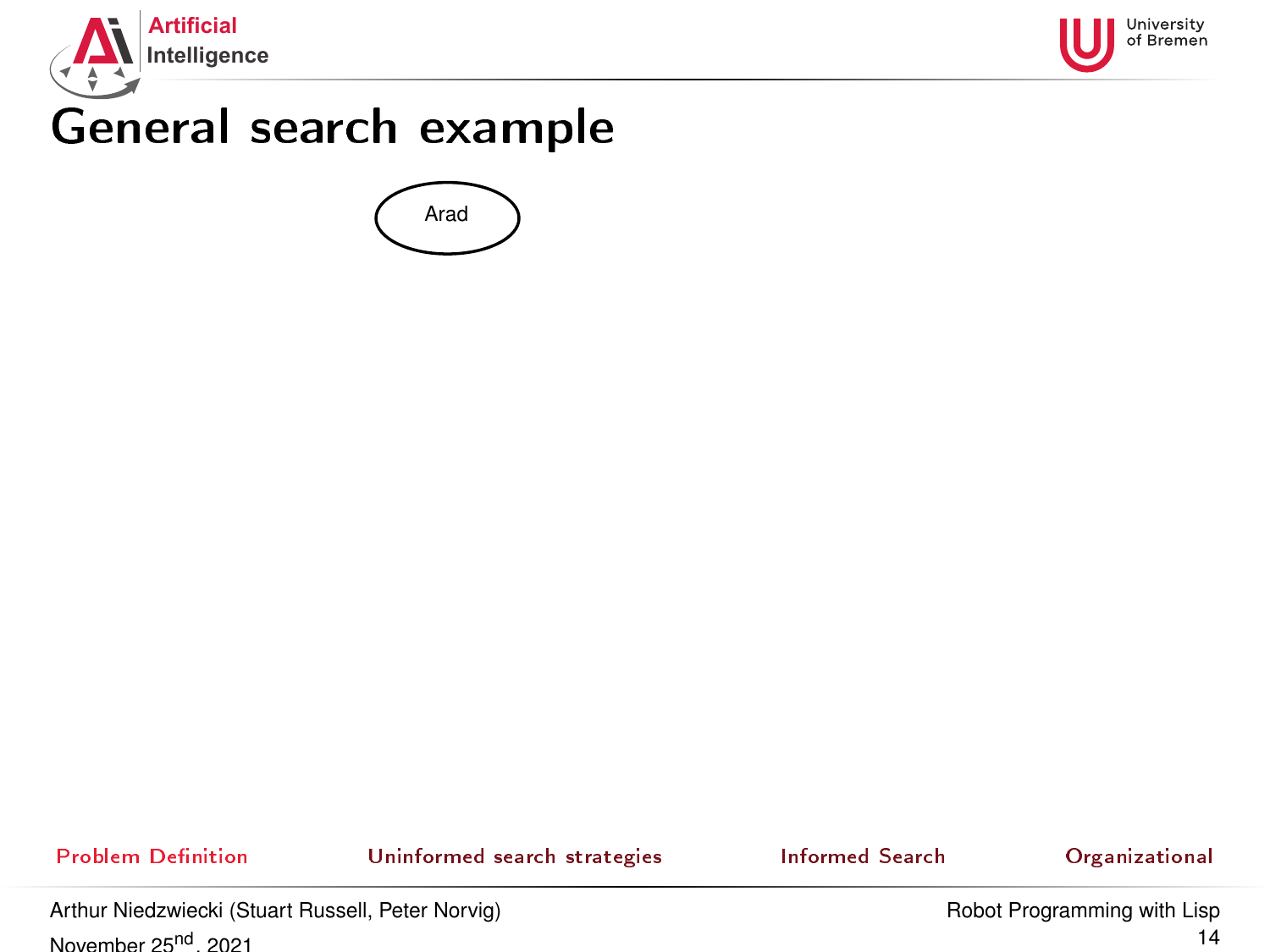<span id="page-14-0"></span>





Problem Definition **[Uninformed search strategies](#page-20-0)** [Informed Search](#page-62-0) [Organizational](#page-93-0)

Arthur Niedzwiecki (Stuart Russell, Peter Norvig) November 25<sup>nd</sup>, 2021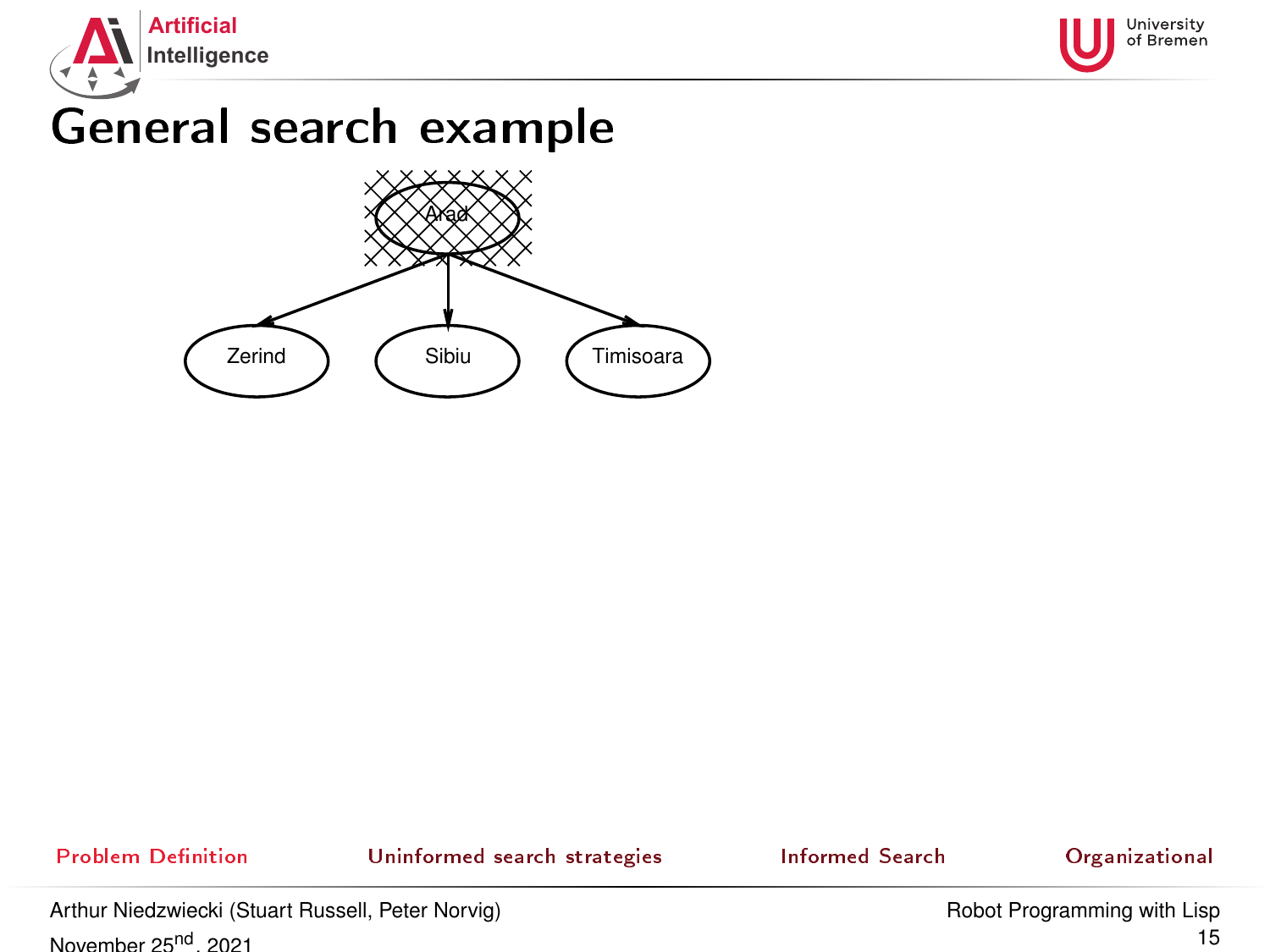<span id="page-15-0"></span>





### Problem Definition **[Uninformed search strategies](#page-20-0)** [Informed Search](#page-62-0) [Organizational](#page-93-0) Arthur Niedzwiecki (Stuart Russell, Peter Norvig) November 25<sup>nd</sup>, 2021 [Robot Programming with Lisp](#page-0-0) 16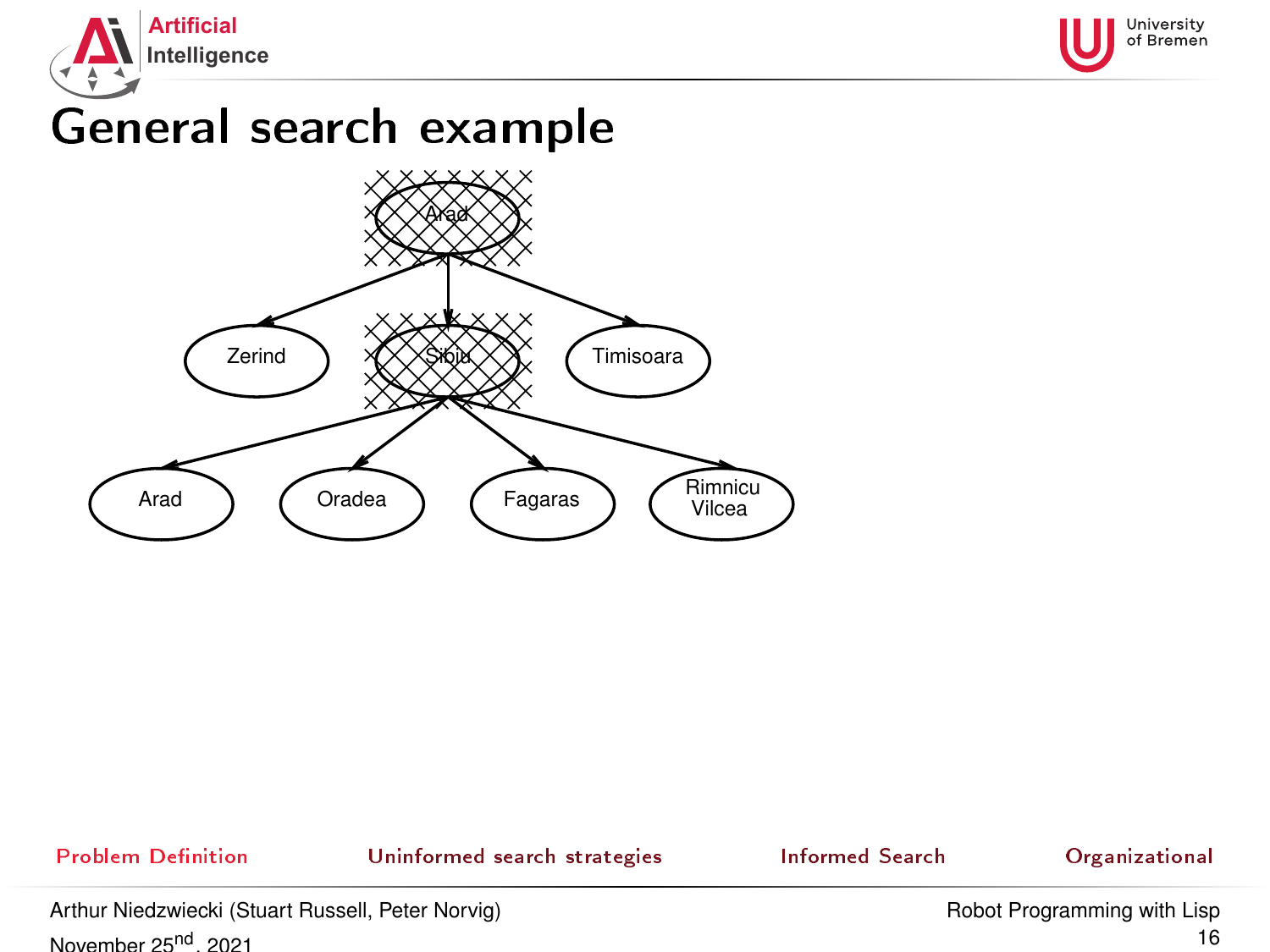<span id="page-16-0"></span>





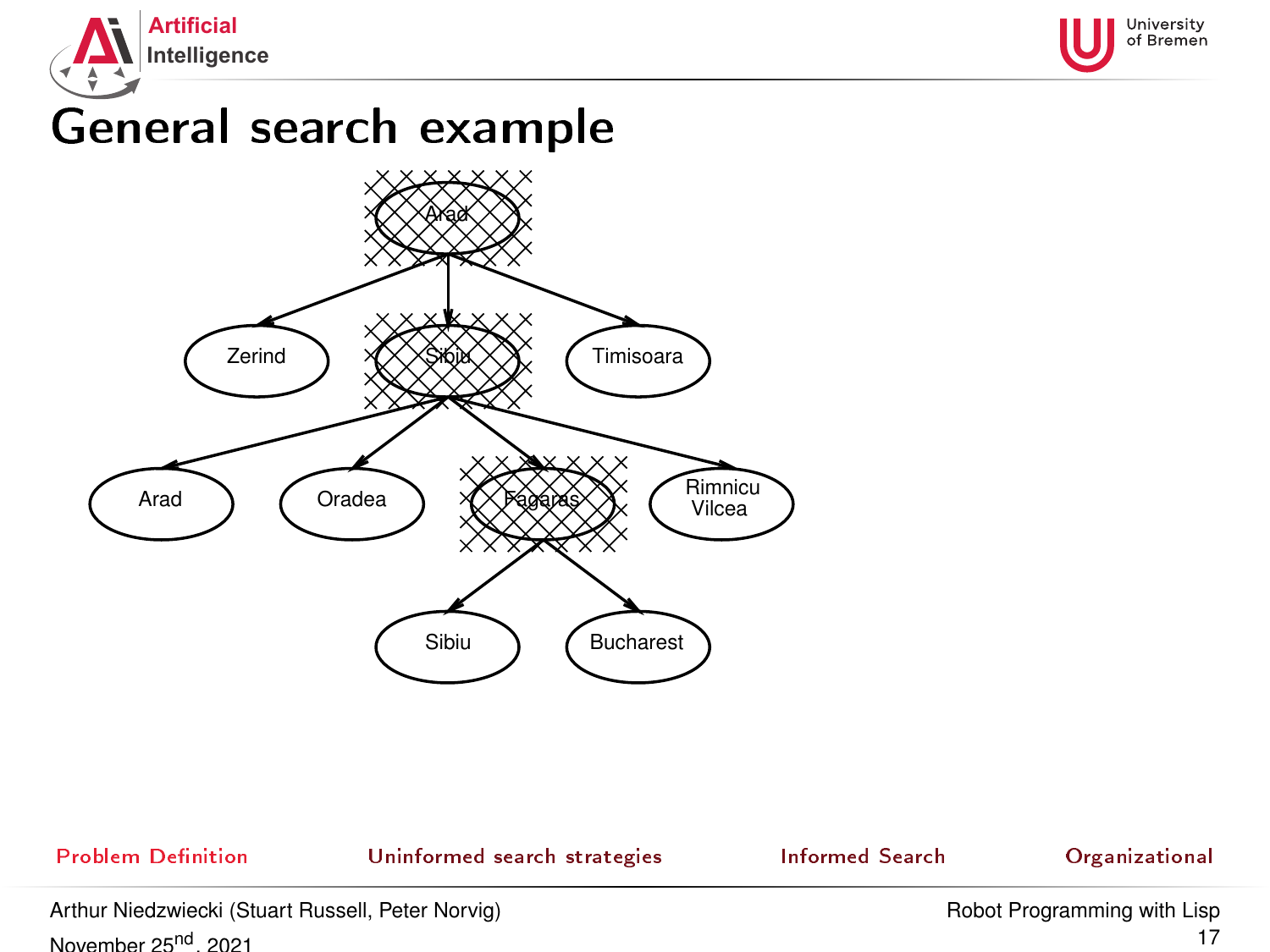<span id="page-17-0"></span>



# Implementation of search algorithms

```
function General-Search( problem, Queuing-Fn) returns a solution, or failure
   nodes \leftarrow Make-Queue(Make-Node(Initial-State[problem]))loop do
       if nodes is empty then return failure
        node ← Remove-Front(nodes)
         if Goal-Test[problem] applied to State(node) succeeds then return
node
        nodes \leftarrow Queuing-Fn(nodes, Expand(node, Operators[problem]))
   end
```
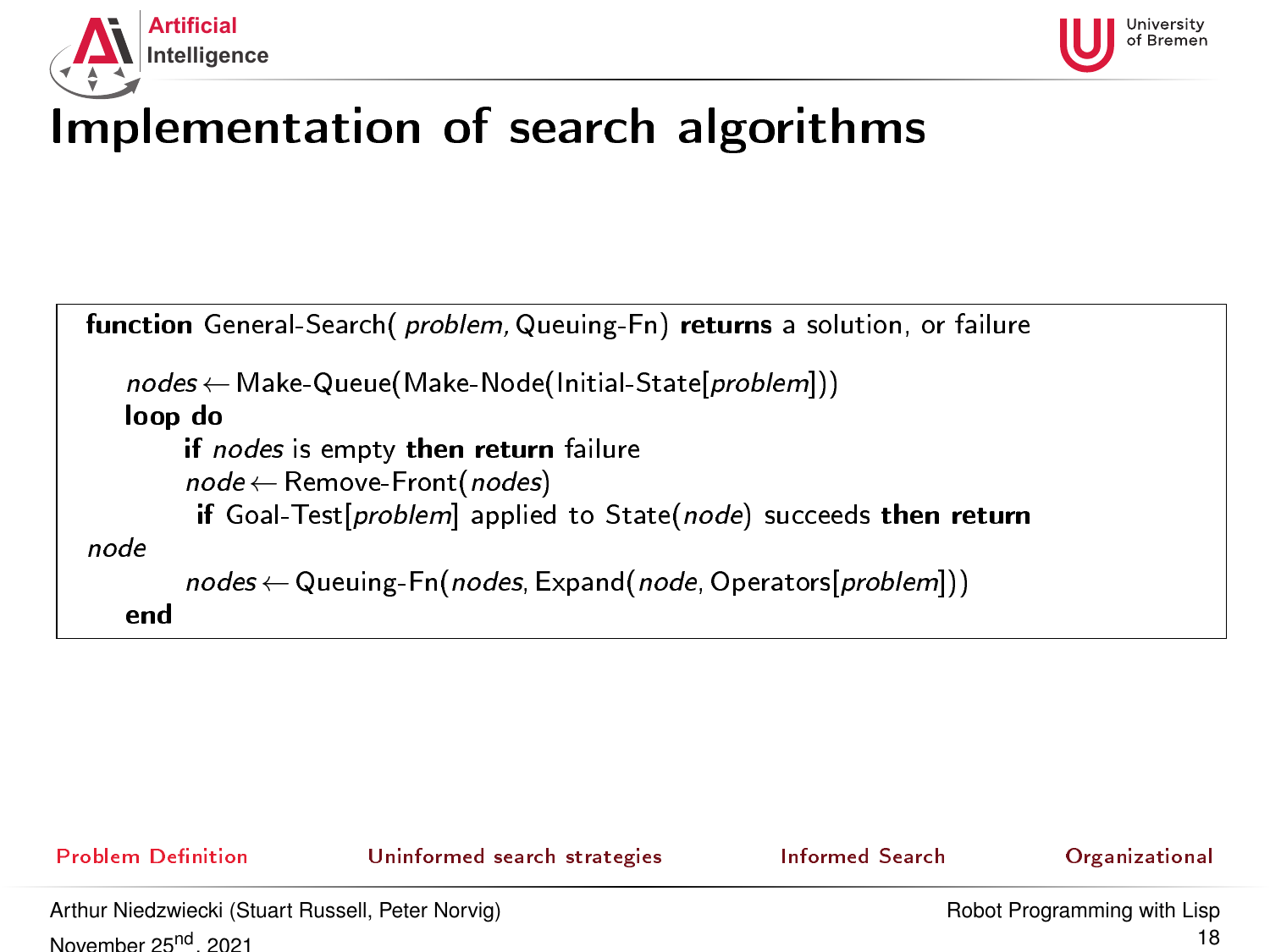<span id="page-18-0"></span>



# Implementation contd: states vs. nodes

A state is a (representation of) a physical configuration A node is a data structure constituting part of a search tree includes parent, children, depth, path cost  $g(x)$ States do not have parents, children, depth, or path cost!



The Expand function creates new nodes, filling in the various fields and using the Operators (or SuccessorFn) of the problem to create the corresponding states. [Uninformed search strategies](#page-20-0) [Informed Search](#page-62-0) Search [Organizational](#page-93-0)

Arthur Niedzwiecki (Stuart Russell, Peter Norvig) November 25<sup>nd</sup>, 2021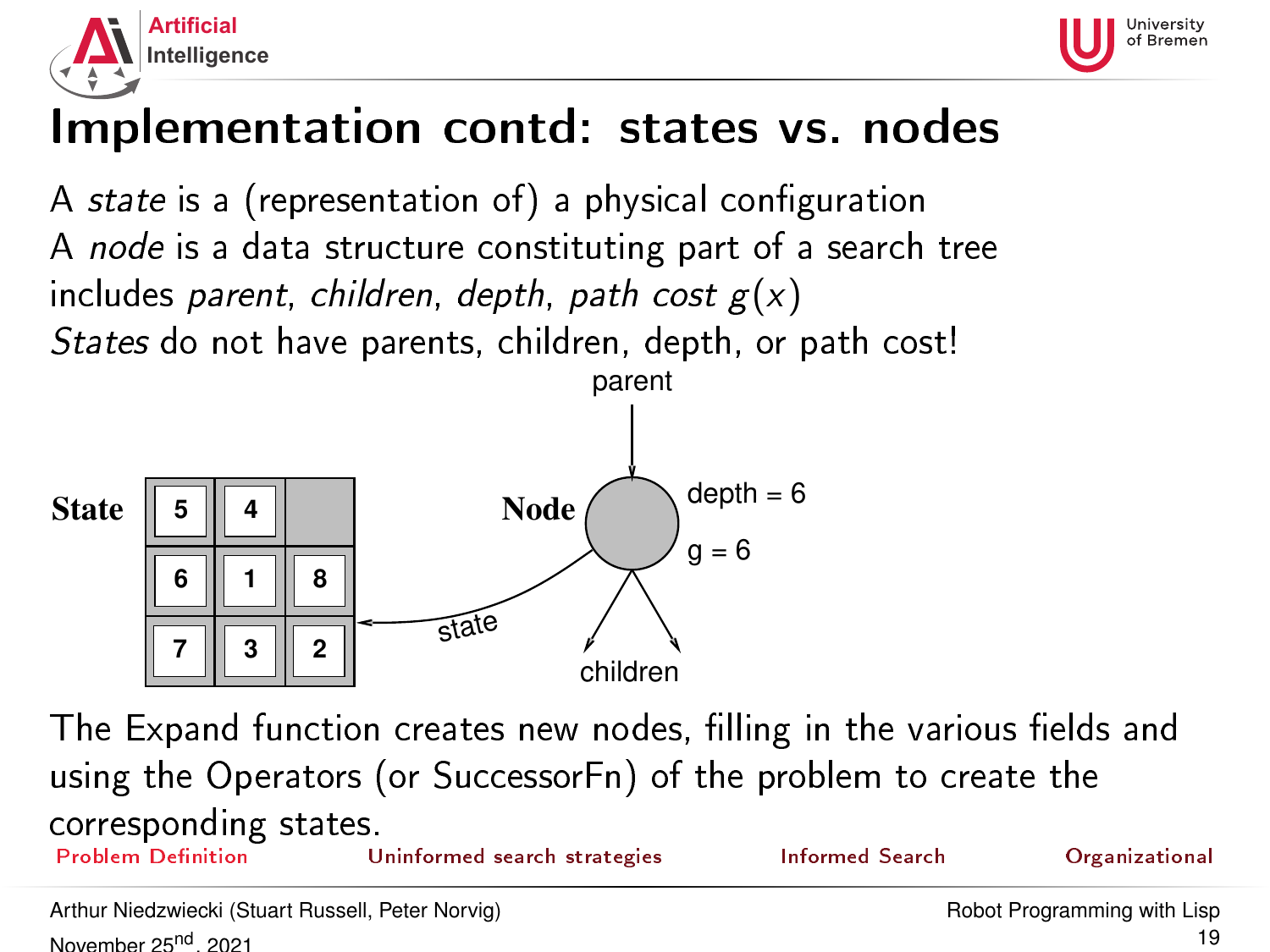<span id="page-19-0"></span>



# Search strategies

A strategy is defined by picking the *order of node expansion* Strategies are evaluated along the following dimensions:

- completeness-does it always find a solution if one exists?
- $\bullet$  time complexity—number of nodes generated/expanded
- space complexity—maximum number of nodes in memory
- optimality-does it always find a least-cost solution?

Time and space complexity are measured in terms of

- $\bullet$  b maximum branching factor of the search tree
- $\bullet$   $d$   $\rightarrow$  depth of the least-cost solution
- $m$  maximum depth of the state space (may be  $\infty$ )

Problem Definition **[Uninformed search strategies](#page-20-0)** [Informed Search](#page-62-0) [Organizational](#page-93-0)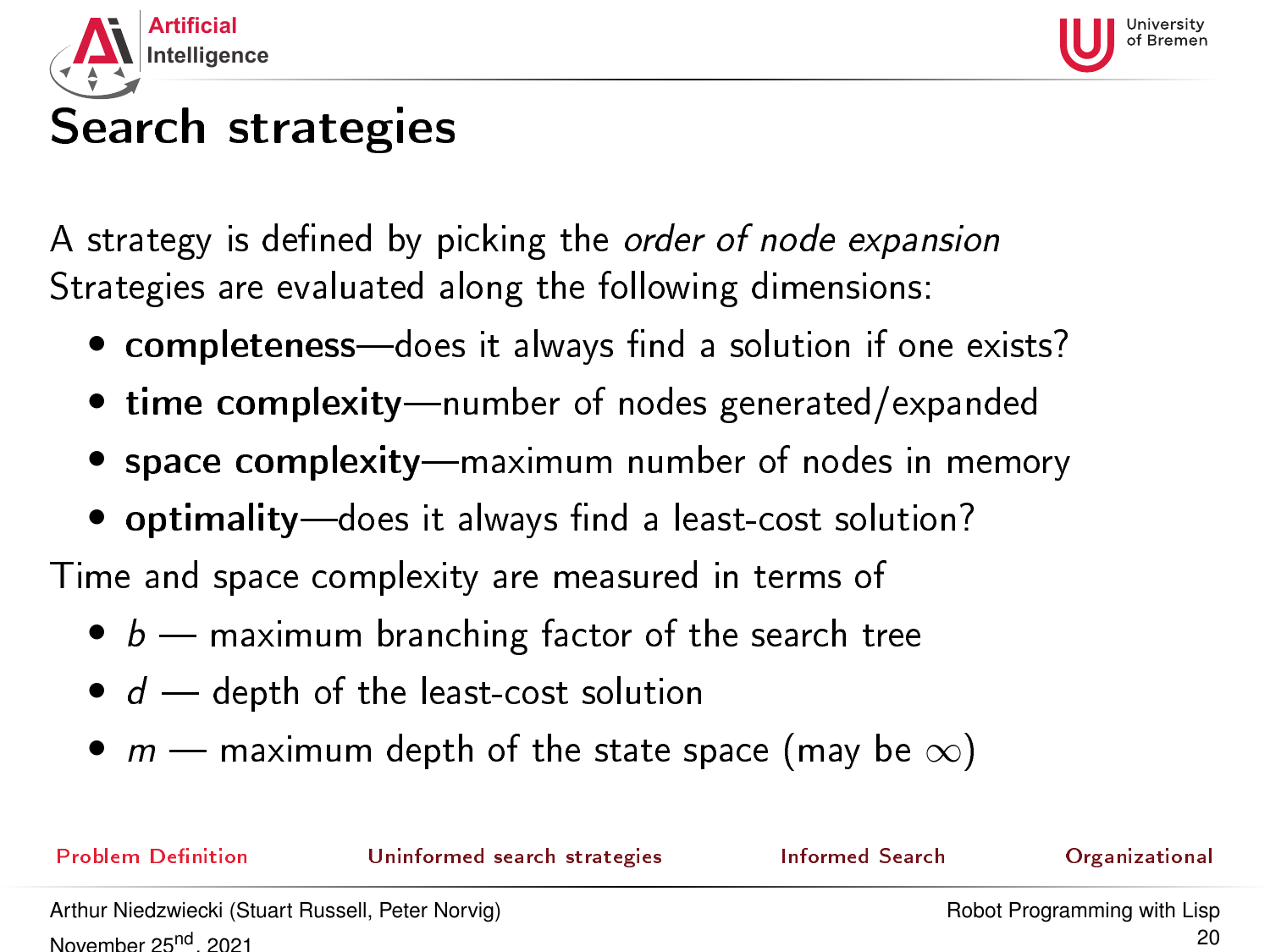<span id="page-20-0"></span>



# Contents

Problem Definition

## [Uninformed search strategies](#page-20-0) **[BFS](#page-22-0)** [Uniform-Cost](#page-29-0) [DFS](#page-35-0) [Depth-Limited](#page-50-0) [Iterative Deepening](#page-51-0)

[Informed Search](#page-62-0) [Greedy](#page-65-0) [A\\*](#page-72-0) [Heuristics](#page-83-0) [Hill-climbing aka gradient ascent/descent](#page-89-0) [Simulated annealing](#page-91-0)

### [Organizational](#page-93-0)

| <b>Problem Definition</b> |  |  |
|---------------------------|--|--|
|                           |  |  |

[Uninformed search strategies](#page-20-0) [Informed Search](#page-62-0) Search [Organizational](#page-93-0)

Arthur Niedzwiecki (Stuart Russell, Peter Norvig) November 25<sup>nd</sup>, 2021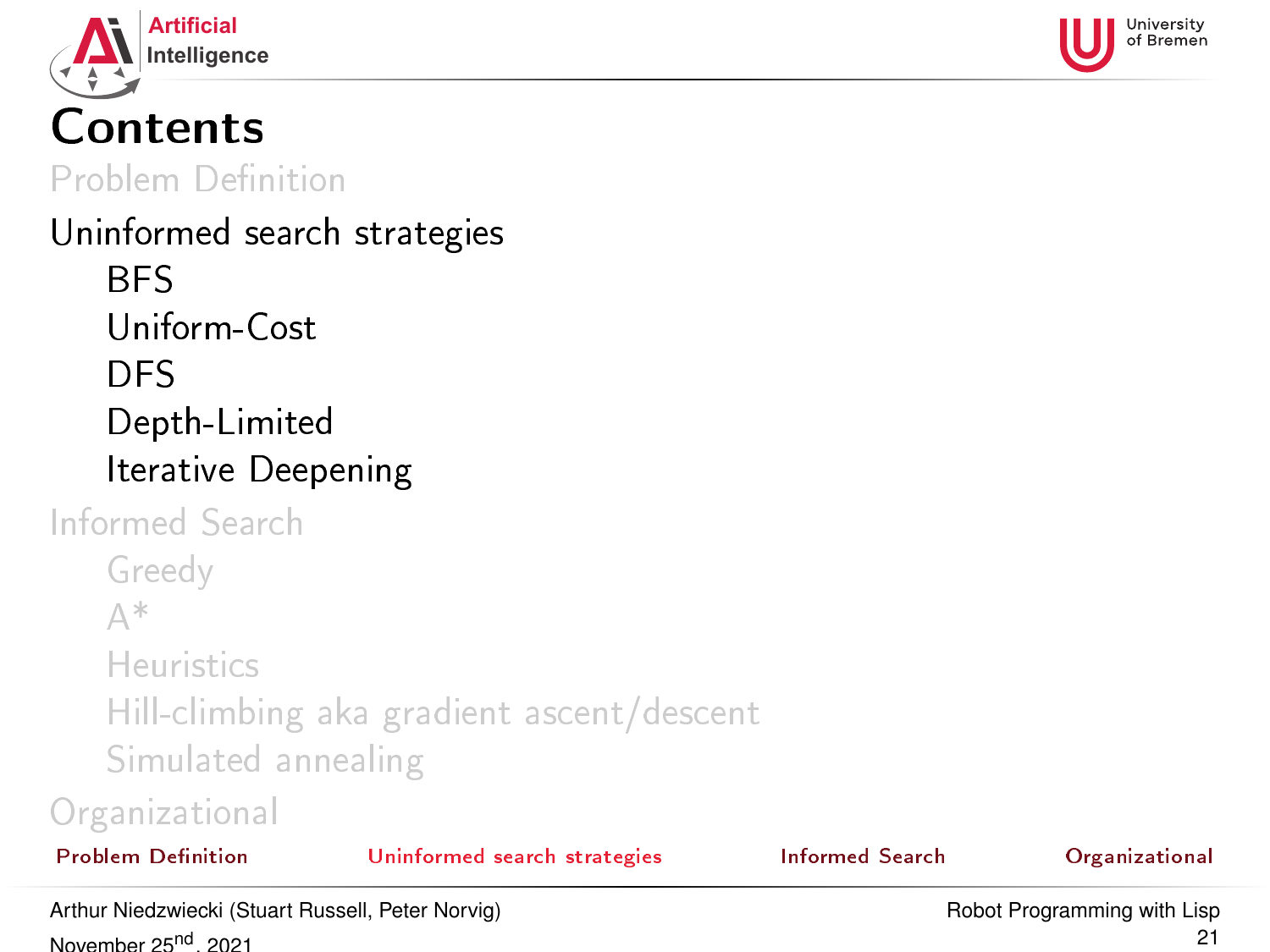<span id="page-21-0"></span>



# Uninformed search strategies

Uninformed strategies use only the information available in the problem definition Uninformed search strategies are:

- Breadth-first search
- Uniform-cost search
- Depth-first search
- Depth-limited search
- Iterative deepening search

Problem Definition **[Uninformed search strategies](#page-20-0)** [Informed Search](#page-62-0) [Organizational](#page-93-0)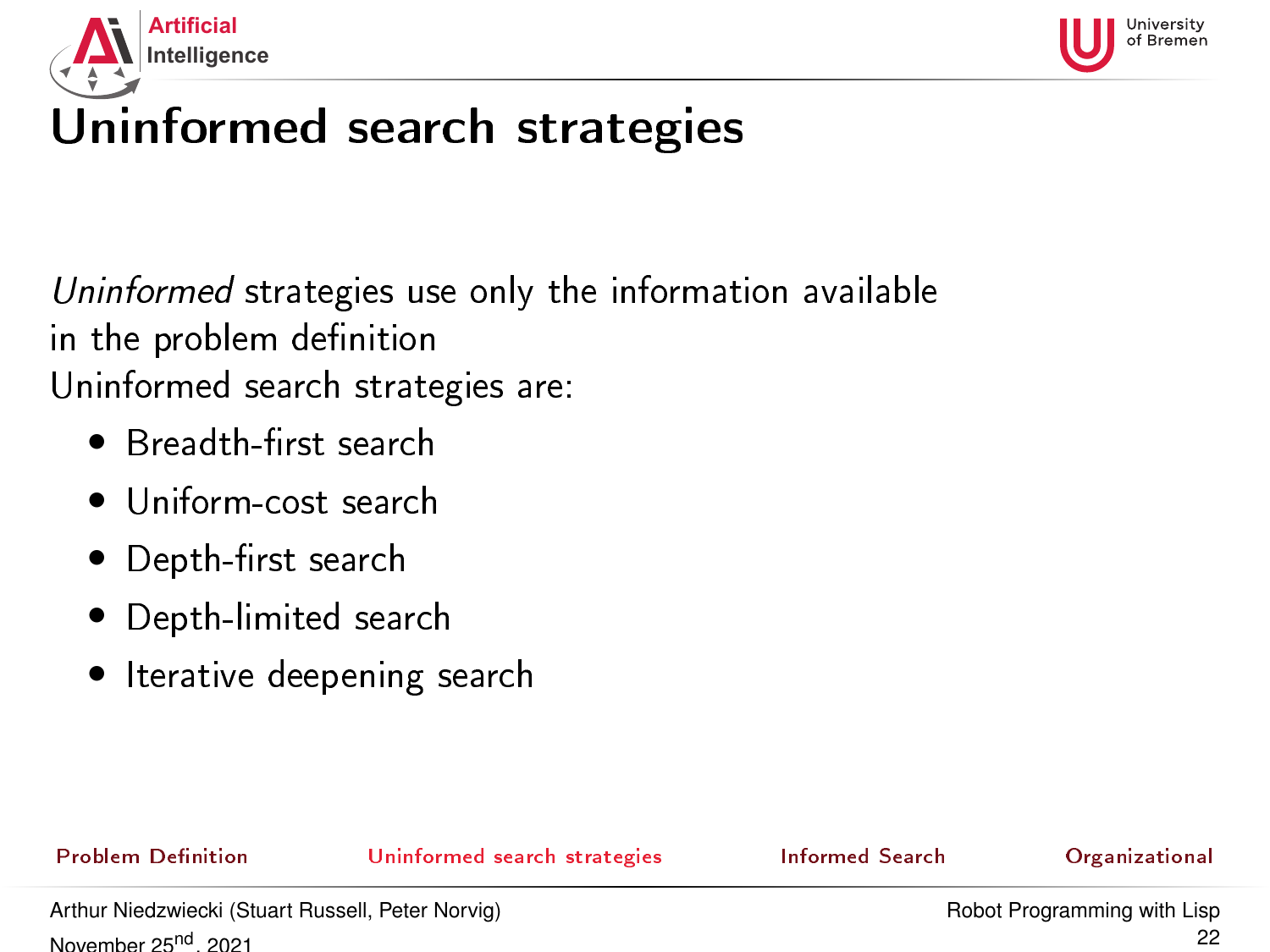<span id="page-22-0"></span>



# Breadth-first search

Expand shallowest unexpanded node

### Implementation:

QueueingFn  $=$  put successors at end of queue (FIFO queue)



Problem Definition **[Uninformed search strategies](#page-20-0)** [Informed Search](#page-62-0) [Organizational](#page-93-0)

Arthur Niedzwiecki (Stuart Russell, Peter Norvig) November 25<sup>nd</sup>, 2021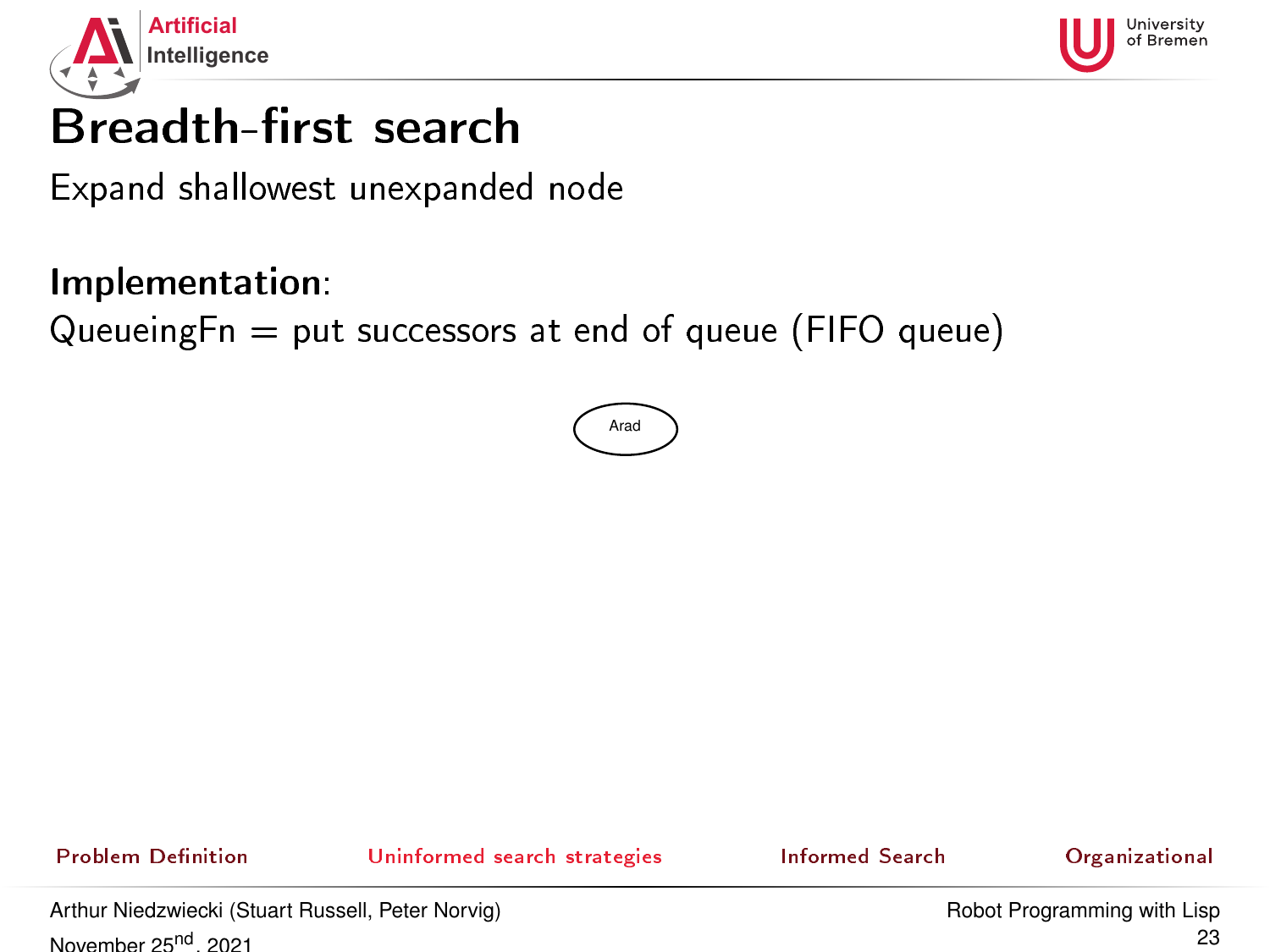

. . .



# Breadth-first search



Problem Definition **[Uninformed search strategies](#page-20-0)** [Informed Search](#page-62-0) [Organizational](#page-93-0)

Arthur Niedzwiecki (Stuart Russell, Peter Norvig) November 25<sup>nd</sup>, 2021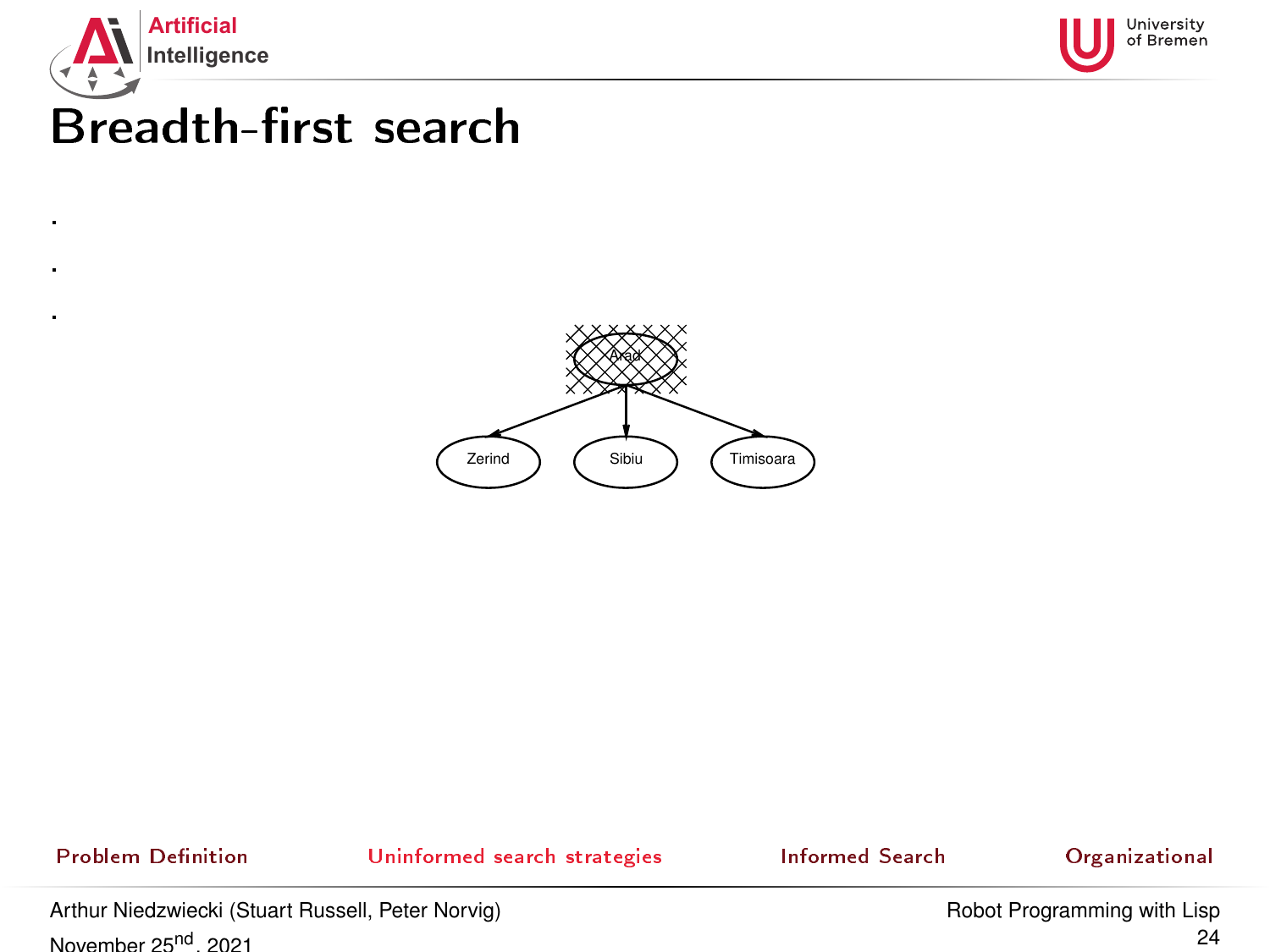

. .



# Breadth-first search



Problem Definition **[Uninformed search strategies](#page-20-0)** [Informed Search](#page-62-0) [Organizational](#page-93-0)

Arthur Niedzwiecki (Stuart Russell, Peter Norvig) November 25<sup>nd</sup>, 2021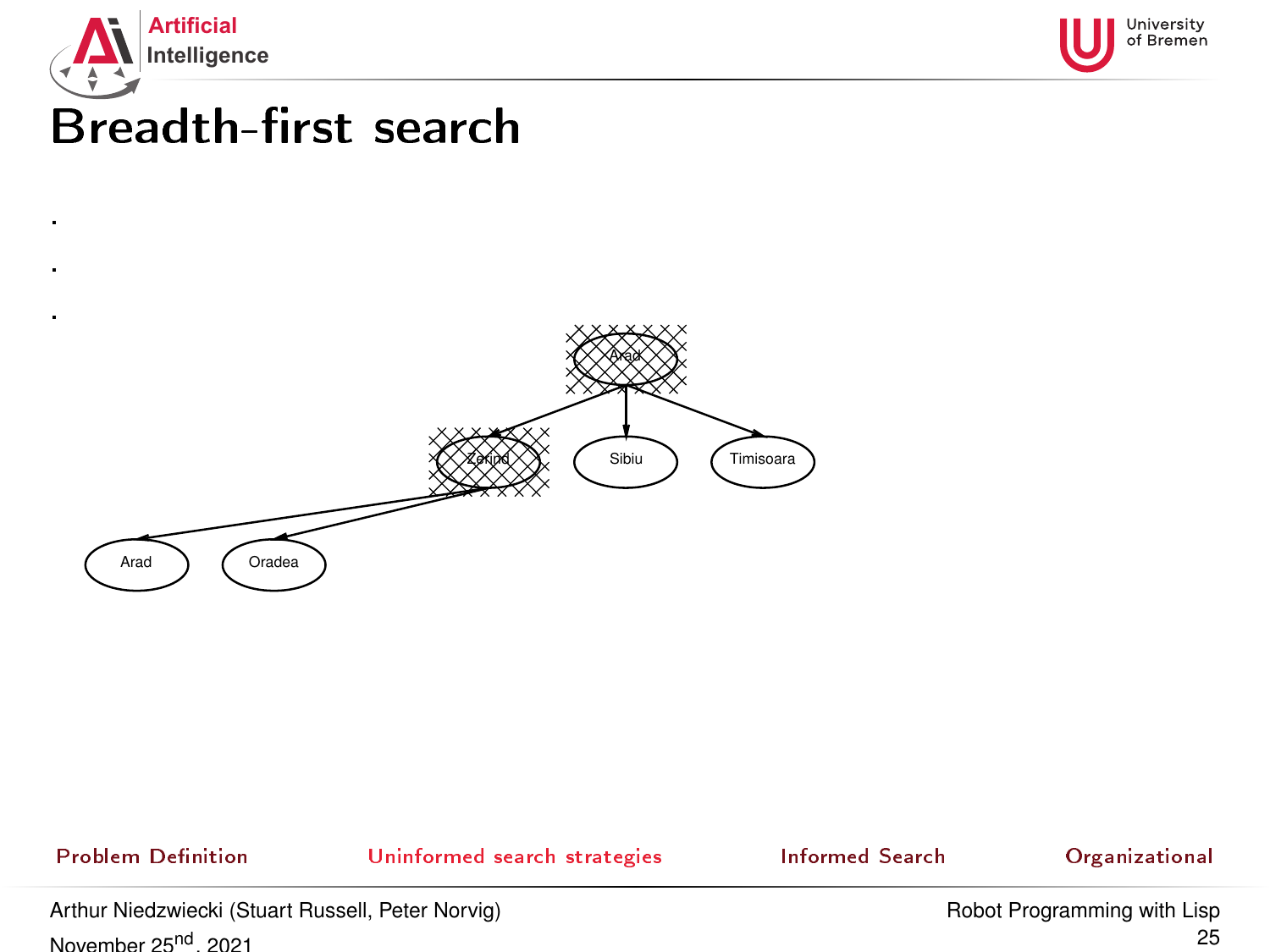

. .



# Breadth-first search



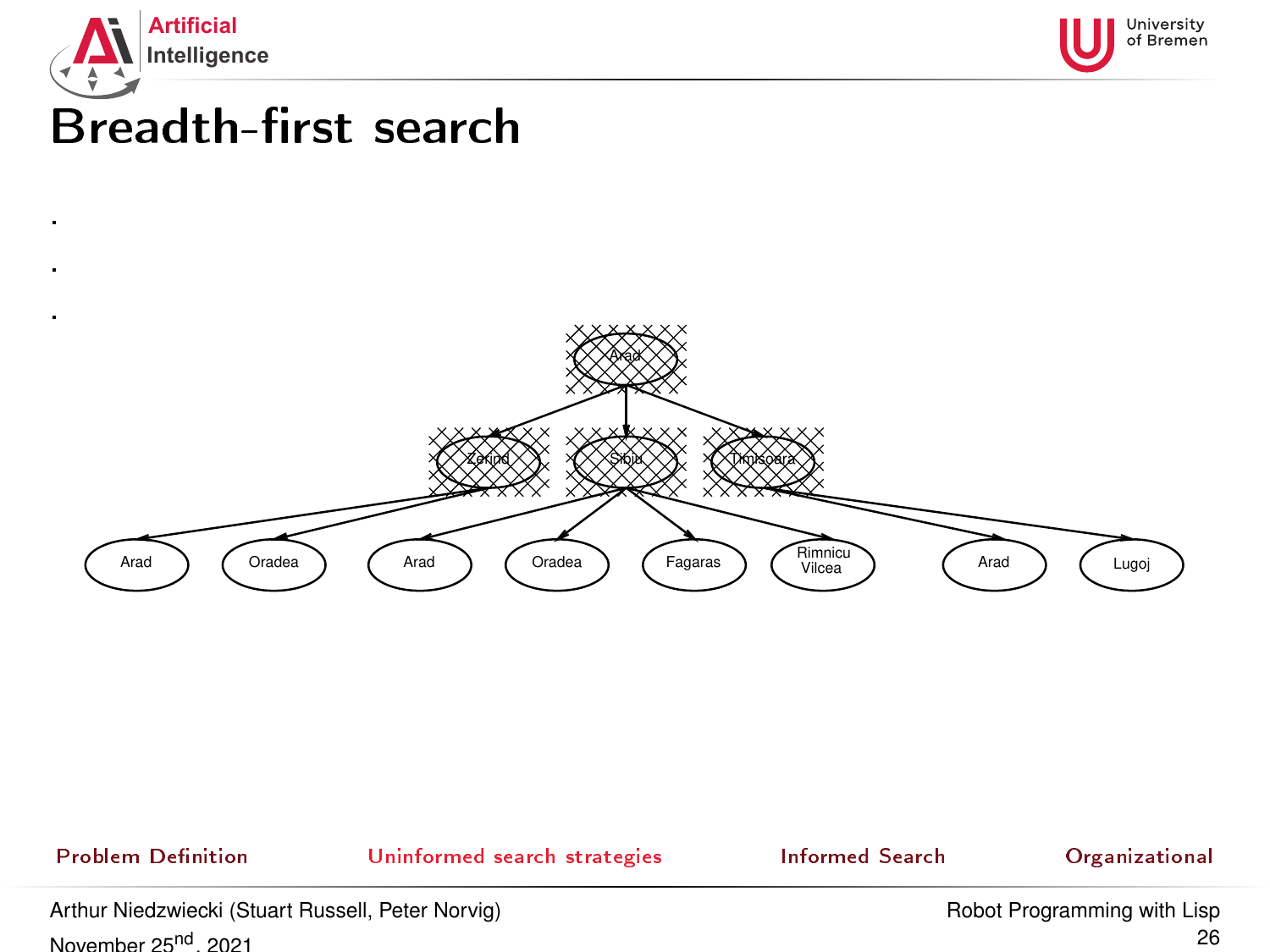



# Properties of breadth-first search

Complete ? Time ? Space ? Optimal ?

Problem Definition **[Uninformed search strategies](#page-20-0)** [Informed Search](#page-62-0) [Organizational](#page-93-0)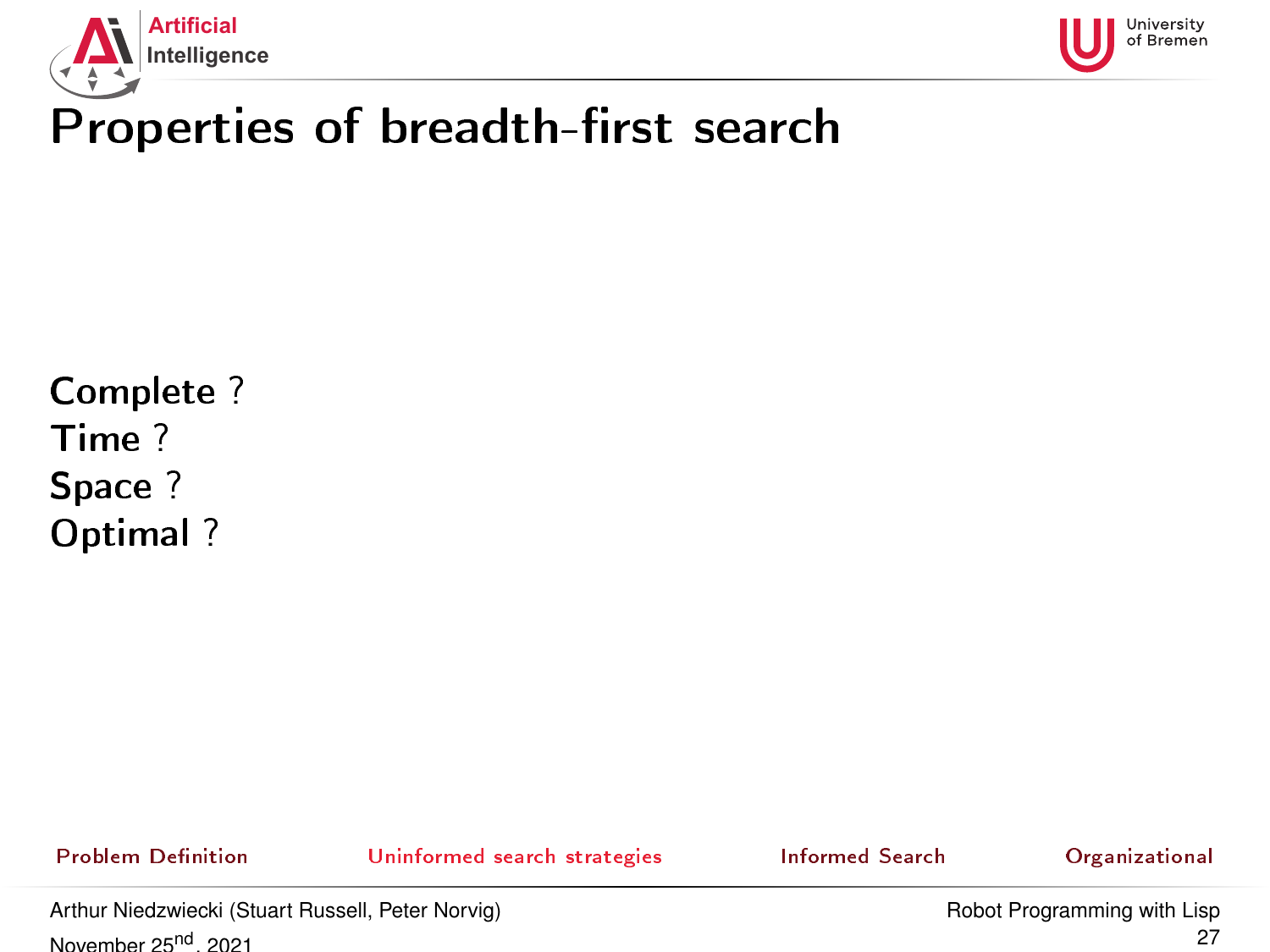



# Properties of breadth-first search

Complete: Yes **Time**:  $1+b+b^2+b^3+\ldots+b^d=O(b^d)$ , i.e., exponential in d  $\mathsf{Space} \colon \mathit{O} (b^d)$  (keeps every node in memory) **Optimal:** Yes (if cost  $= 1$  per step); not optimal in general

Space is the big problem; can easily generate nodes at  $N$  MB/sec.

Problem Definition **[Uninformed search strategies](#page-20-0)** [Informed Search](#page-62-0) [Organizational](#page-93-0)

Arthur Niedzwiecki (Stuart Russell, Peter Norvig) November 25<sup>nd</sup>, 2021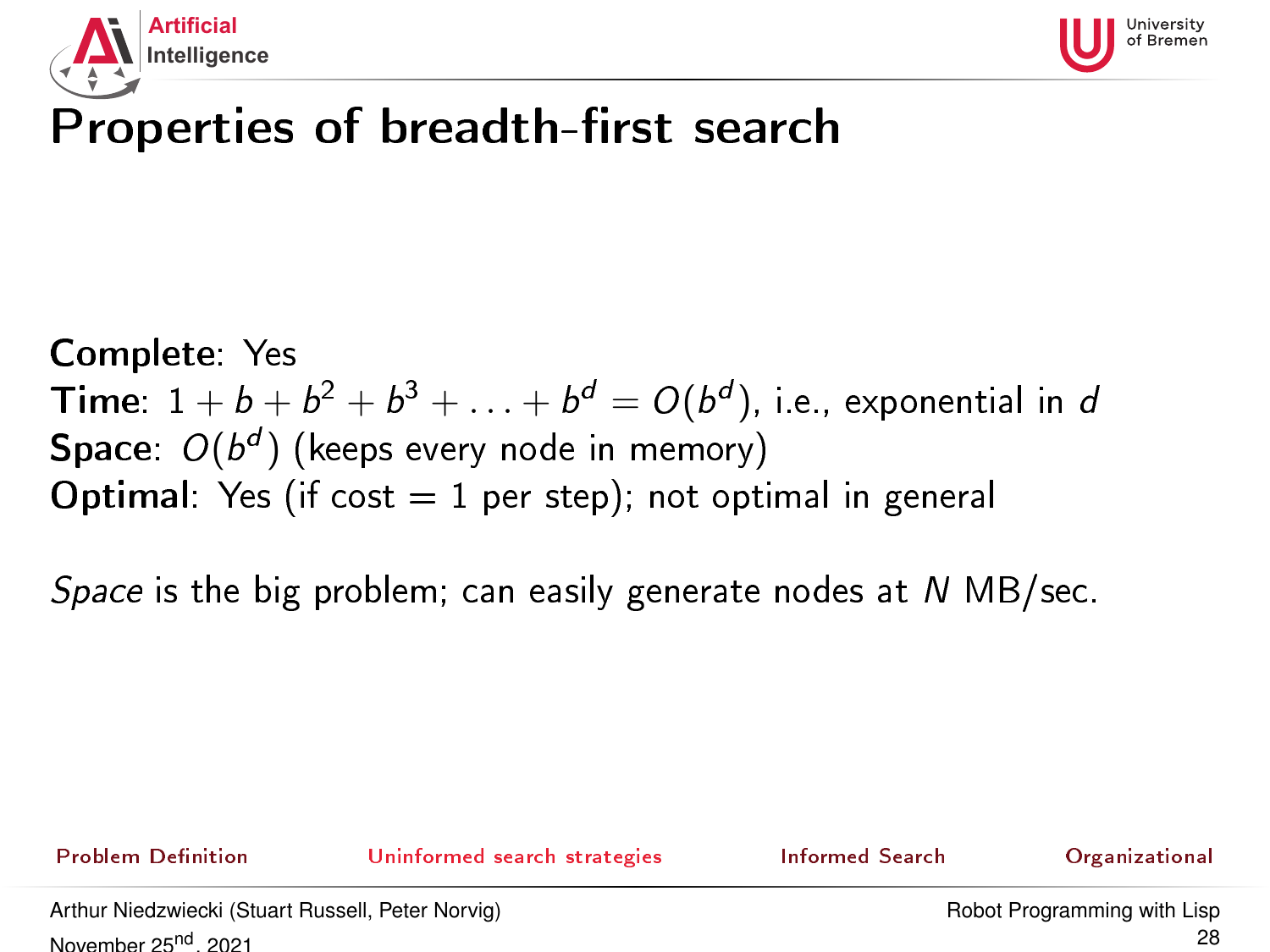



# Romania with step costs in km



Arthur Niedzwiecki (Stuart Russell, Peter Norvig) November 25<sup>nd</sup>, 2021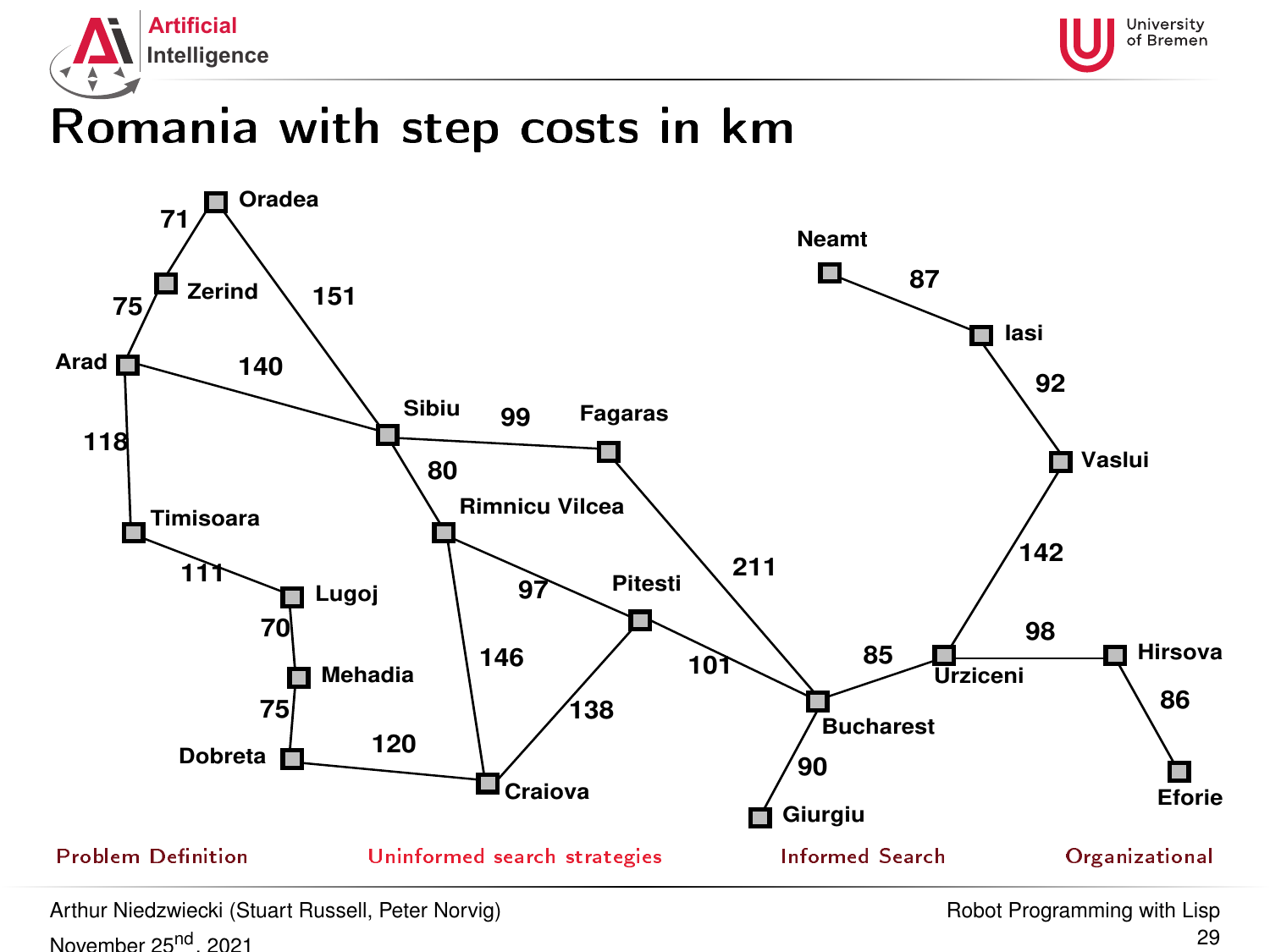<span id="page-29-0"></span>



# Uniform-cost search

Expand least-cost unexpanded node

### Implementation:

Queueing $Fn = insert$  in order of increasing path cost (FIFO queue)



Problem Definition **[Uninformed search strategies](#page-20-0)** [Informed Search](#page-62-0) [Organizational](#page-93-0)

Arthur Niedzwiecki (Stuart Russell, Peter Norvig) November 25<sup>nd</sup>, 2021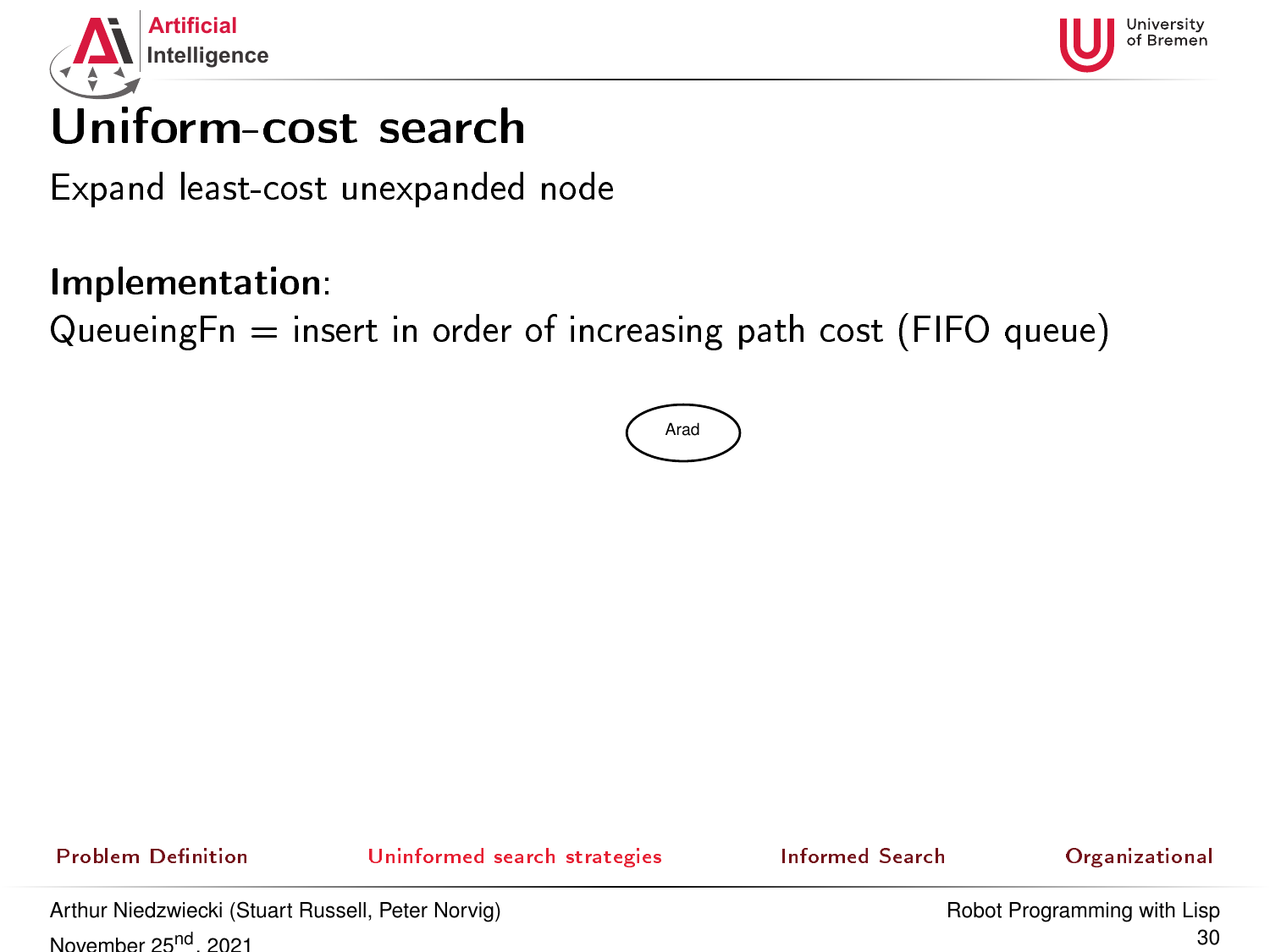

. . .



# Uniform-cost search



Problem Definition **[Uninformed search strategies](#page-20-0)** [Informed Search](#page-62-0) [Organizational](#page-93-0)

Arthur Niedzwiecki (Stuart Russell, Peter Norvig) November 25<sup>nd</sup>, 2021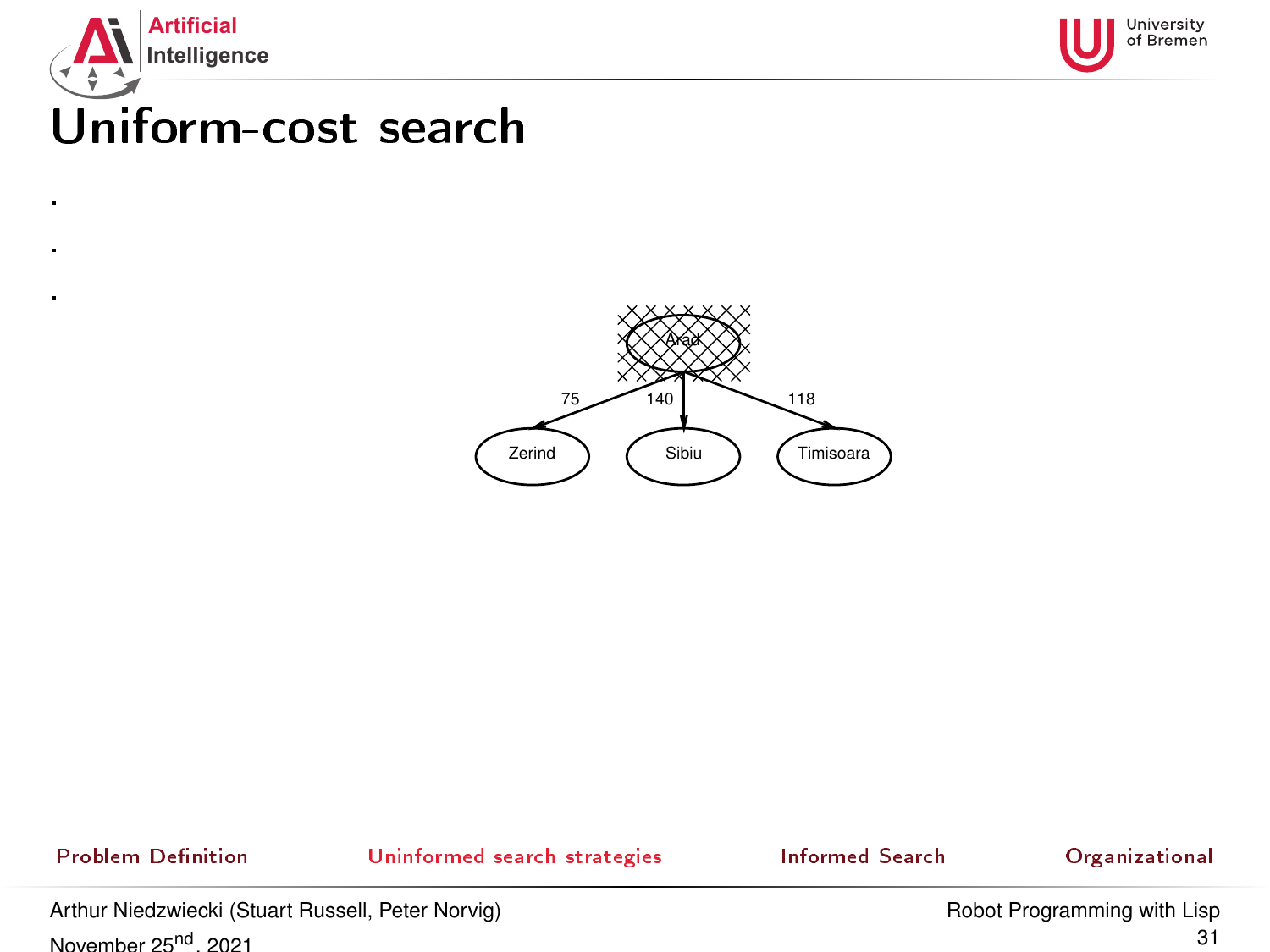

. .



# Uniform-cost search



Problem Definition **[Uninformed search strategies](#page-20-0)** [Informed Search](#page-62-0) [Organizational](#page-93-0)

Arthur Niedzwiecki (Stuart Russell, Peter Norvig) November 25<sup>nd</sup>, 2021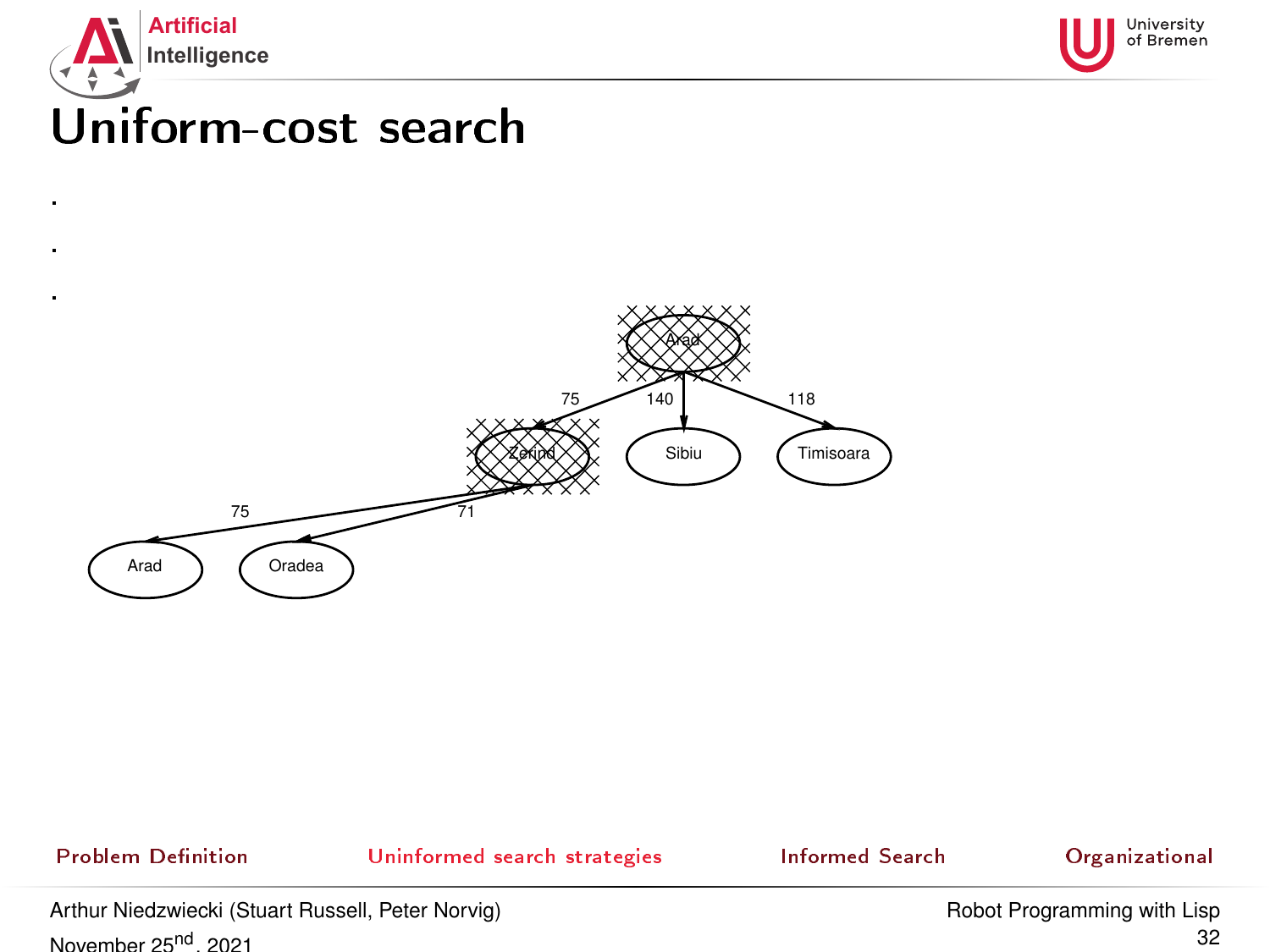

. .



# Uniform-cost search



### Problem Definition **[Uninformed search strategies](#page-20-0)** [Informed Search](#page-62-0) [Organizational](#page-93-0) Arthur Niedzwiecki (Stuart Russell, Peter Norvig) November 25<sup>nd</sup>, 2021 [Robot Programming with Lisp](#page-0-0) 33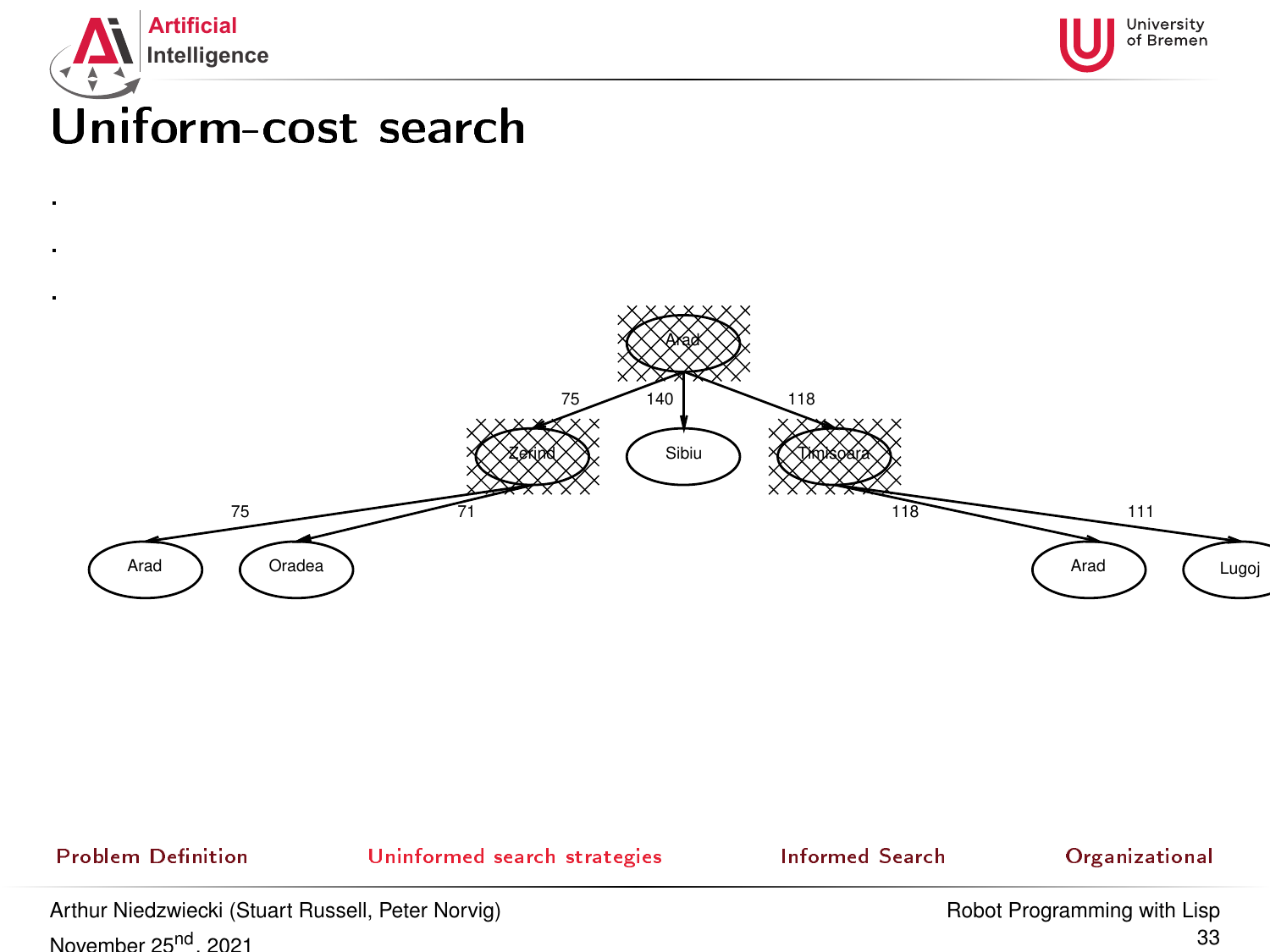



# Properties of uniform-cost search

Complete ? Time ? Space ? Optimal ?

Problem Definition **[Uninformed search strategies](#page-20-0)** [Informed Search](#page-62-0) [Organizational](#page-93-0)

Arthur Niedzwiecki (Stuart Russell, Peter Norvig) November 25<sup>nd</sup>, 2021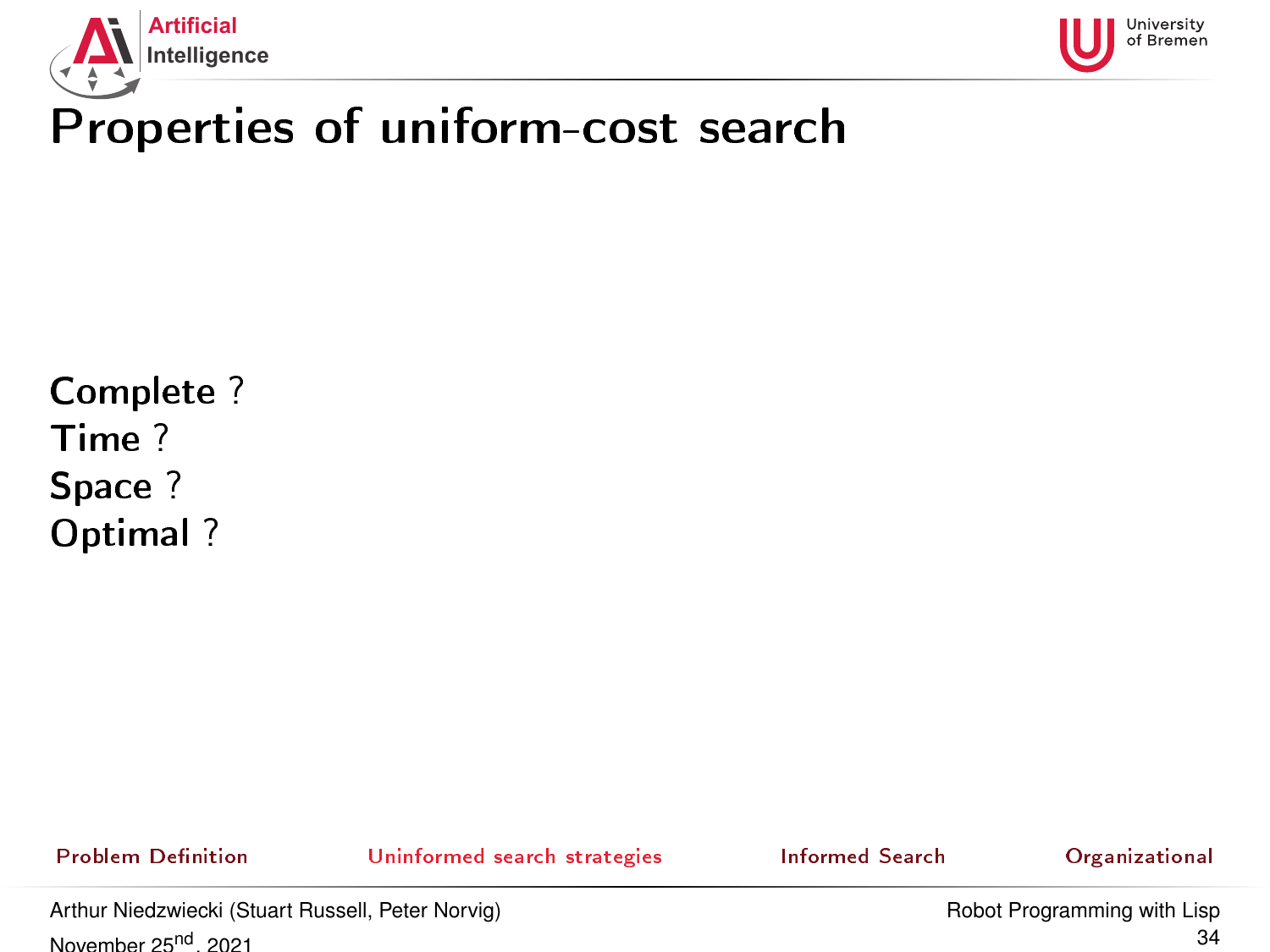



# Properties of uniform-cost search

**Complete:** Yes, if step cost  $\geq \epsilon$ **Time:** # of nodes with  $g \leq$  cost of optimal solution **Space**: # of nodes with  $g \le$  cost of optimal solution Optimal: Yes

 $g(n)$  is the cost of the path up to node n.

Problem Definition **[Uninformed search strategies](#page-20-0)** [Informed Search](#page-62-0) [Organizational](#page-93-0)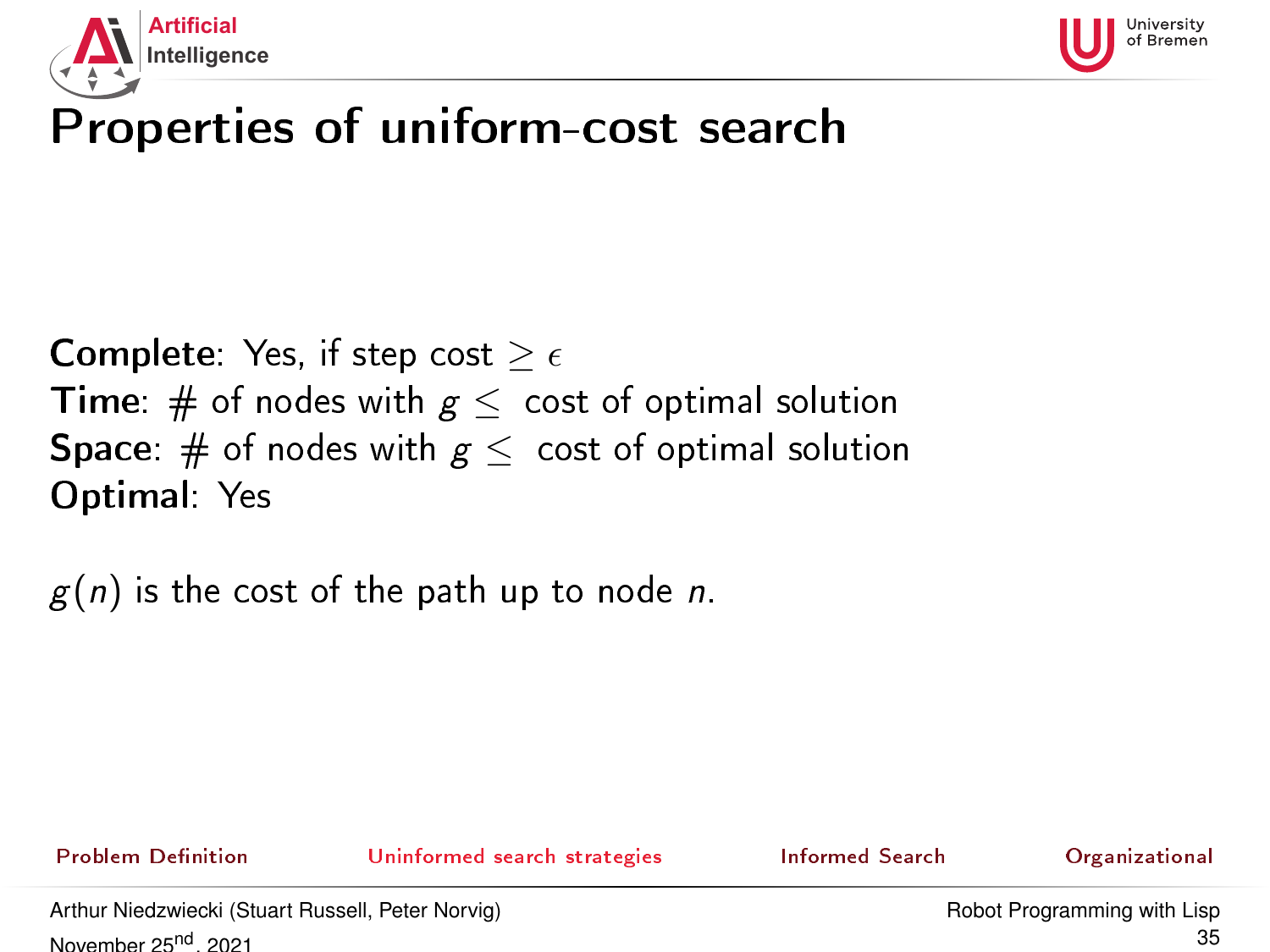<span id="page-35-0"></span>



# Depth-first search

Expand deepest unexpanded node

### Implementation:

QueueingFn  $=$  insert successors at front of queue (LIFO)



Problem Definition **[Uninformed search strategies](#page-20-0)** [Informed Search](#page-62-0) [Organizational](#page-93-0)

Arthur Niedzwiecki (Stuart Russell, Peter Norvig) November 25<sup>nd</sup>, 2021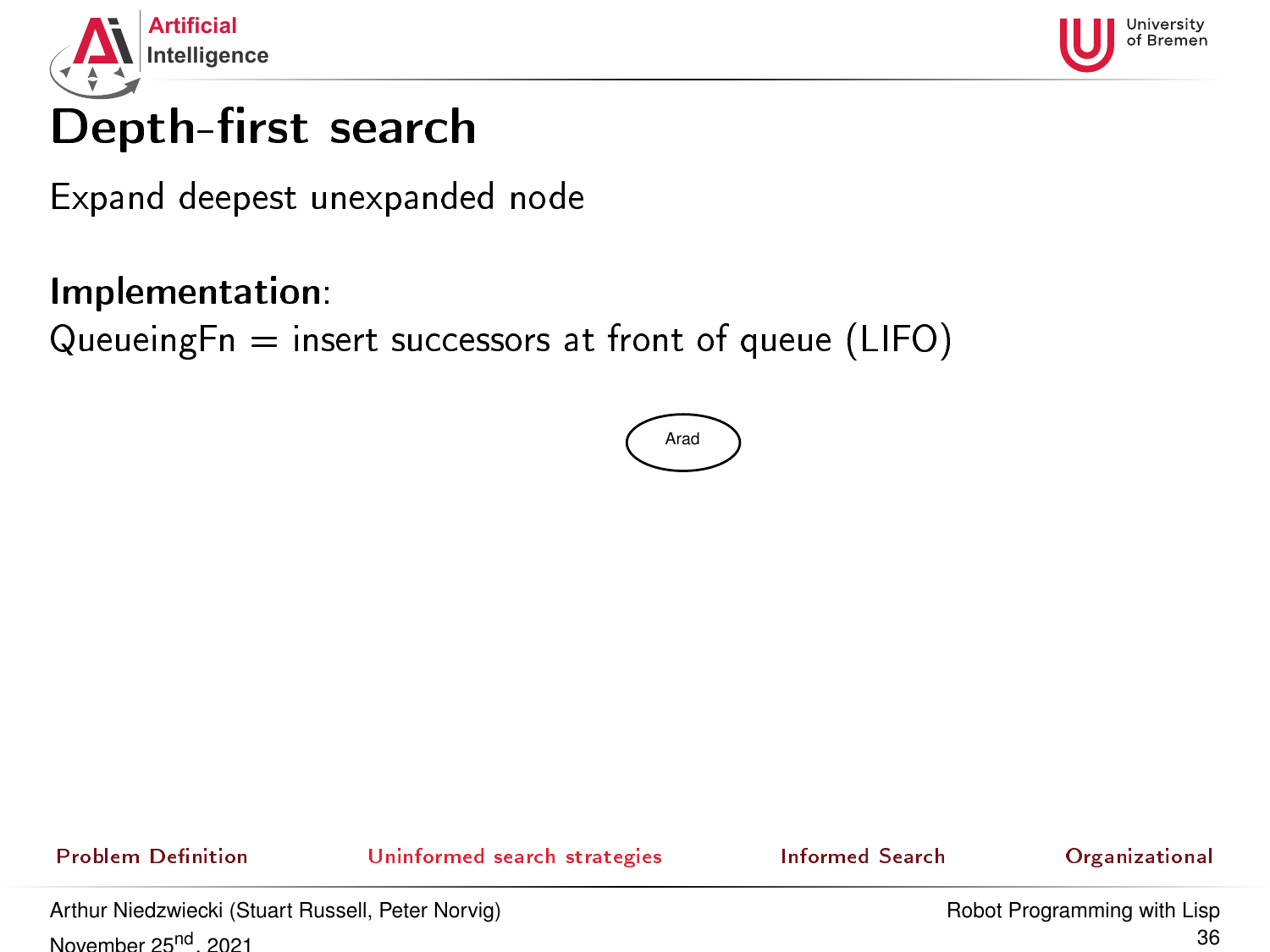

. . .



### Depth-first search



Problem Definition **[Uninformed search strategies](#page-20-0)** [Informed Search](#page-62-0) [Organizational](#page-93-0)

Arthur Niedzwiecki (Stuart Russell, Peter Norvig) November 25<sup>nd</sup>, 2021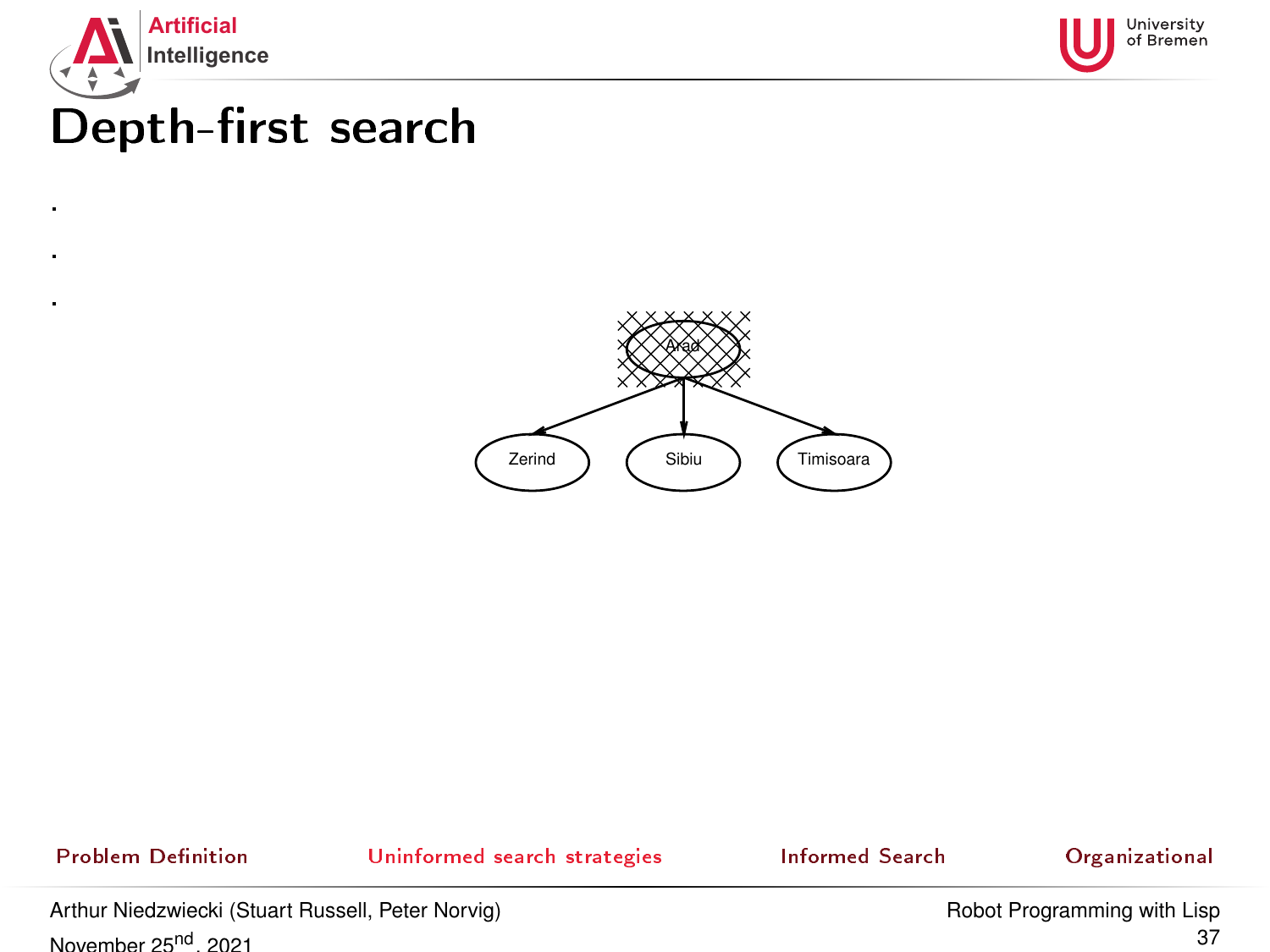

. . .



### Depth-first search



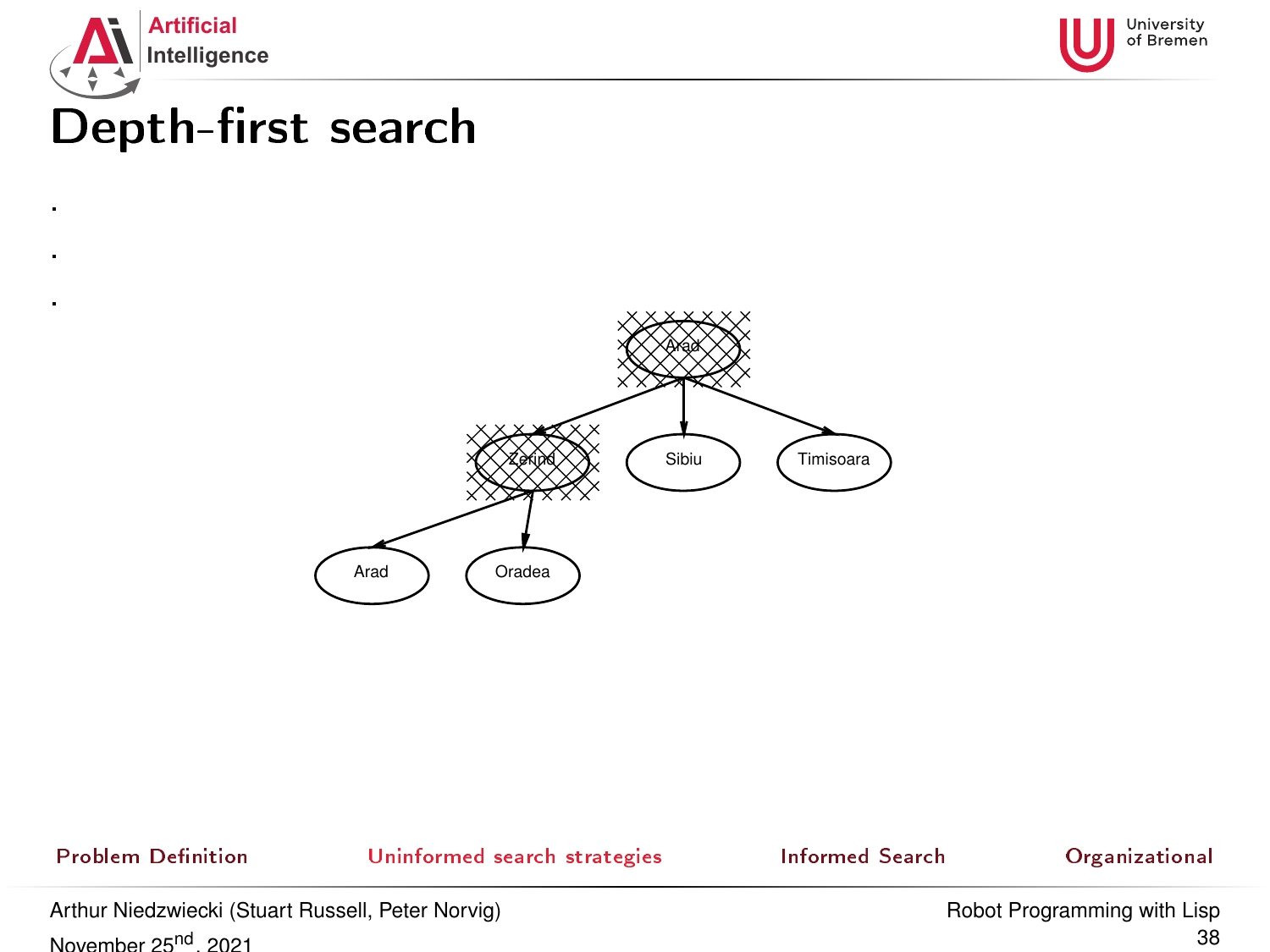

. . .



## Depth-first search



I.e., depth-first search can perform infinite cyclic excursions. Need a finite, non-cyclic search space (or repeated-state checking). Problem Definition **[Uninformed search strategies](#page-20-0)** [Informed Search](#page-62-0) [Organizational](#page-93-0)

Arthur Niedzwiecki (Stuart Russell, Peter Norvig) November 25<sup>nd</sup>, 2021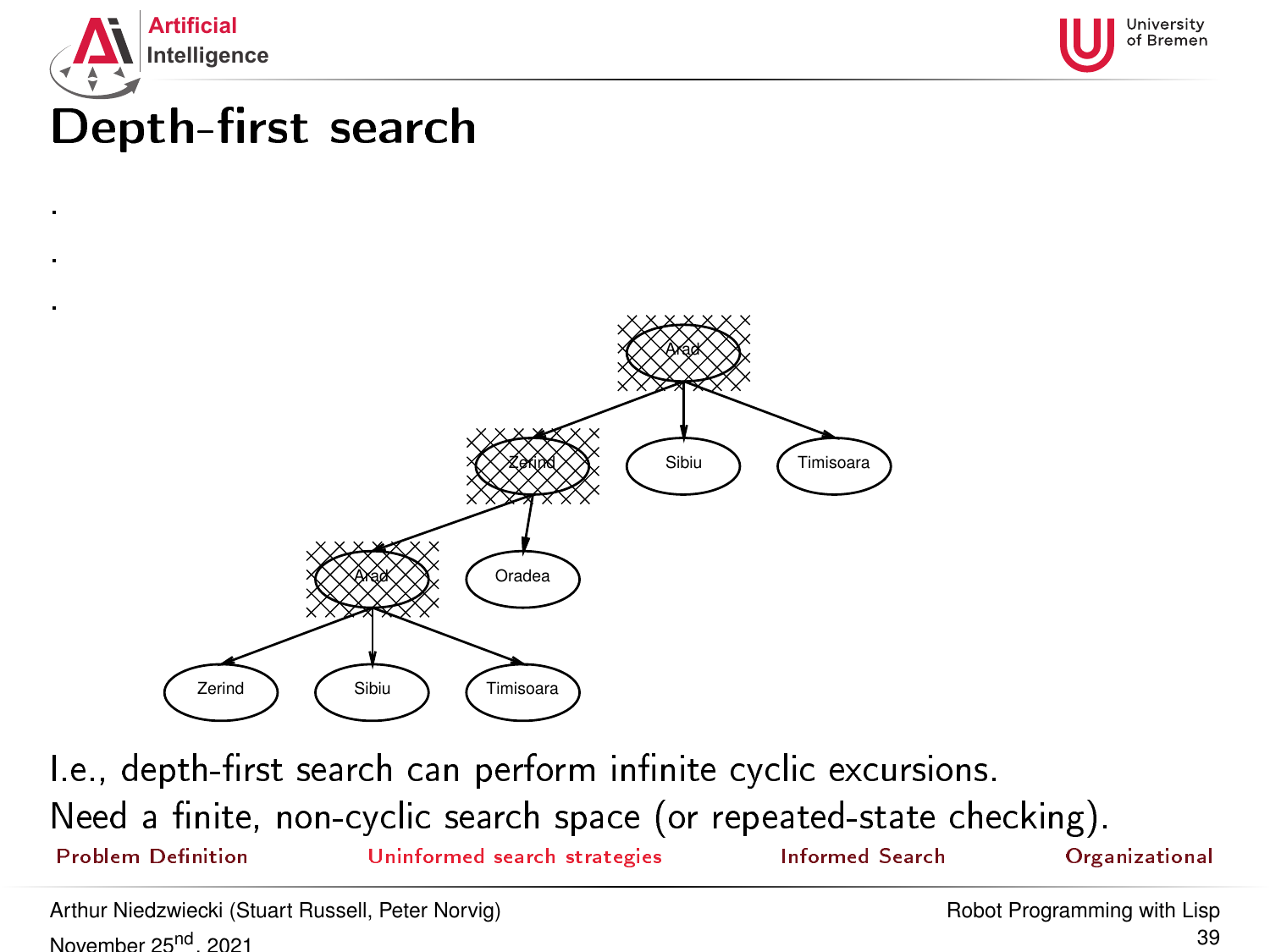



Problem Definition **[Uninformed search strategies](#page-20-0)** [Informed Search](#page-62-0) [Organizational](#page-93-0)

Arthur Niedzwiecki (Stuart Russell, Peter Norvig) November 25<sup>nd</sup>, 2021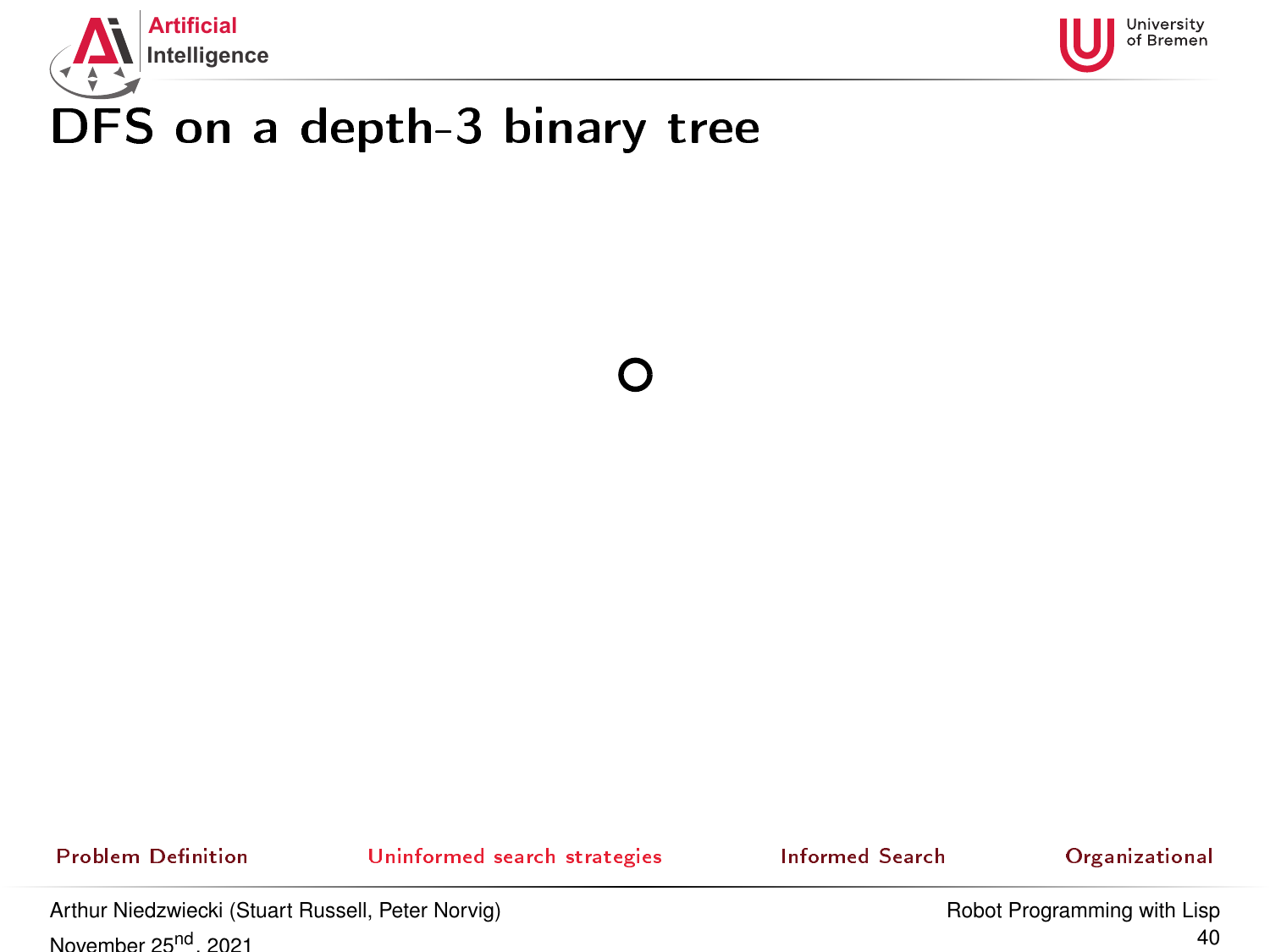





Problem Definition **[Uninformed search strategies](#page-20-0)** [Informed Search](#page-62-0) [Organizational](#page-93-0)

Arthur Niedzwiecki (Stuart Russell, Peter Norvig) November 25<sup>nd</sup>, 2021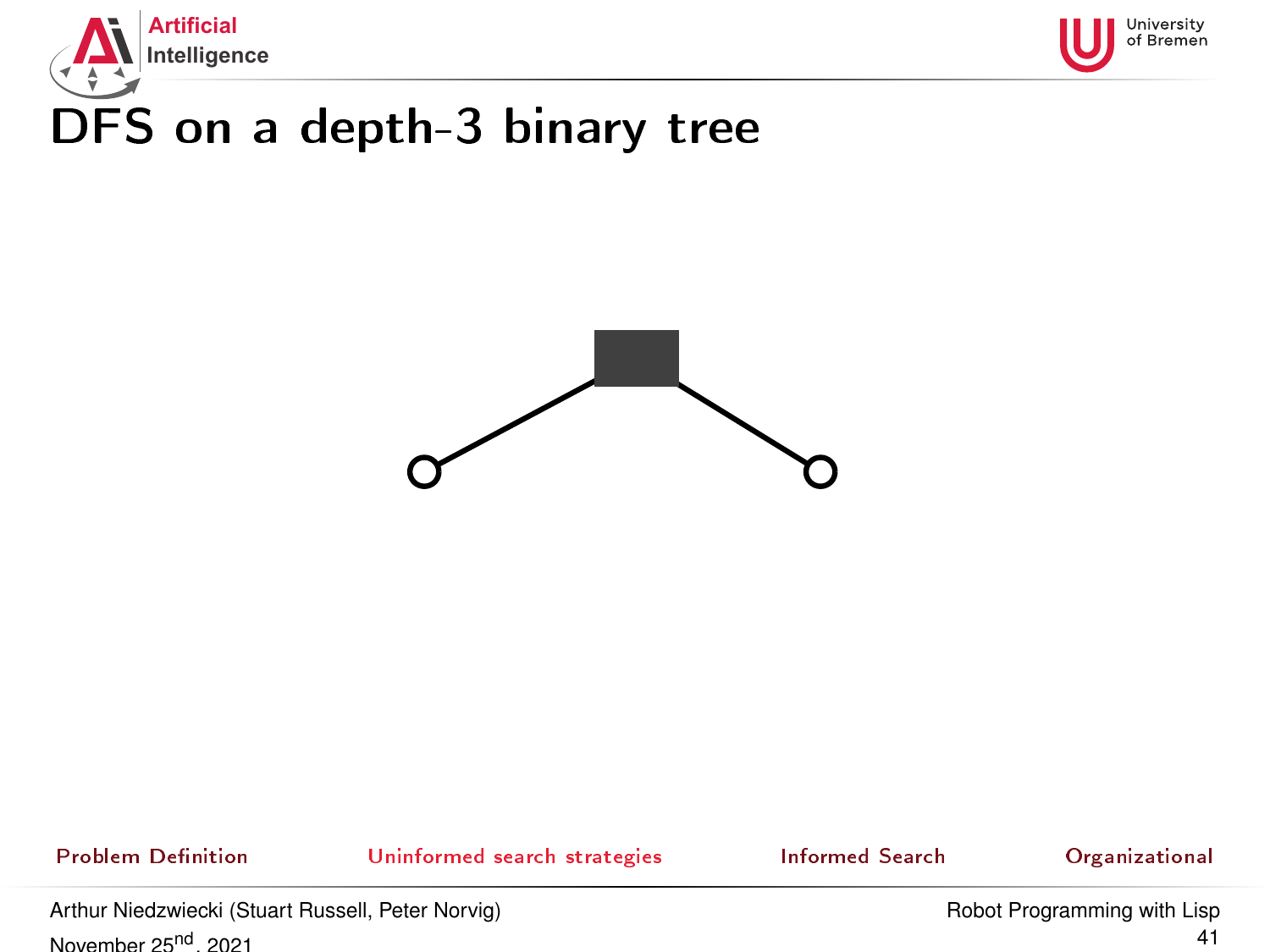





Problem Definition **[Uninformed search strategies](#page-20-0)** [Informed Search](#page-62-0) [Organizational](#page-93-0)

Arthur Niedzwiecki (Stuart Russell, Peter Norvig) November 25<sup>nd</sup>, 2021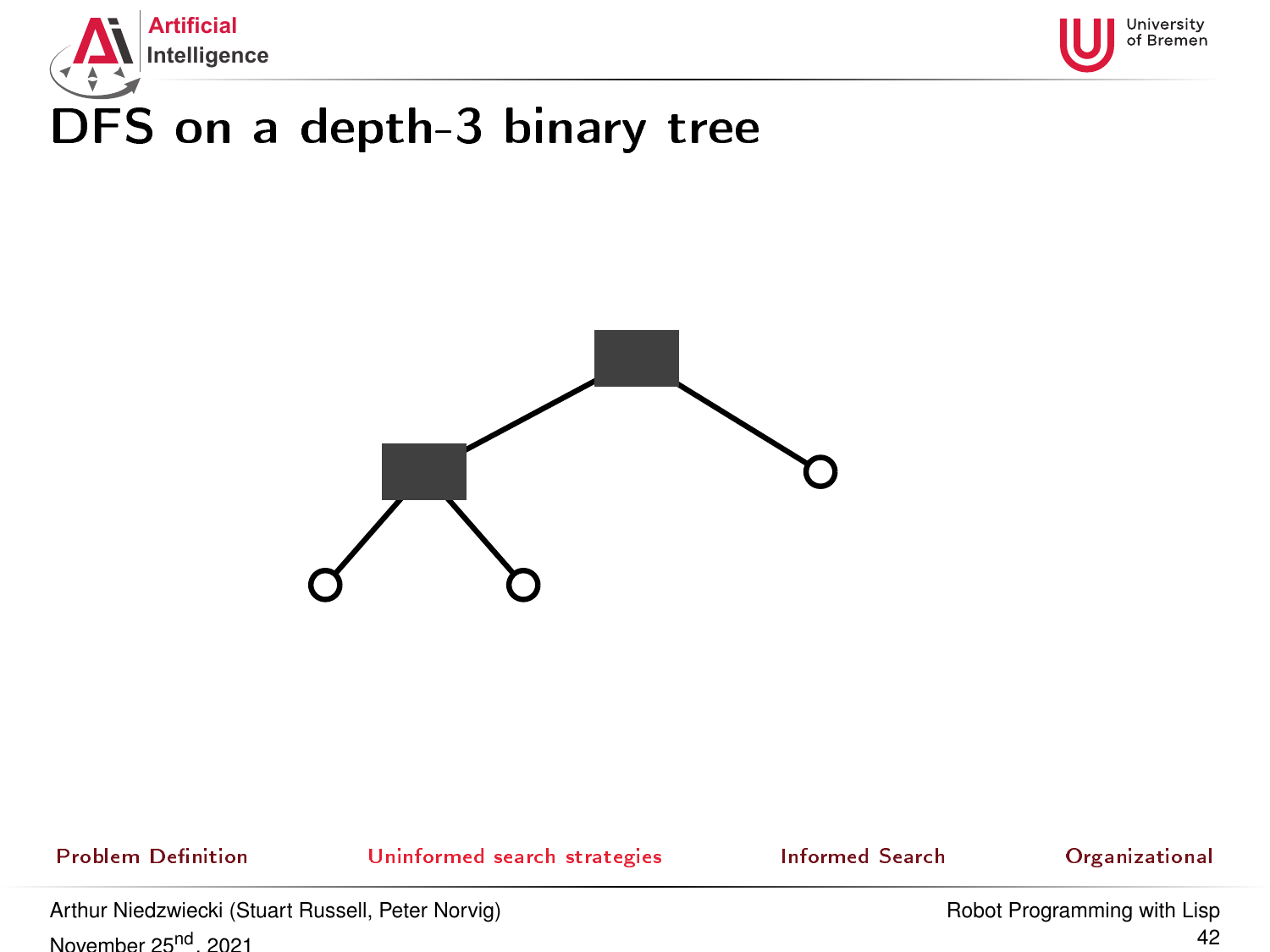





Problem Definition **[Uninformed search strategies](#page-20-0)** [Informed Search](#page-62-0) [Organizational](#page-93-0)

Arthur Niedzwiecki (Stuart Russell, Peter Norvig) November 25<sup>nd</sup>, 2021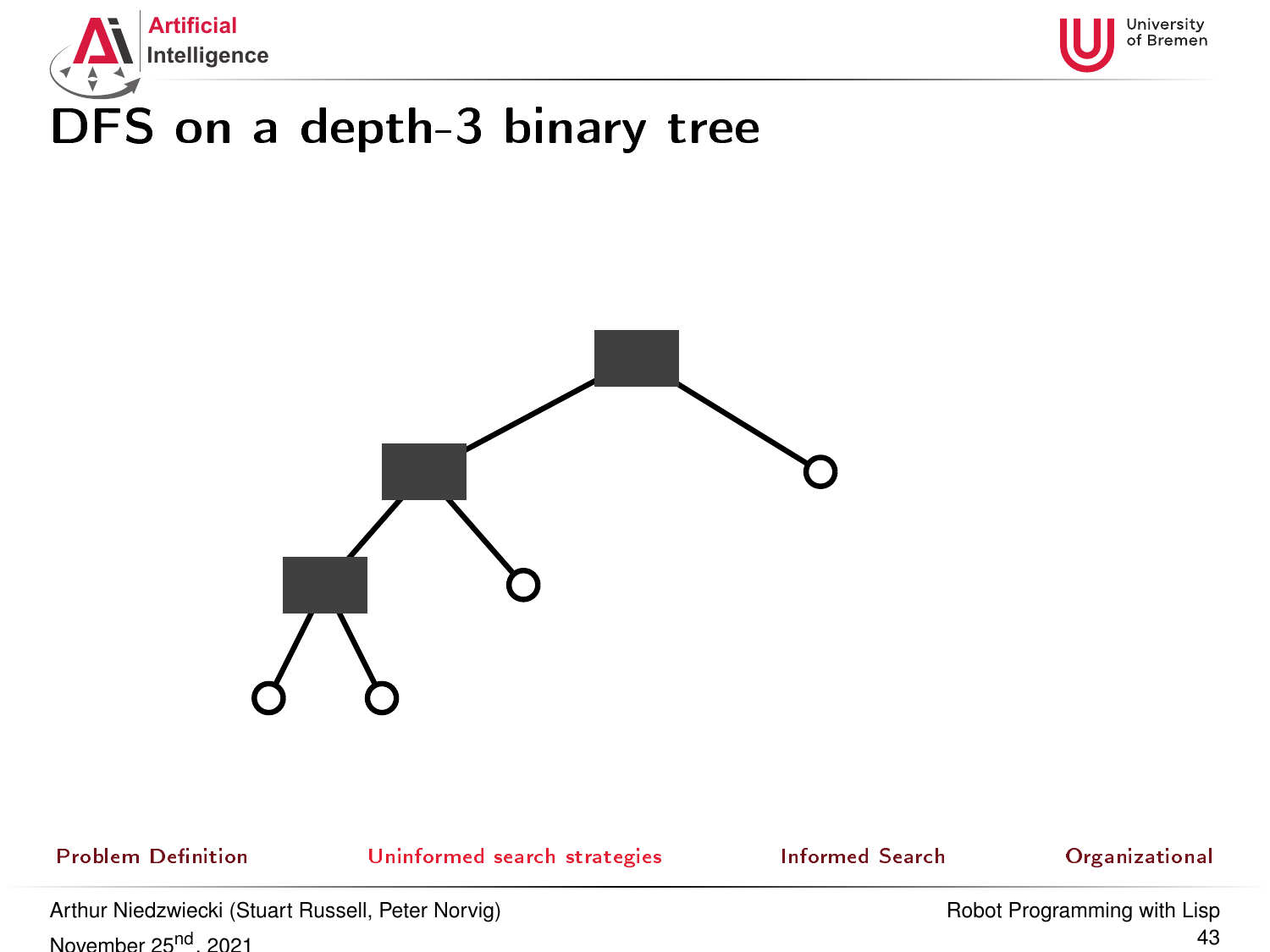





Problem Definition **[Uninformed search strategies](#page-20-0)** [Informed Search](#page-62-0) [Organizational](#page-93-0)

Arthur Niedzwiecki (Stuart Russell, Peter Norvig) November 25<sup>nd</sup>, 2021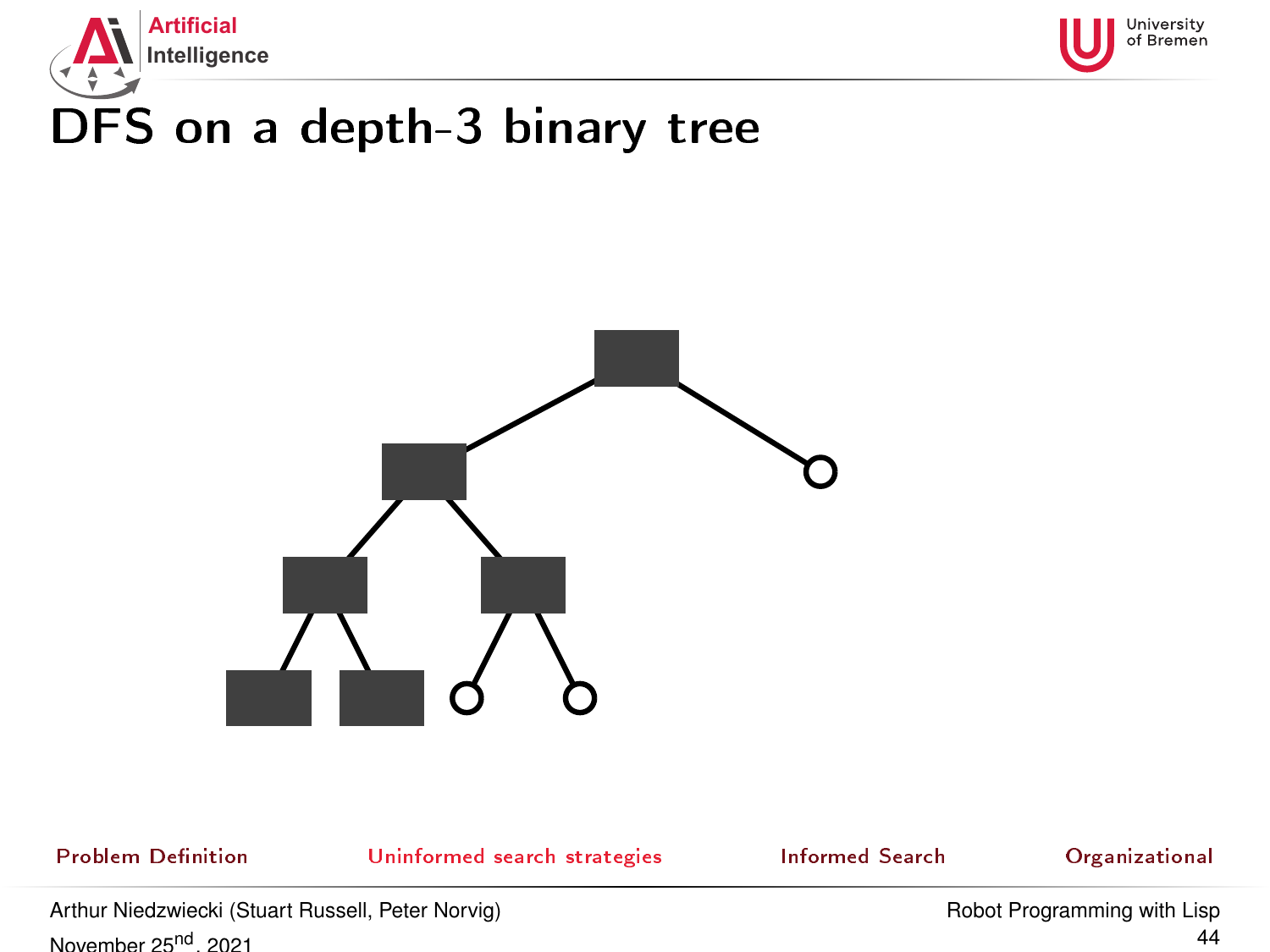



# DFS on a depth-3 binary tree, contd.



Problem Definition **[Uninformed search strategies](#page-20-0)** [Informed Search](#page-62-0) [Organizational](#page-93-0)

Arthur Niedzwiecki (Stuart Russell, Peter Norvig) November 25<sup>nd</sup>, 2021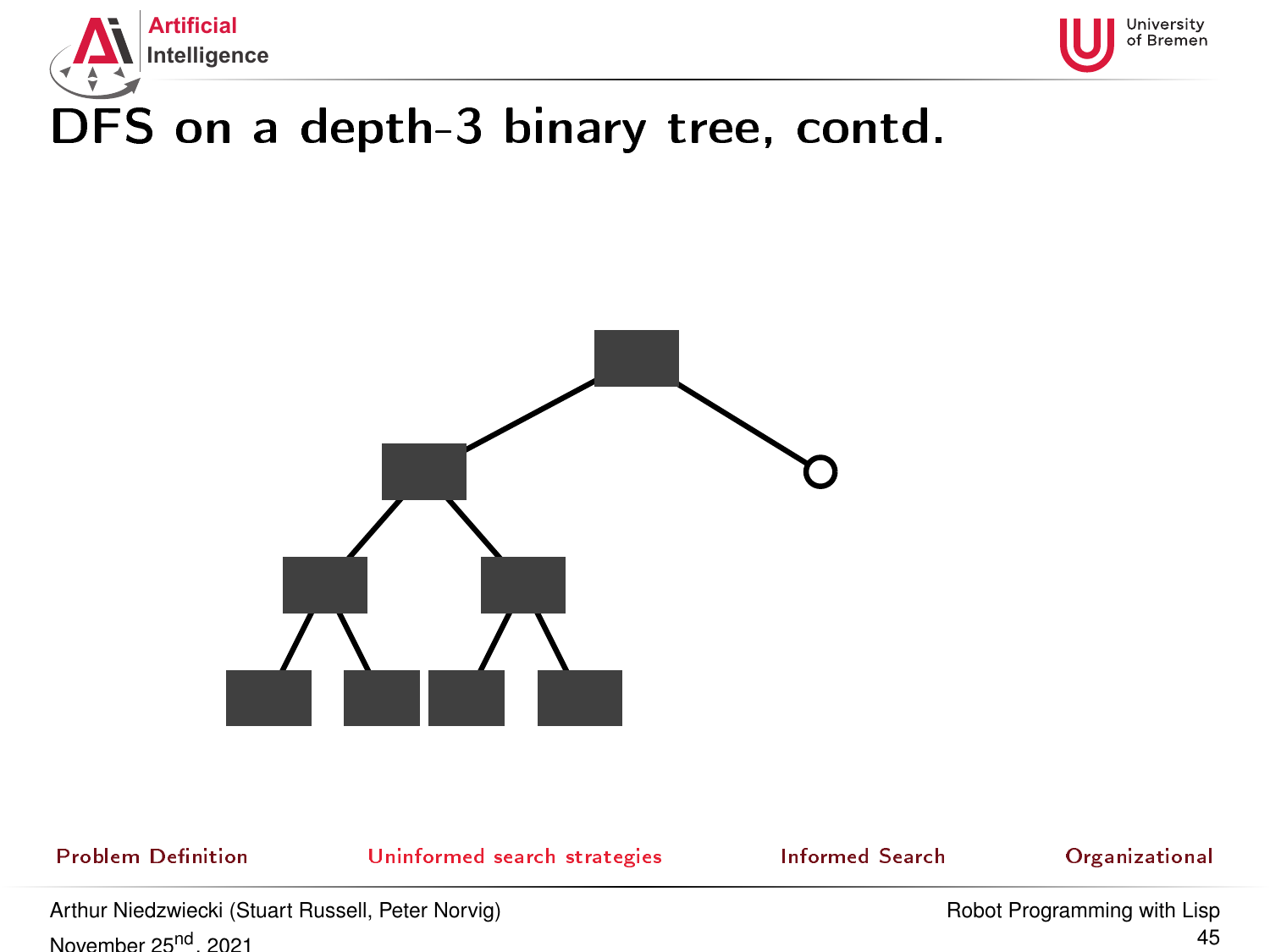





Problem Definition **[Uninformed search strategies](#page-20-0)** [Informed Search](#page-62-0) [Organizational](#page-93-0)

Arthur Niedzwiecki (Stuart Russell, Peter Norvig) November 25<sup>nd</sup>, 2021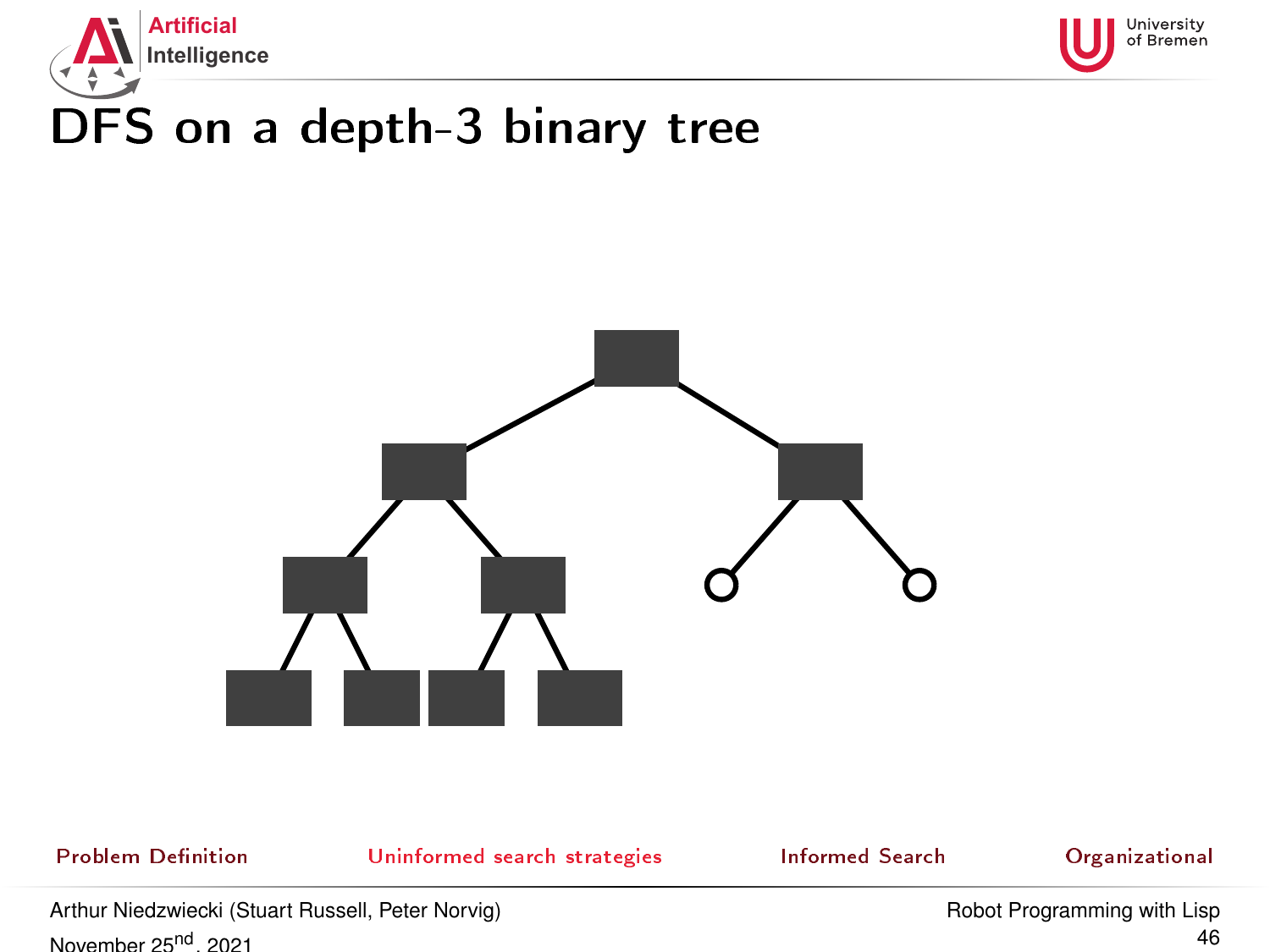





Problem Definition **[Uninformed search strategies](#page-20-0)** [Informed Search](#page-62-0) [Organizational](#page-93-0)

Arthur Niedzwiecki (Stuart Russell, Peter Norvig) November 25<sup>nd</sup>, 2021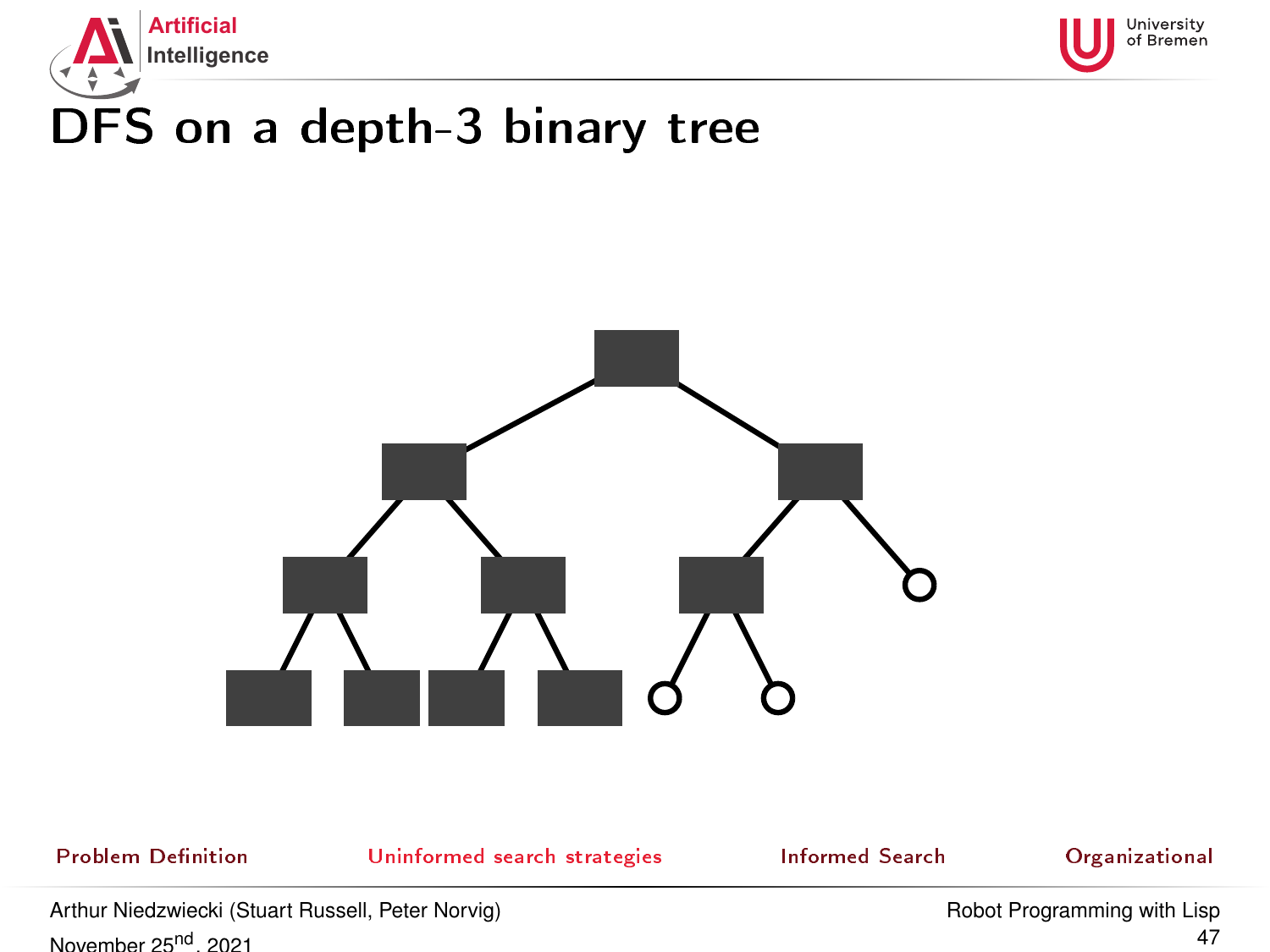





Problem Definition **[Uninformed search strategies](#page-20-0)** [Informed Search](#page-62-0) [Organizational](#page-93-0)

Arthur Niedzwiecki (Stuart Russell, Peter Norvig) November 25<sup>nd</sup>, 2021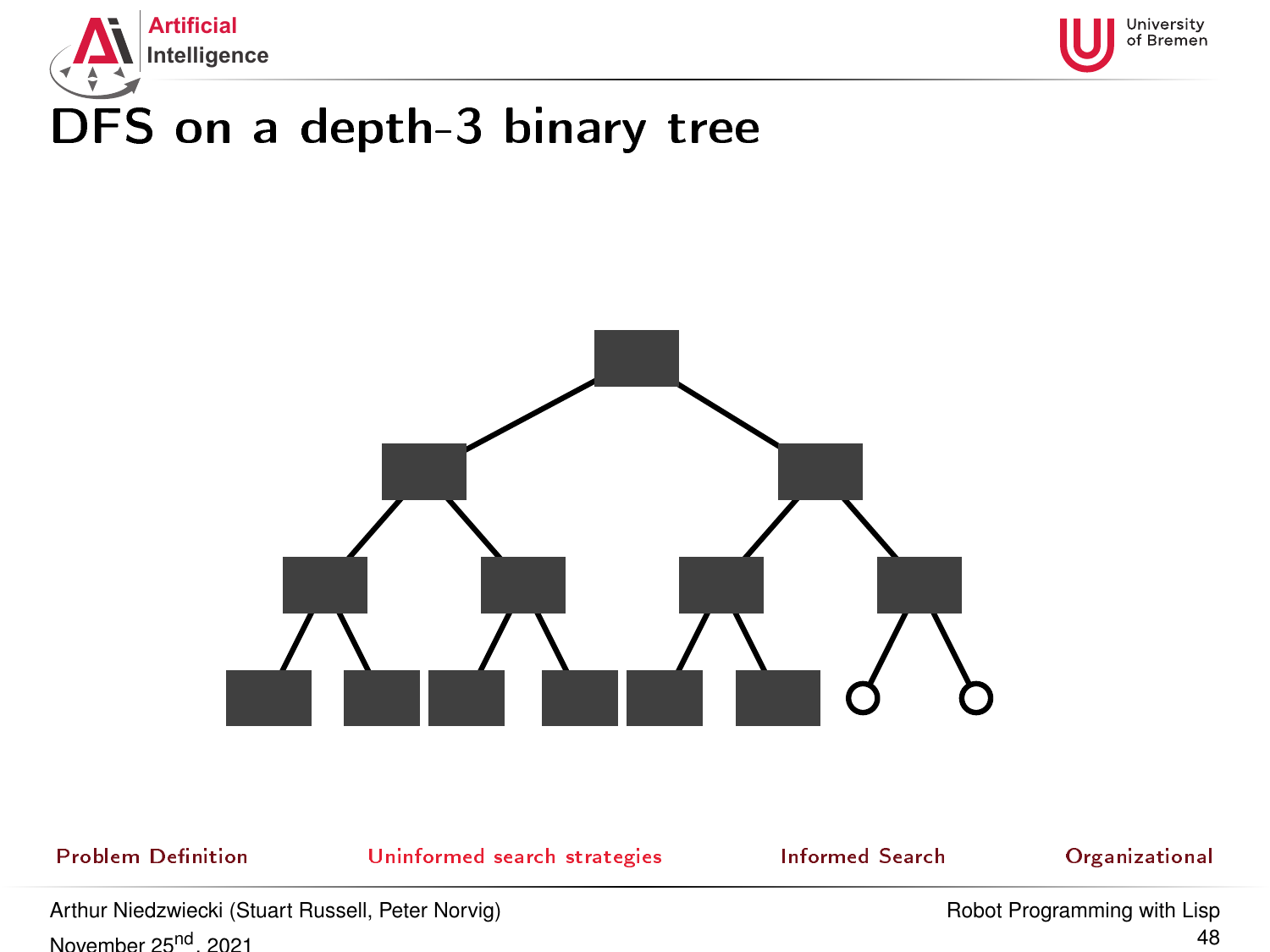



### Properties of depth-first search

Complete ? Time ? Space ? Optimal ?

Problem Definition **[Uninformed search strategies](#page-20-0)** [Informed Search](#page-62-0) [Organizational](#page-93-0)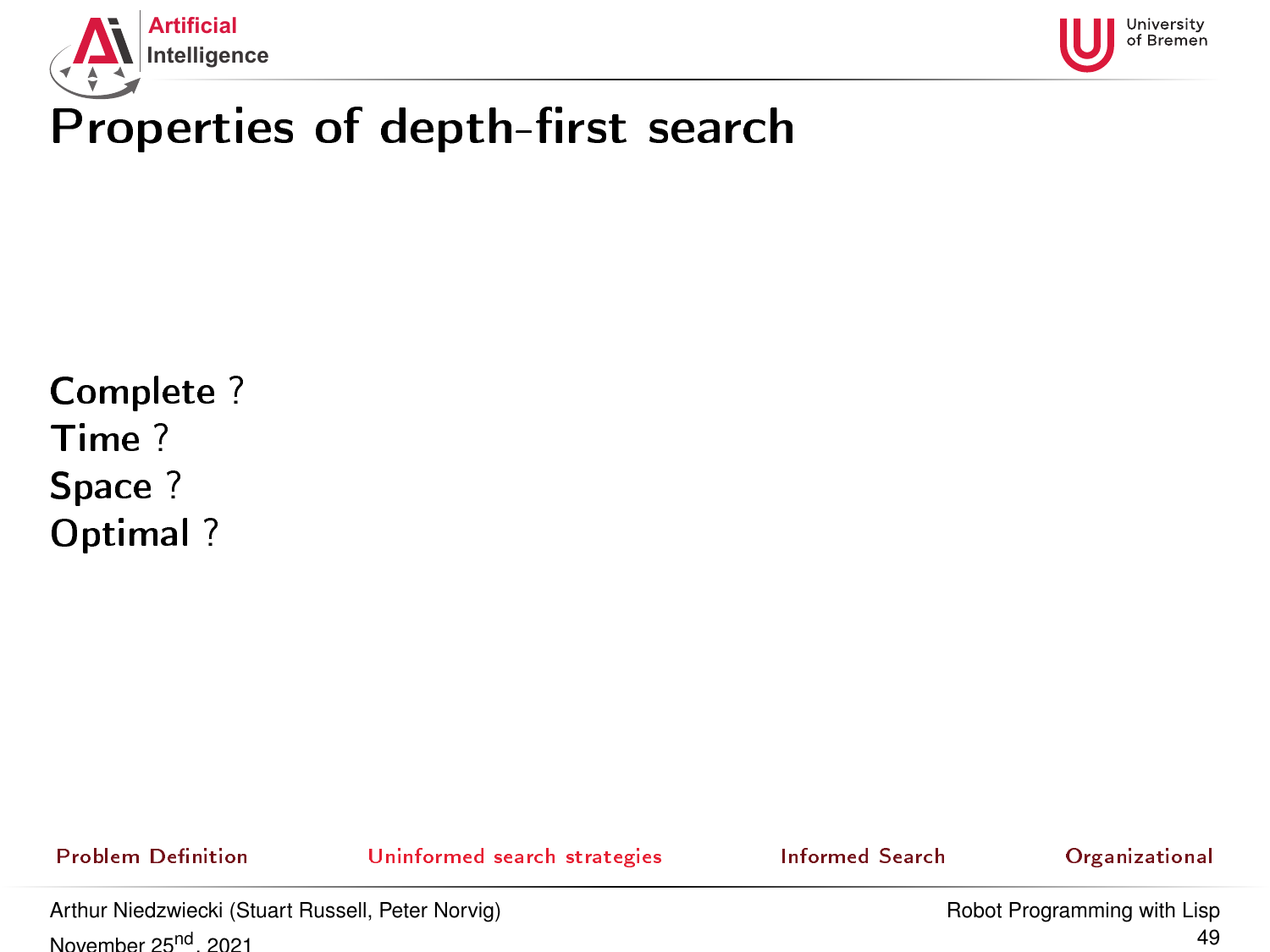



### Properties of depth-first search

**Complete**: No: fails in infinite-depth spaces, spaces with loops  $\Rightarrow$  modify to avoid repeated states along path. Complete in finite spaces Time:  $O(b^m)$ : terrible if m is much larger than d but if solutions are dense, may be much faster than breadth-first **Space**:  $O(bm)$ , i.e., linear space! Optimal: No

Problem Definition **[Uninformed search strategies](#page-20-0)** [Informed Search](#page-62-0) [Organizational](#page-93-0)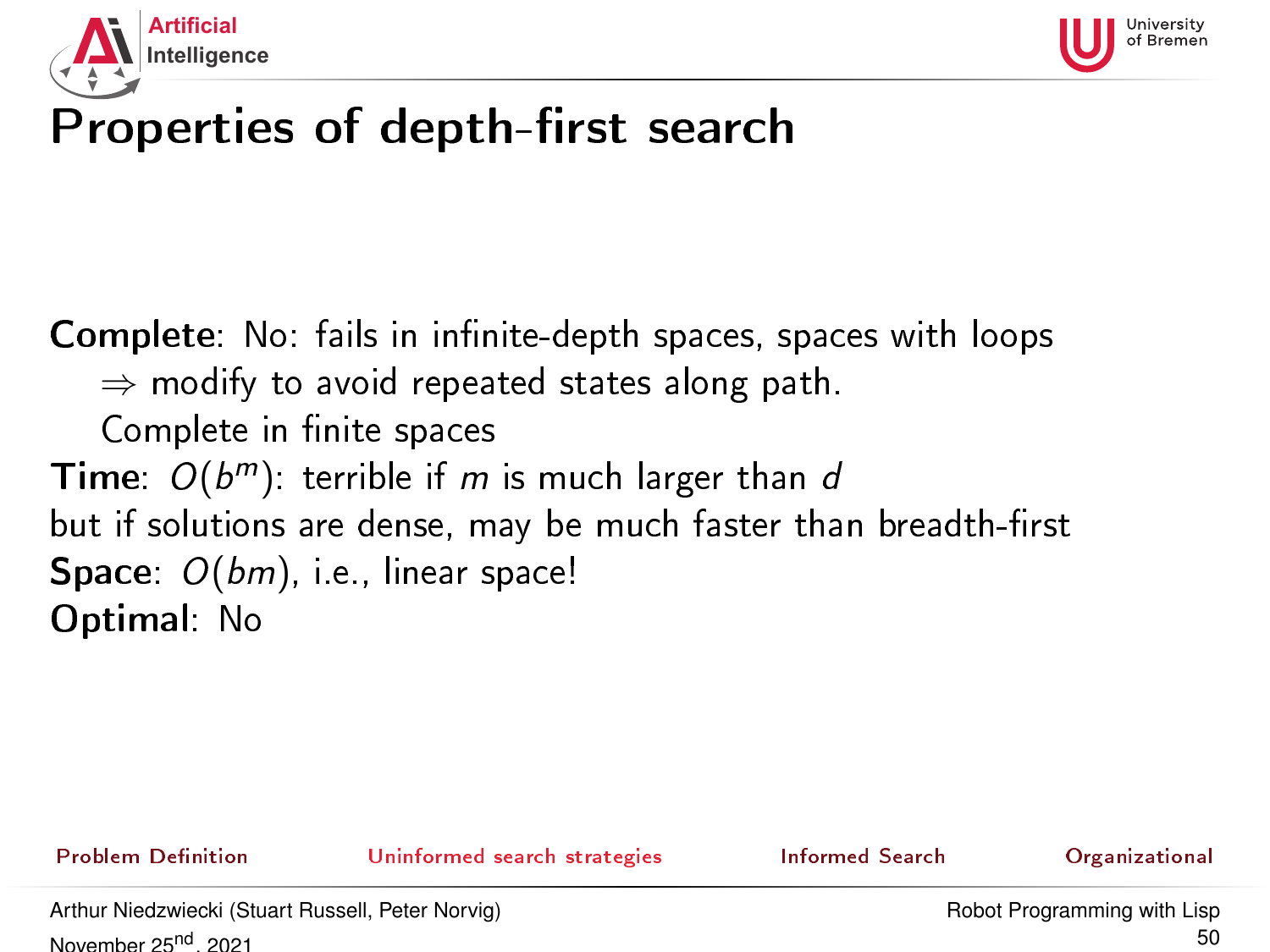<span id="page-50-0"></span>



## Depth-limited search

### Depth-limited search  $=$  depth-first search with depth limit  $L$

Implementation: Nodes at depth L have no successors

Problem Definition **[Uninformed search strategies](#page-20-0)** [Informed Search](#page-62-0) [Organizational](#page-93-0)



Arthur Niedzwiecki (Stuart Russell, Peter Norvig) November 25<sup>nd</sup>, 2021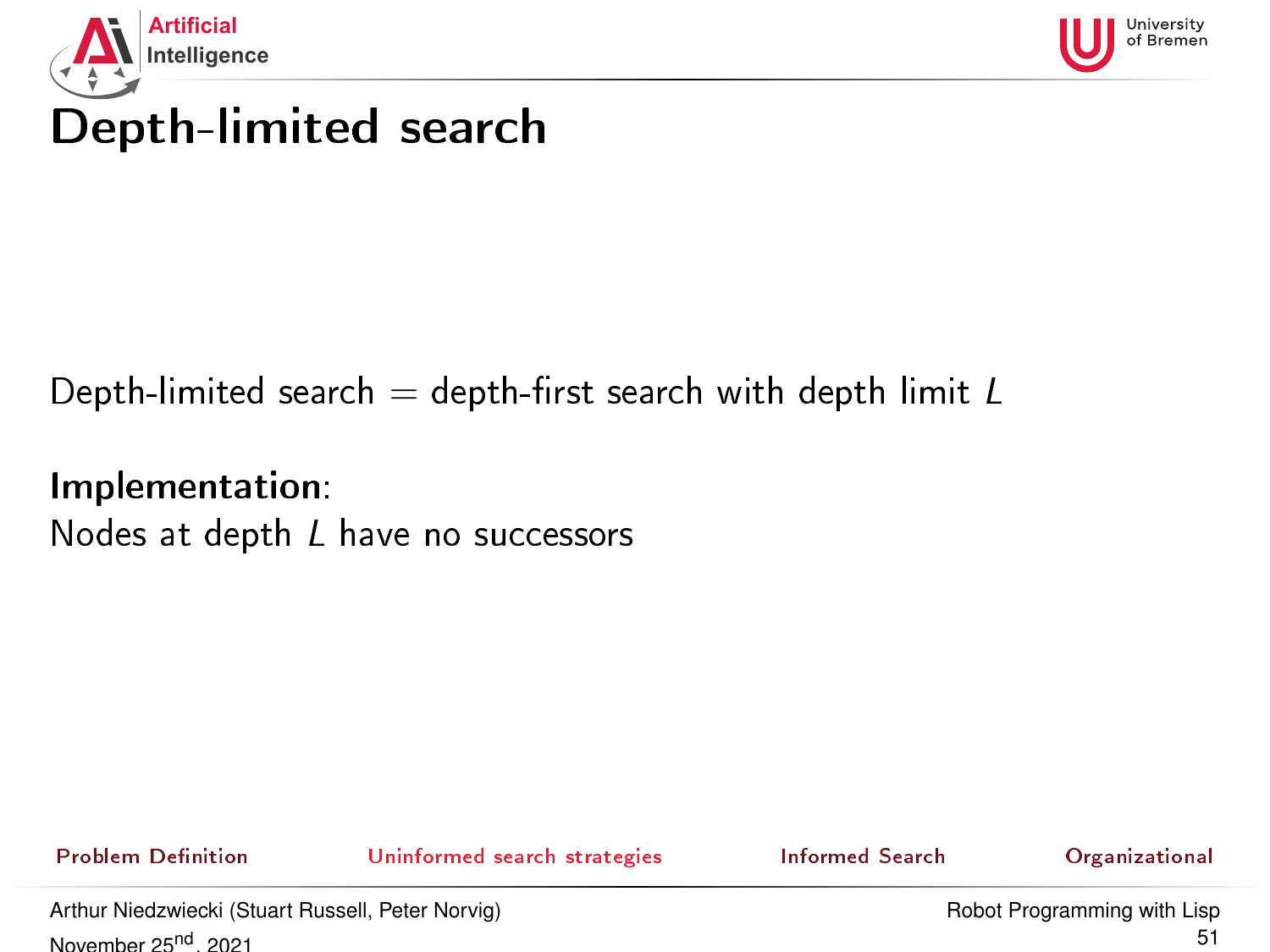<span id="page-51-0"></span>



| function Iterative-Deepening-Search (problem) returns a solution sequence<br>inputs <i>problem</i> , a problem                                             |
|------------------------------------------------------------------------------------------------------------------------------------------------------------|
| for $depth \leftarrow 0$ to $\infty$ do<br>result $\leftarrow$ Depth-Limited-Search (problem, depth)<br>if result $\neq$ cutoff then return result<br>en d |

Problem Definition **[Uninformed search strategies](#page-20-0)** [Informed Search](#page-62-0) [Organizational](#page-93-0)

Arthur Niedzwiecki (Stuart Russell, Peter Norvig) November 25<sup>nd</sup>, 2021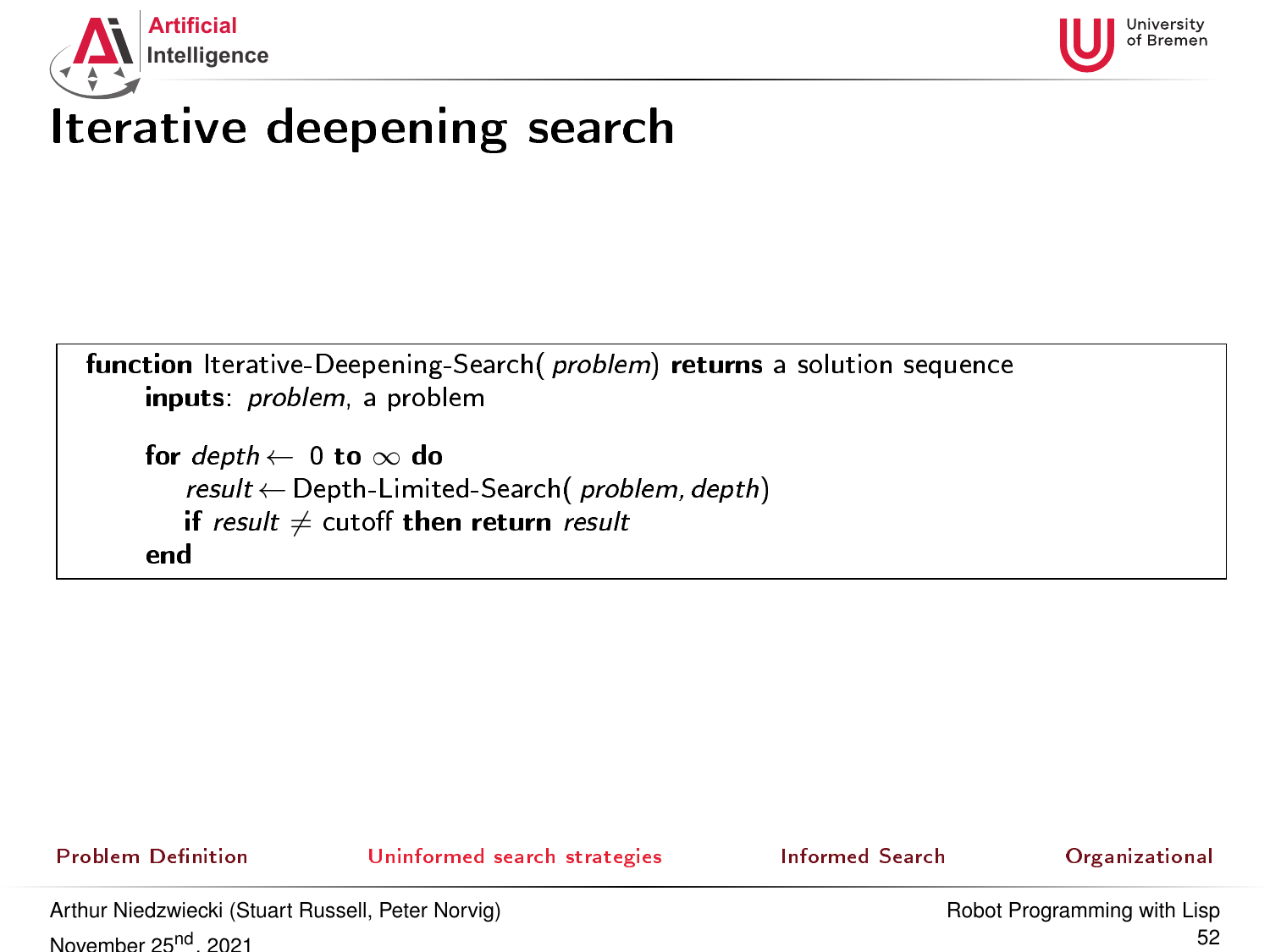





Problem Definition **[Uninformed search strategies](#page-20-0)** [Informed Search](#page-62-0) [Organizational](#page-93-0)

Arthur Niedzwiecki (Stuart Russell, Peter Norvig) November 25<sup>nd</sup>, 2021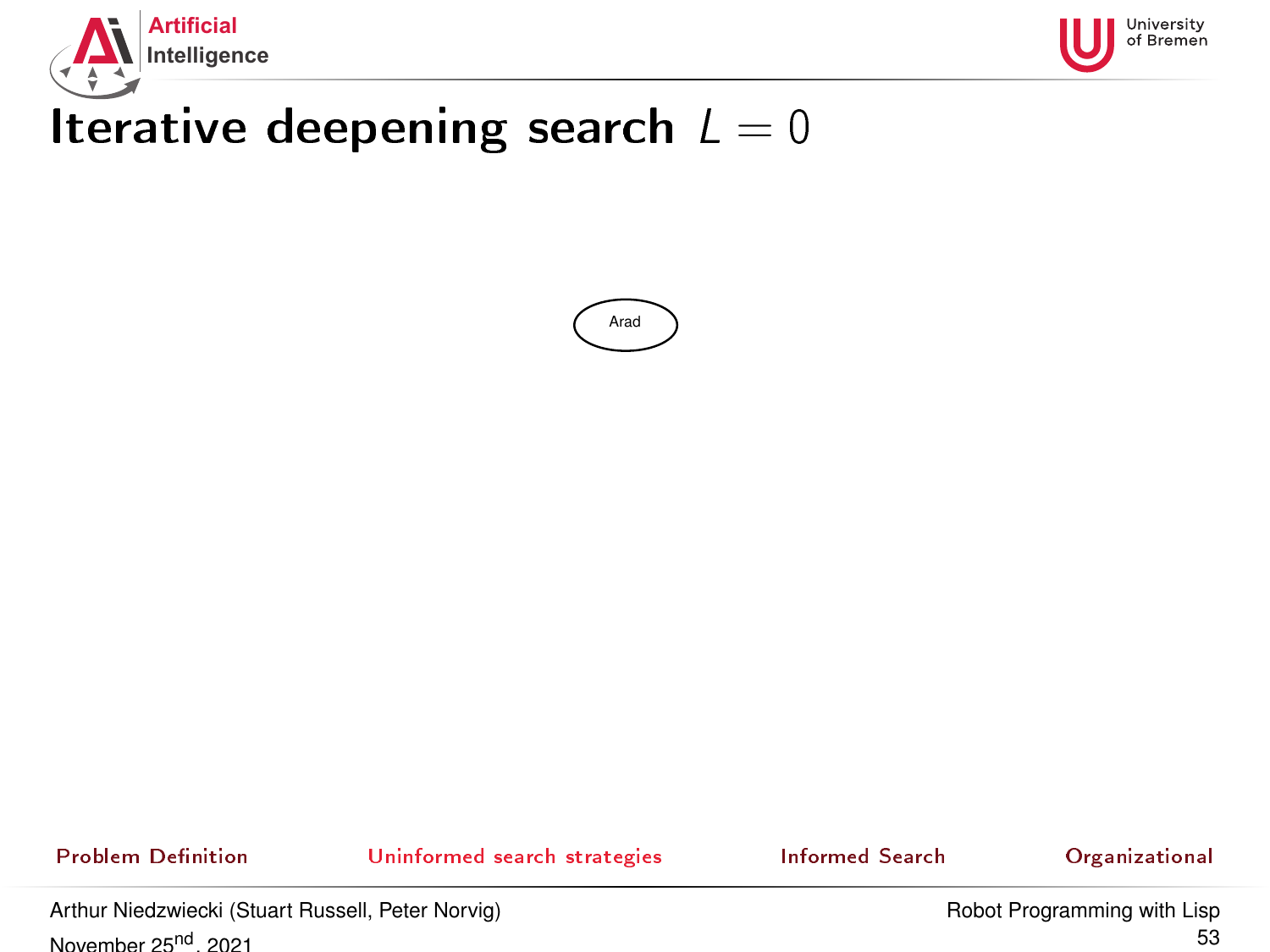





Problem Definition **[Uninformed search strategies](#page-20-0)** [Informed Search](#page-62-0) [Organizational](#page-93-0)

Arthur Niedzwiecki (Stuart Russell, Peter Norvig) November 25<sup>nd</sup>, 2021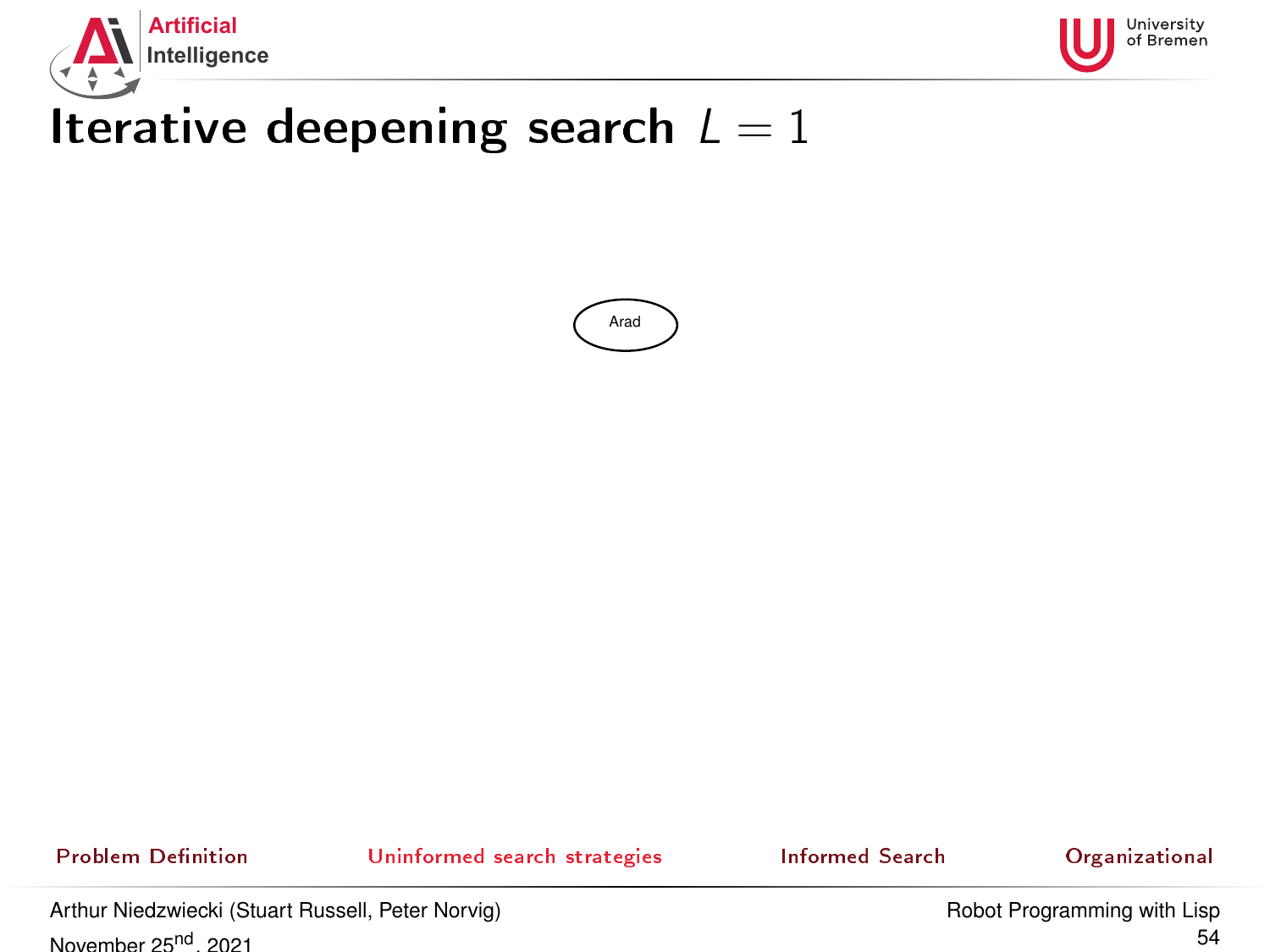





Problem Definition **[Uninformed search strategies](#page-20-0)** [Informed Search](#page-62-0) [Organizational](#page-93-0)

Arthur Niedzwiecki (Stuart Russell, Peter Norvig) November 25<sup>nd</sup>, 2021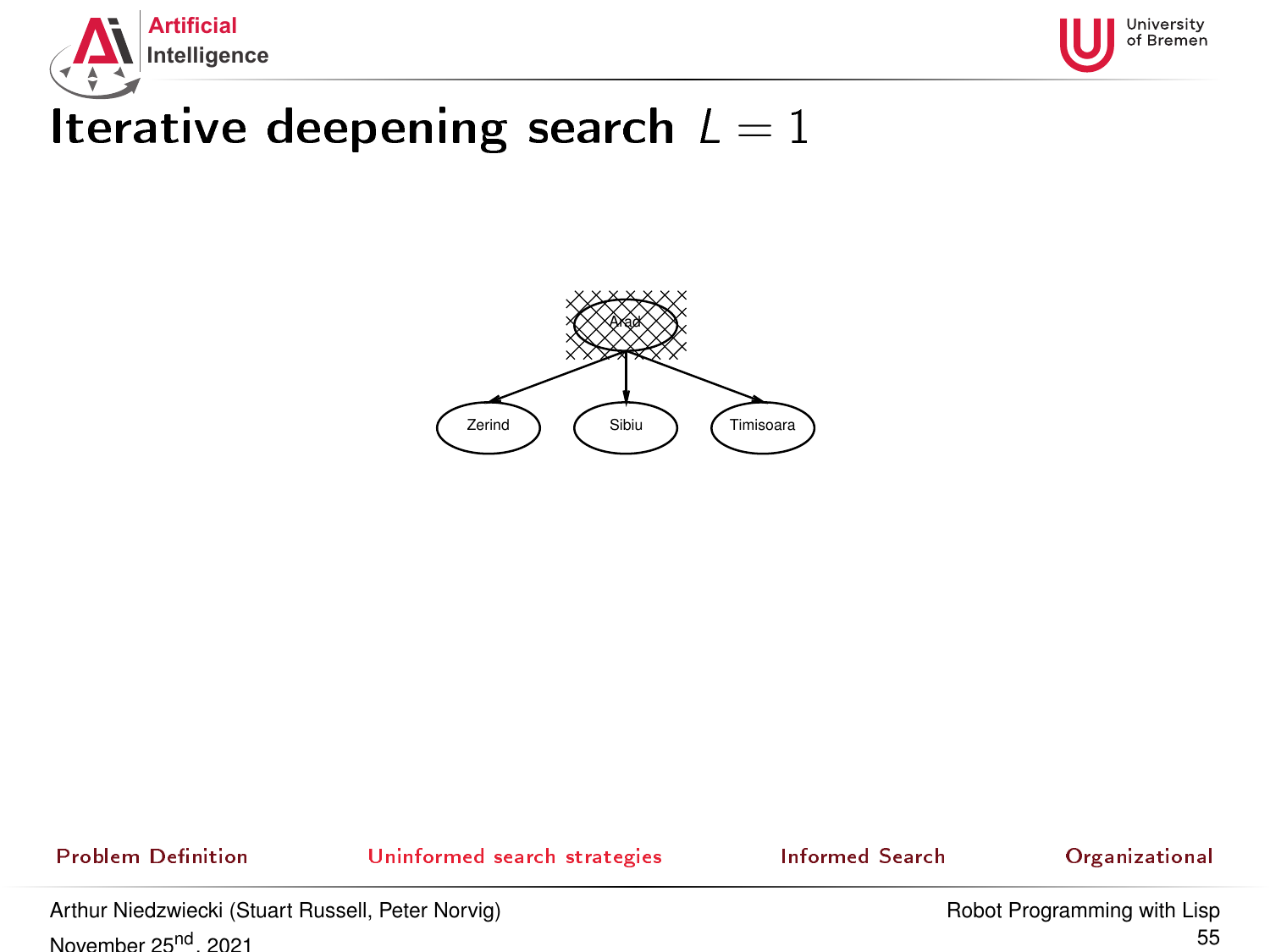





Problem Definition **[Uninformed search strategies](#page-20-0)** [Informed Search](#page-62-0) [Organizational](#page-93-0)

Arthur Niedzwiecki (Stuart Russell, Peter Norvig) November 25<sup>nd</sup>, 2021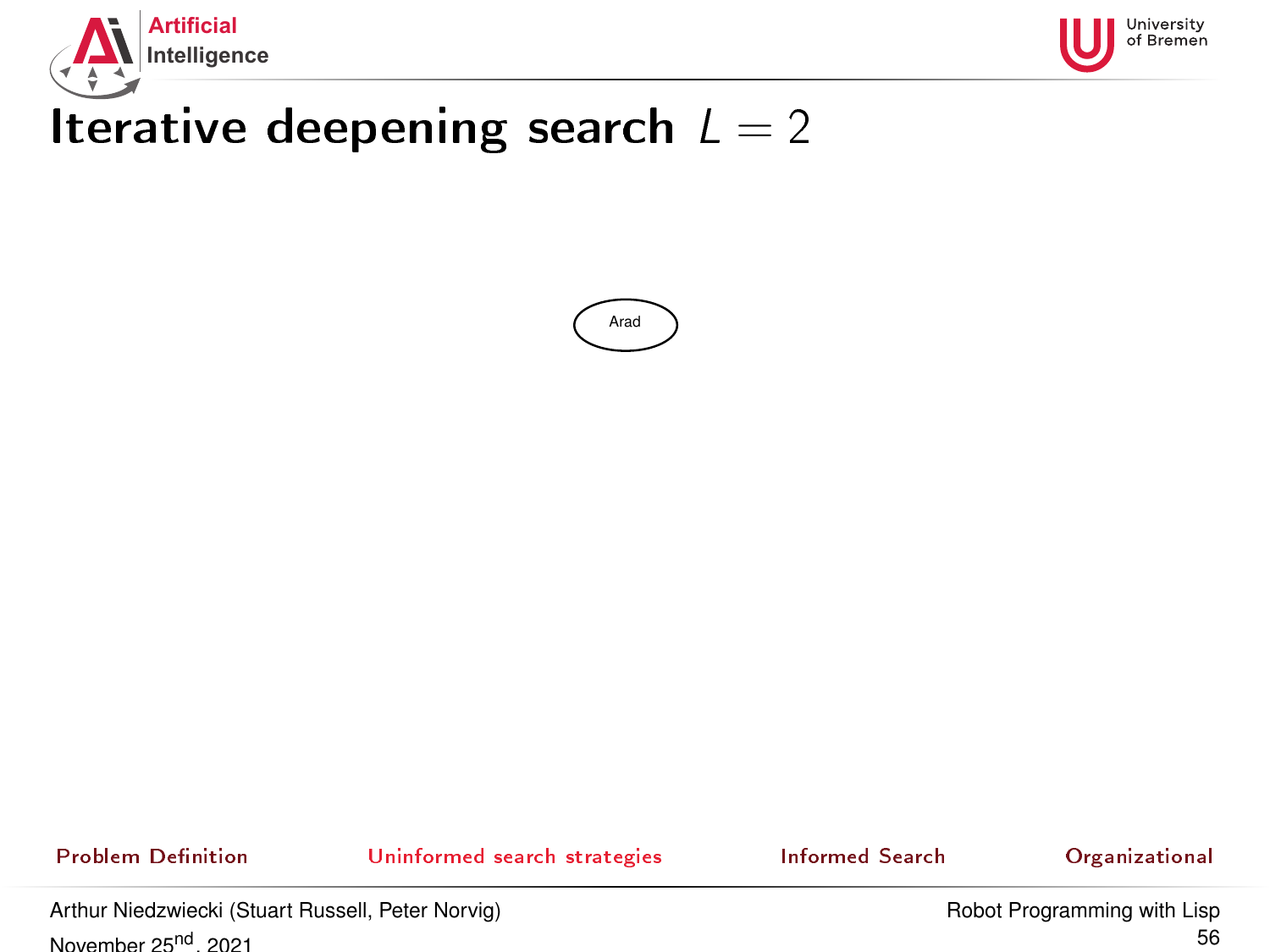





Problem Definition **[Uninformed search strategies](#page-20-0)** [Informed Search](#page-62-0) [Organizational](#page-93-0)

Arthur Niedzwiecki (Stuart Russell, Peter Norvig) November 25<sup>nd</sup>, 2021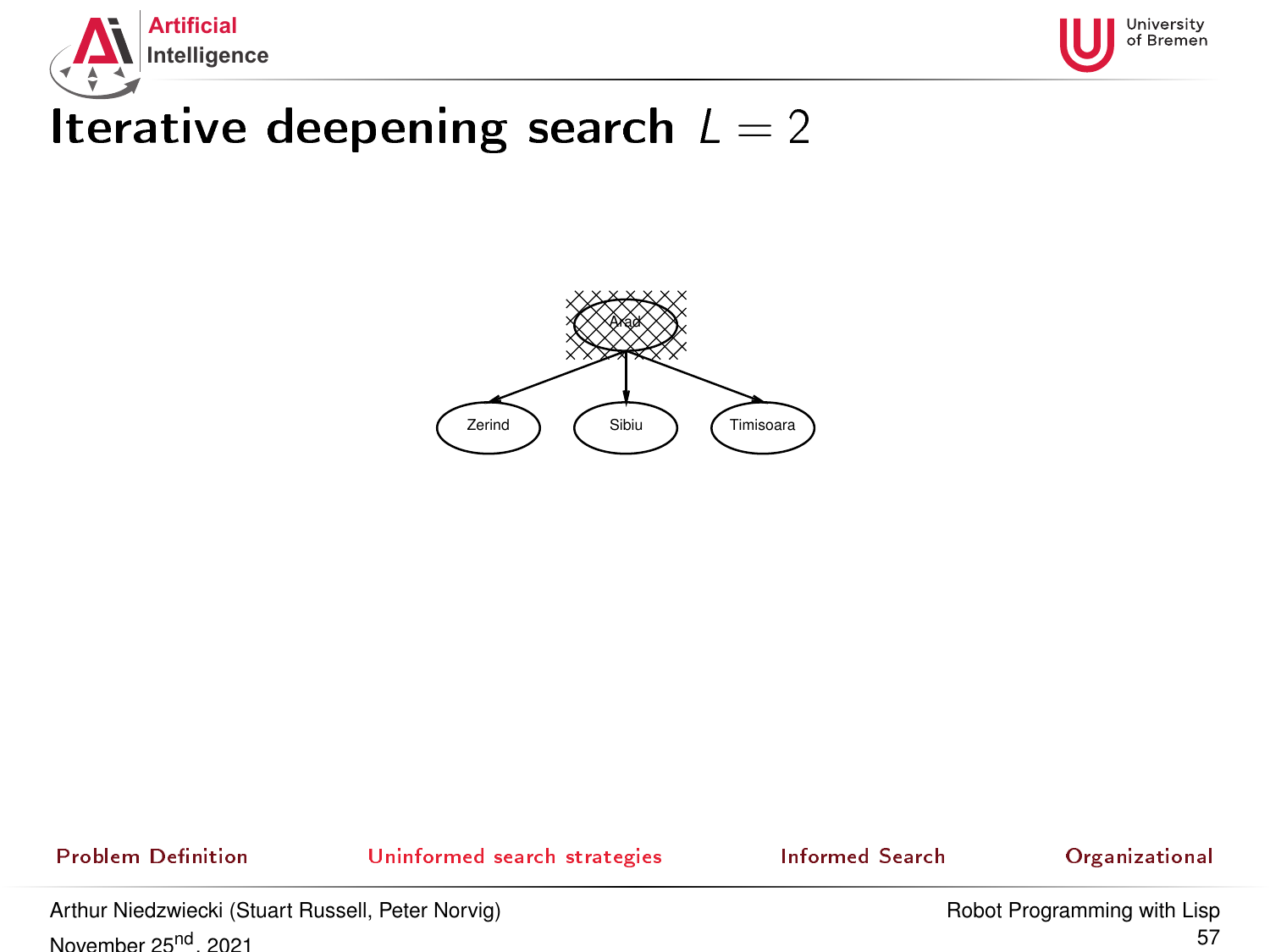





Problem Definition **[Uninformed search strategies](#page-20-0)** [Informed Search](#page-62-0) [Organizational](#page-93-0)

Arthur Niedzwiecki (Stuart Russell, Peter Norvig) November 25<sup>nd</sup>, 2021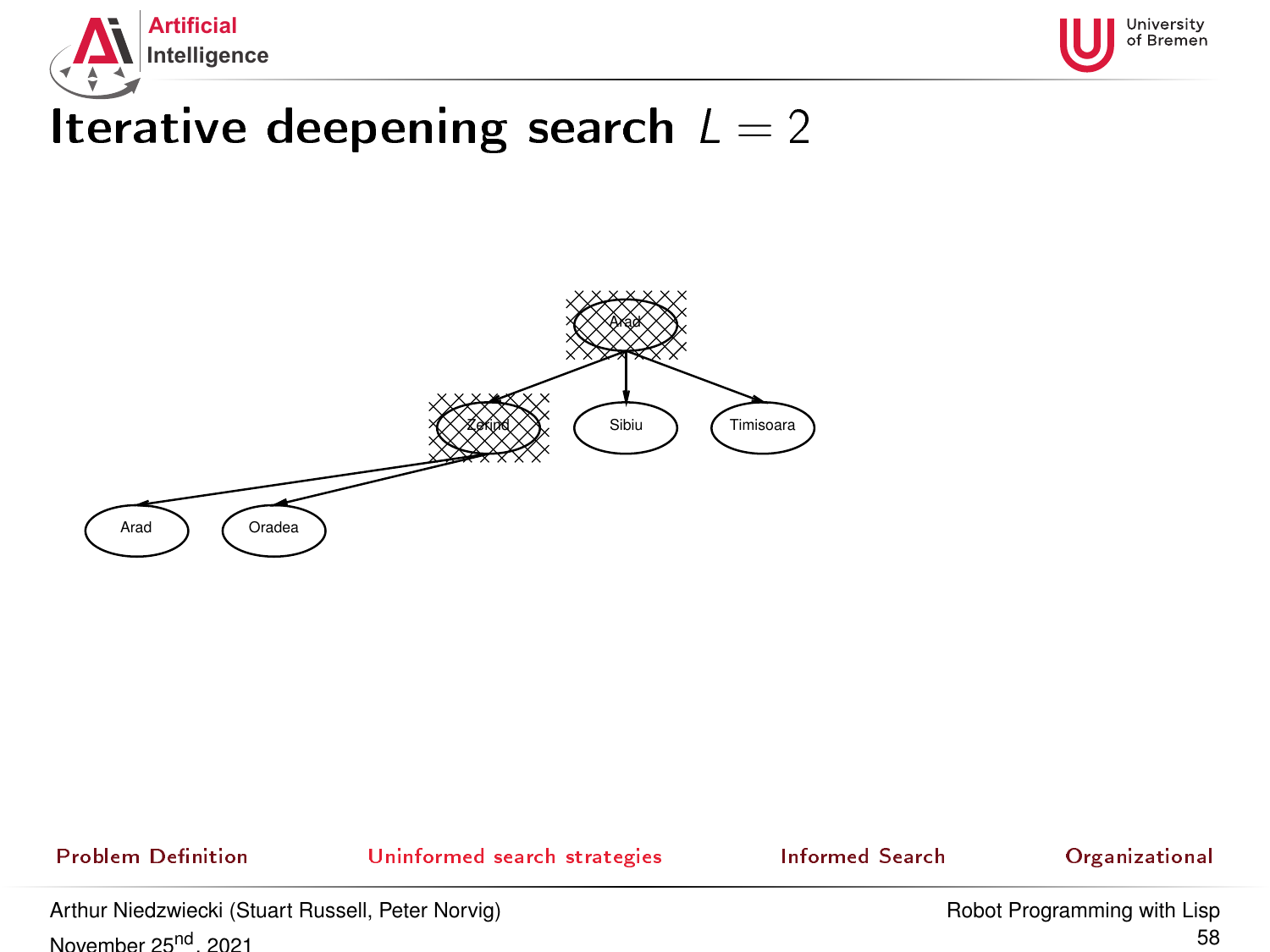





Problem Definition **[Uninformed search strategies](#page-20-0)** [Informed Search](#page-62-0) [Organizational](#page-93-0)

Arthur Niedzwiecki (Stuart Russell, Peter Norvig) November 25<sup>nd</sup>, 2021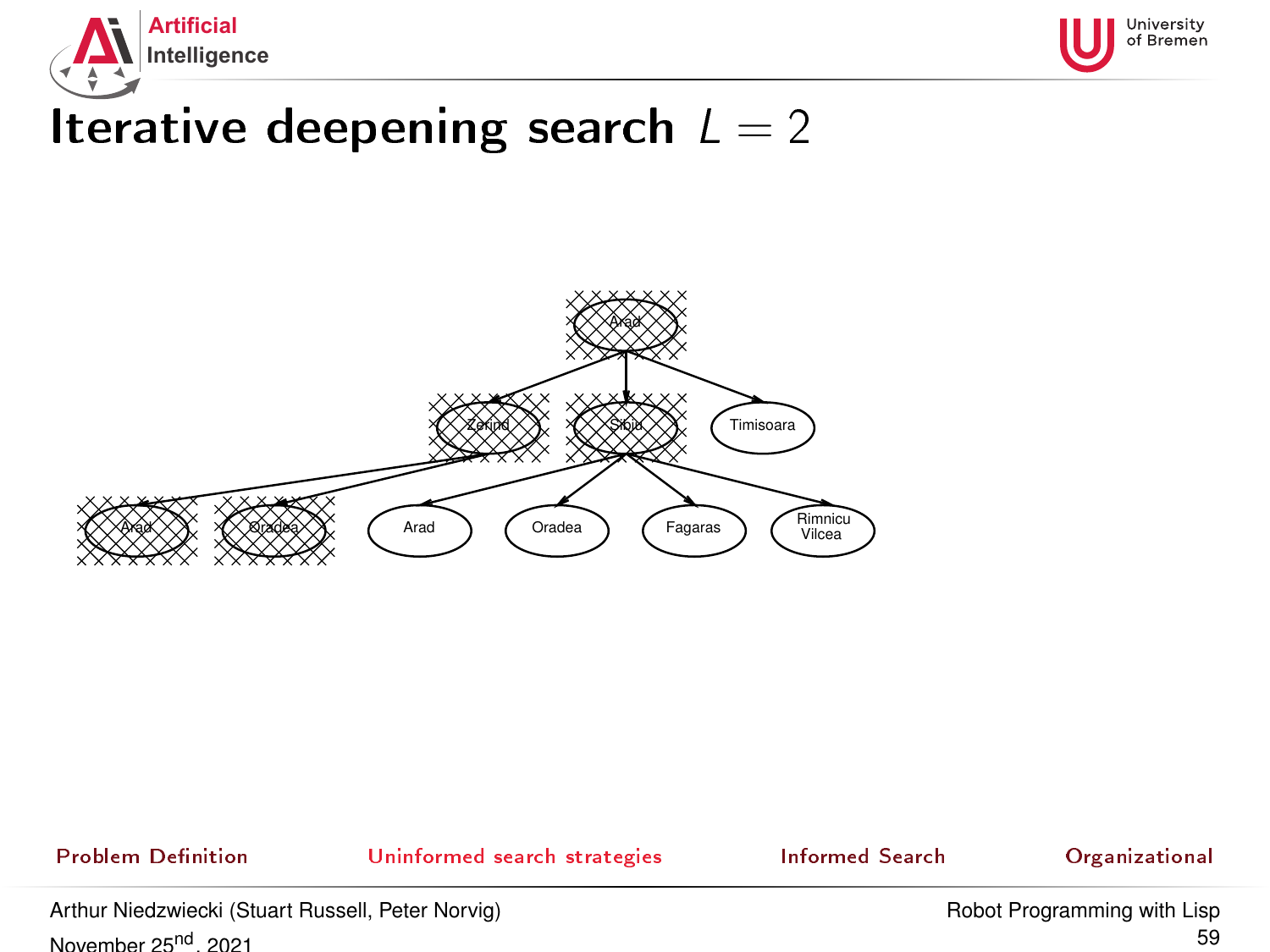





Problem Definition **[Uninformed search strategies](#page-20-0)** [Informed Search](#page-62-0) [Organizational](#page-93-0)

Arthur Niedzwiecki (Stuart Russell, Peter Norvig) November 25<sup>nd</sup>, 2021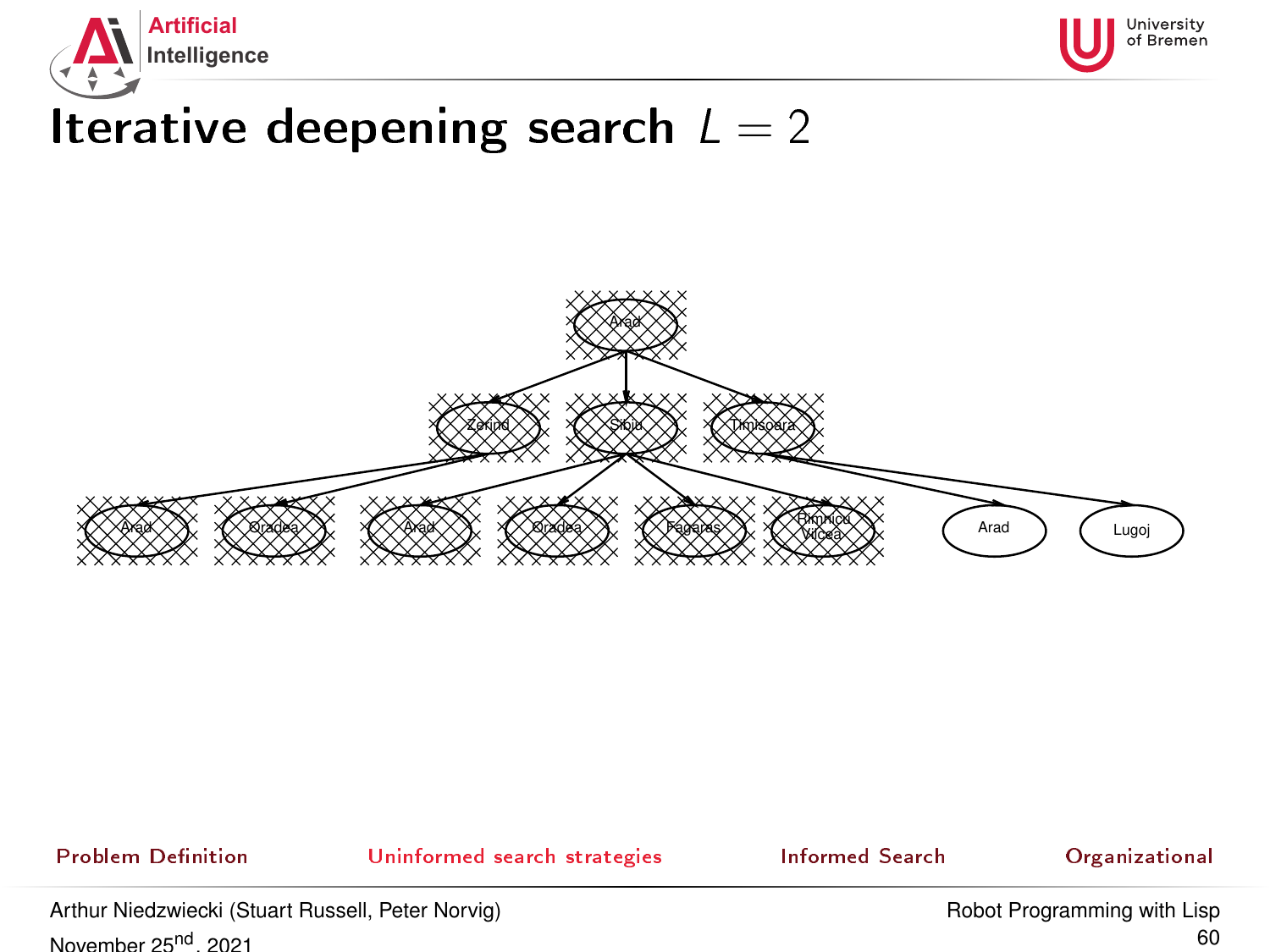



### Properties of iterative deepening search

Complete ? Time ? Space ? Optimal ?

Problem Definition **[Uninformed search strategies](#page-20-0)** [Informed Search](#page-62-0) [Organizational](#page-93-0)

Arthur Niedzwiecki (Stuart Russell, Peter Norvig) November 25<sup>nd</sup>, 2021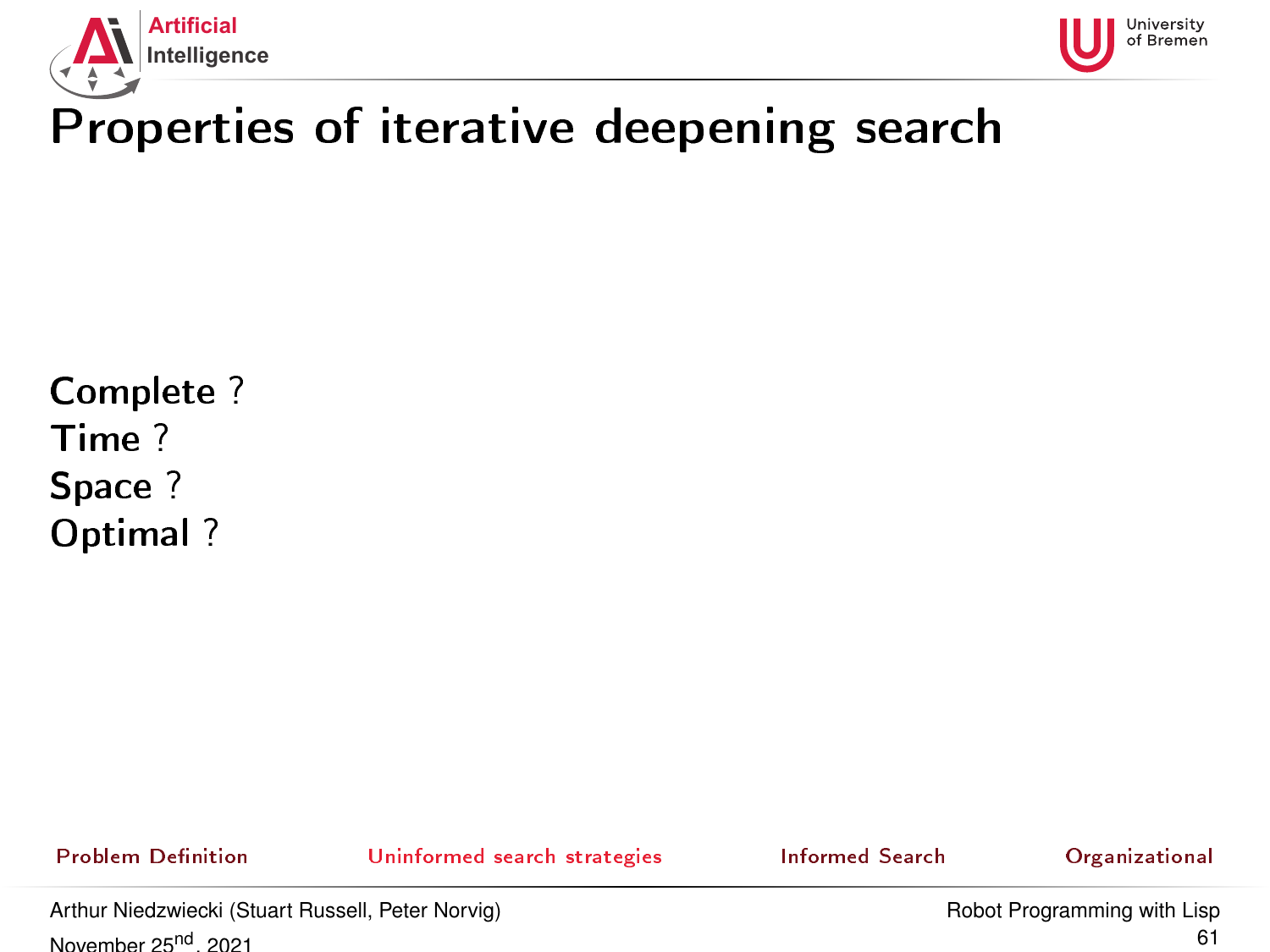



### Properties of iterative deepening search

```
Complete: Yes
Time: (d + 1)b^0 + db^1 + (d - 1)b^2 + \ldots + b^d = O(b^d)Space: O(bd)Optimal: Yes, if step cost = 1
```
Can be modified to explore uniform-cost tree.

Iterative deepening search uses only linear space and not much more time than other uninformed algorithms

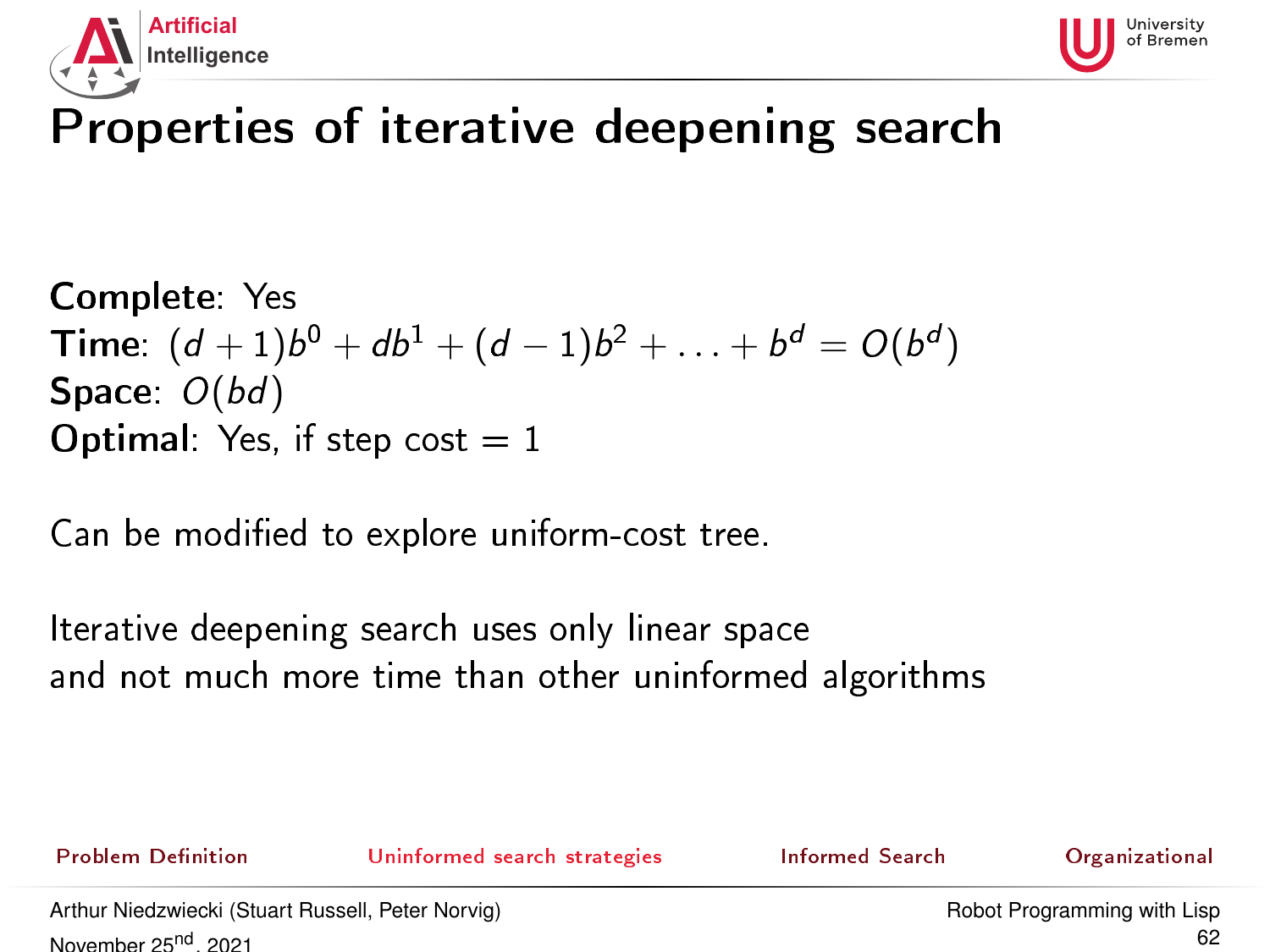<span id="page-62-0"></span>



# Contents

Problem Definition

[Uninformed search strategies](#page-20-0)

[BFS](#page-22-0)

[Uniform-Cost](#page-29-0)

[DFS](#page-35-0)

[Depth-Limited](#page-50-0)

[Iterative Deepening](#page-51-0)

### [Informed Search](#page-62-0)

[Greedy](#page-65-0) [A\\*](#page-72-0) **[Heuristics](#page-83-0)** [Hill-climbing aka gradient ascent/descent](#page-89-0) [Simulated annealing](#page-91-0)

| Organizational            |                              |                 |                |
|---------------------------|------------------------------|-----------------|----------------|
| <b>Problem Definition</b> | Uninformed search strategies | Informed Search | Organizational |

Arthur Niedzwiecki (Stuart Russell, Peter Norvig) November 25<sup>nd</sup>, 2021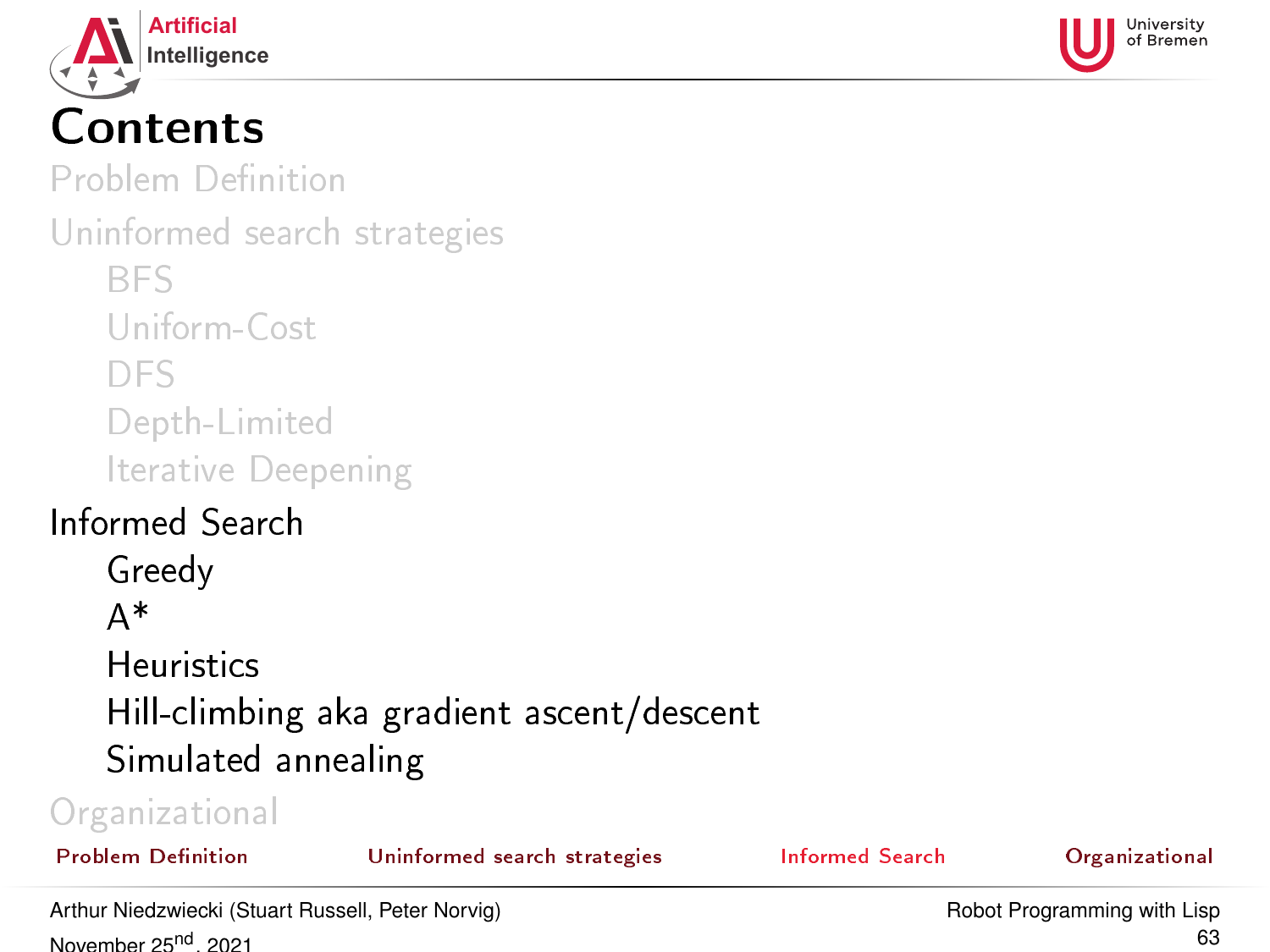<span id="page-63-0"></span>



# Informed search

Idea: use an evaluation function for each node as an estimate of desirability

 $\Rightarrow$  Expand most desirable unexpanded node

### Implementation:

Queueing $F_n$  = insert successors in decreasing order of desirability

Problem Definition **[Uninformed search strategies](#page-20-0)** [Informed Search](#page-62-0) [Organizational](#page-93-0)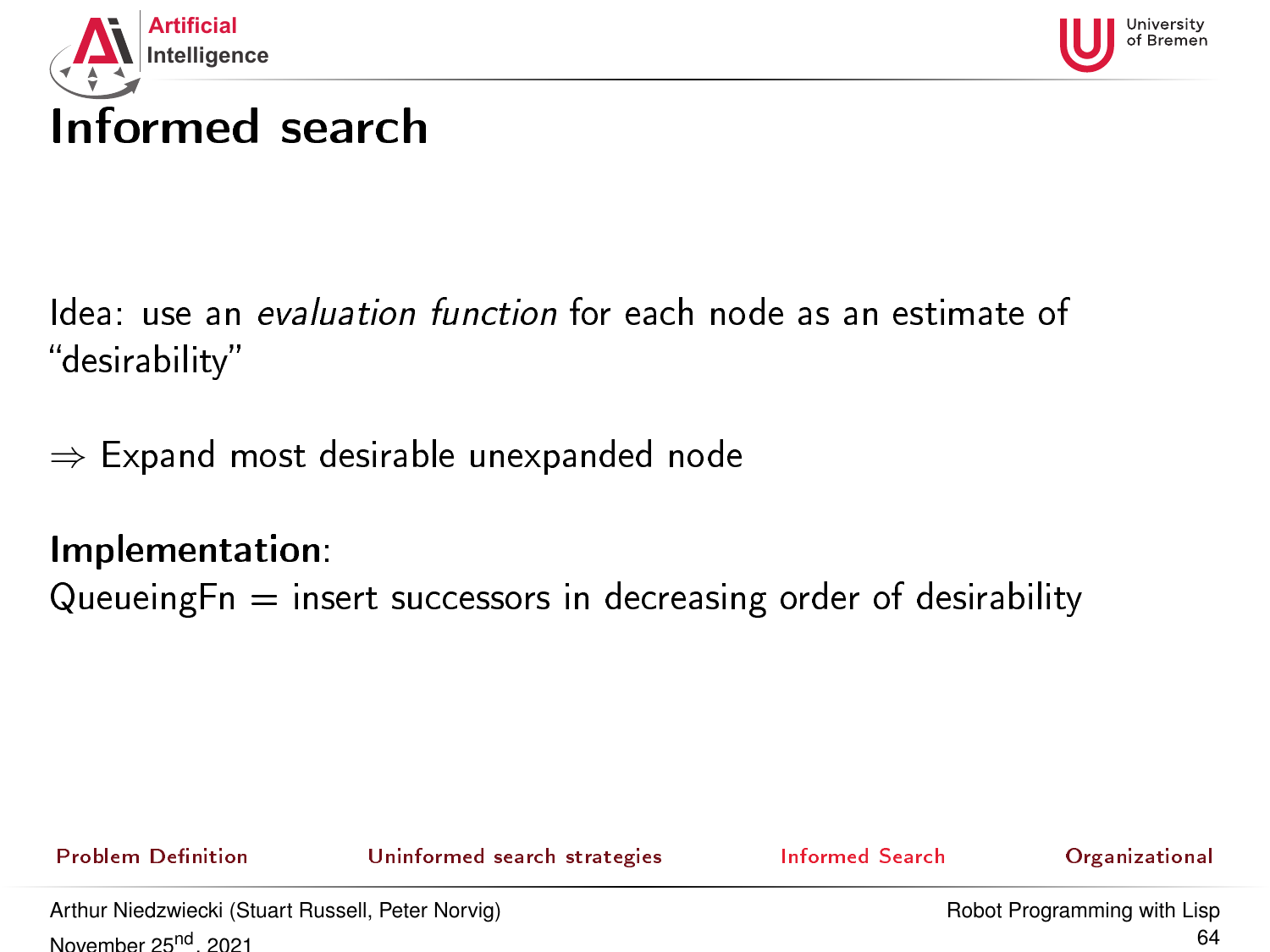<span id="page-64-0"></span>



### Romania with straight line distances in km



| Straight-line distance |                |  |
|------------------------|----------------|--|
| to Bucharest           |                |  |
| Arad                   | 366            |  |
| <b>Bucharest</b>       | $\overline{0}$ |  |
| Craiova                | 160            |  |
| Dobreta                | 242            |  |
| Eforie                 | 161            |  |
| Fagaras                | 178            |  |
| Giurgiu                | 77             |  |
| <b>Hirsova</b>         | 151            |  |
| Tasi                   | 226            |  |
| Lugoj                  | 244            |  |
| Mehadia                | 241            |  |
| <b>Neamt</b>           | 234            |  |
| Oradea                 | 380            |  |
| Pitesti                | 98             |  |
| <b>Rimnicu Vilcea</b>  | 193            |  |
| Sibiu                  | 253            |  |
| Timisoara              | 329            |  |
| Urziceni               | 80             |  |
| Vaslui                 | 199            |  |
| Zerind                 | 374            |  |
|                        |                |  |

Arthur Niedzwiecki (Stuart Russell, Peter Norvig) November 25<sup>nd</sup>, 2021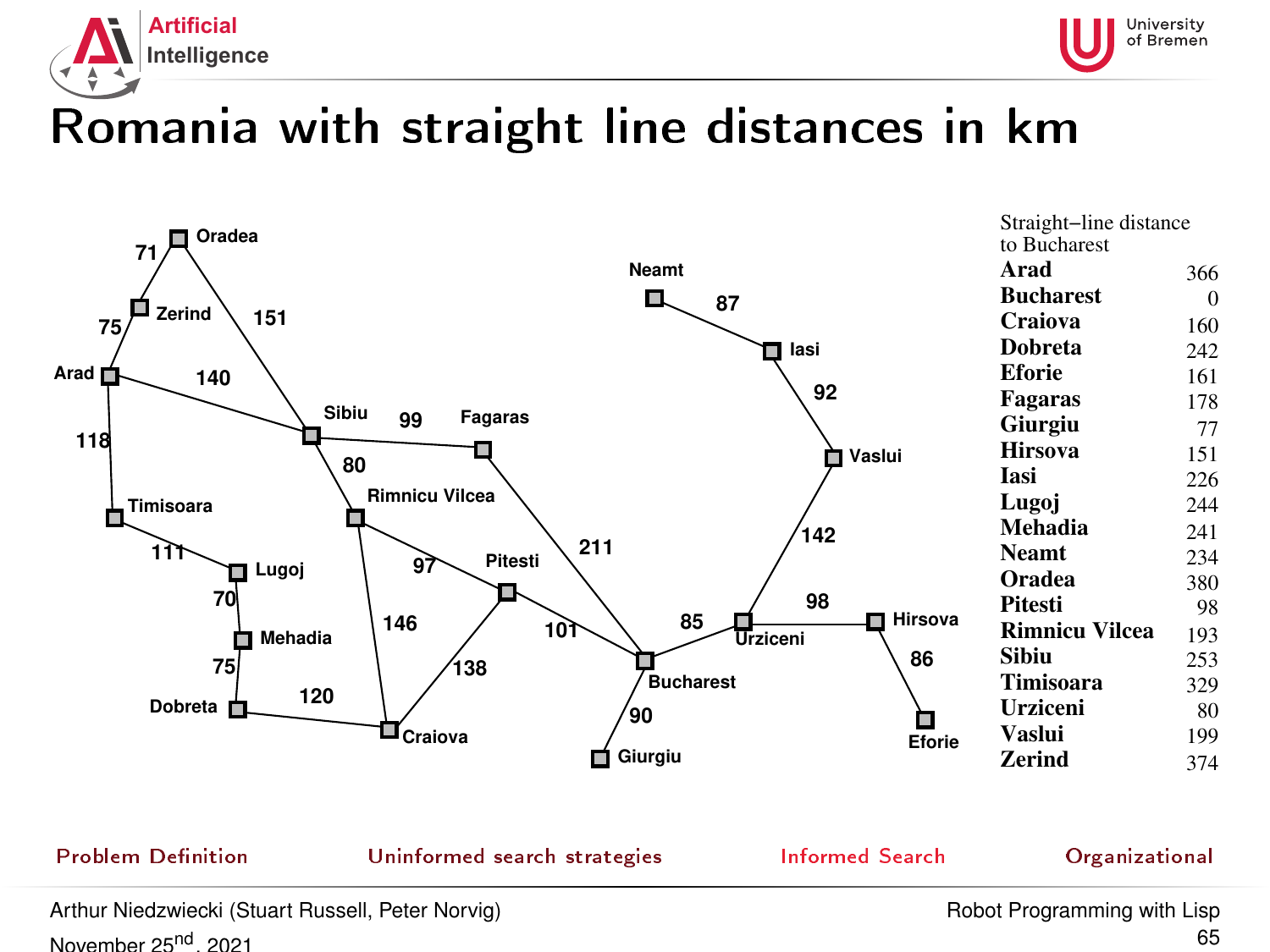<span id="page-65-0"></span>



# Greedy search

Evaluation function  $h(n)$  (heuristic)  $=$  estimate of cost from *n* to goal

E.g.,  $h_{\text{SLD}}(n)$  = straight-line distance from *n* to Bucharest

Greedy search expands the node that appears to be closest to goal

Problem Definition **[Uninformed search strategies](#page-20-0)** [Informed Search](#page-62-0) [Organizational](#page-93-0)



Arthur Niedzwiecki (Stuart Russell, Peter Norvig) November 25<sup>nd</sup>, 2021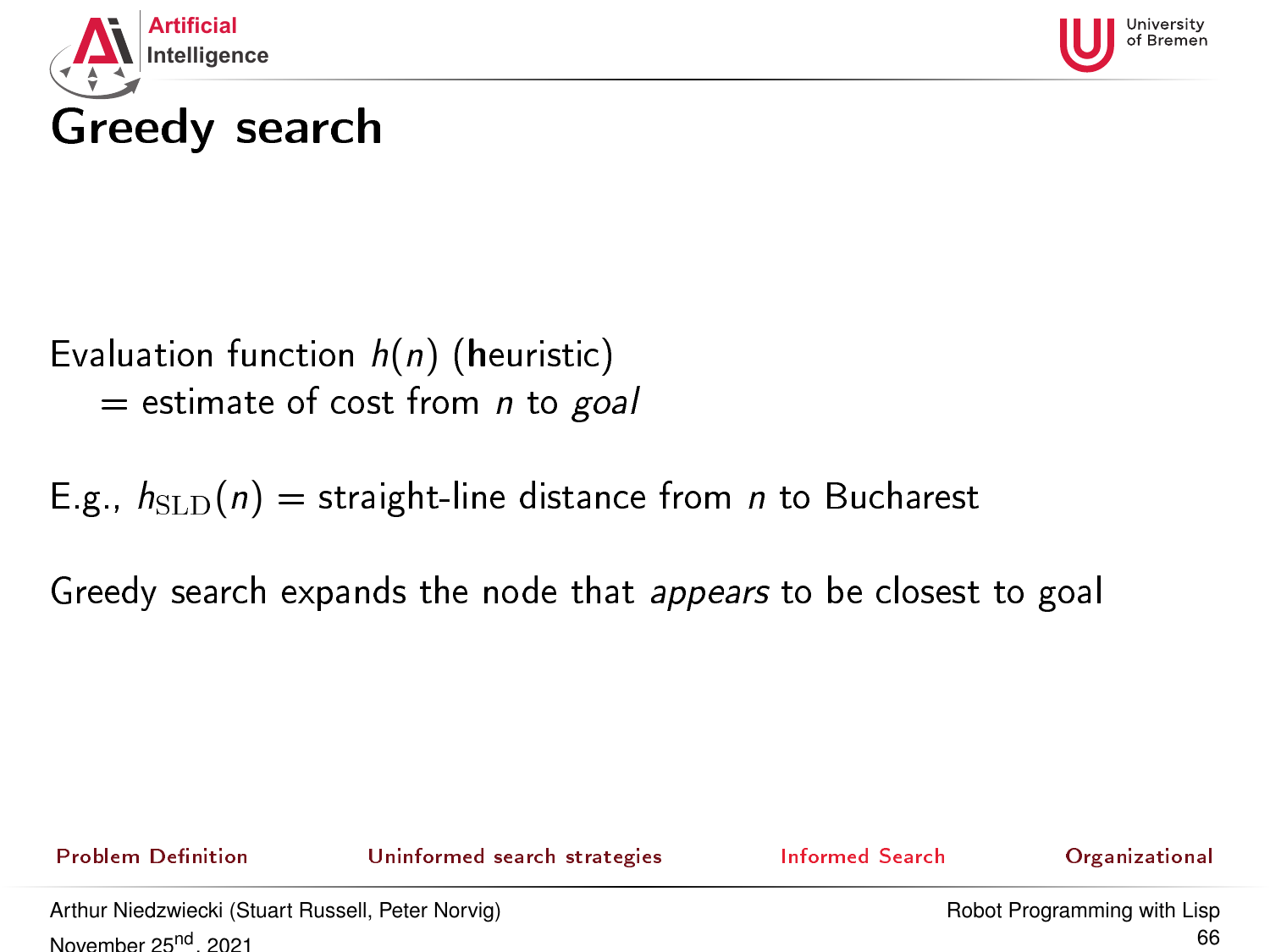



### Greedy search example



Problem Definition [Uninformed search strategies](#page-20-0) and informed Search [Organizational](#page-93-0)

Arthur Niedzwiecki (Stuart Russell, Peter Norvig) November 25<sup>nd</sup>, 2021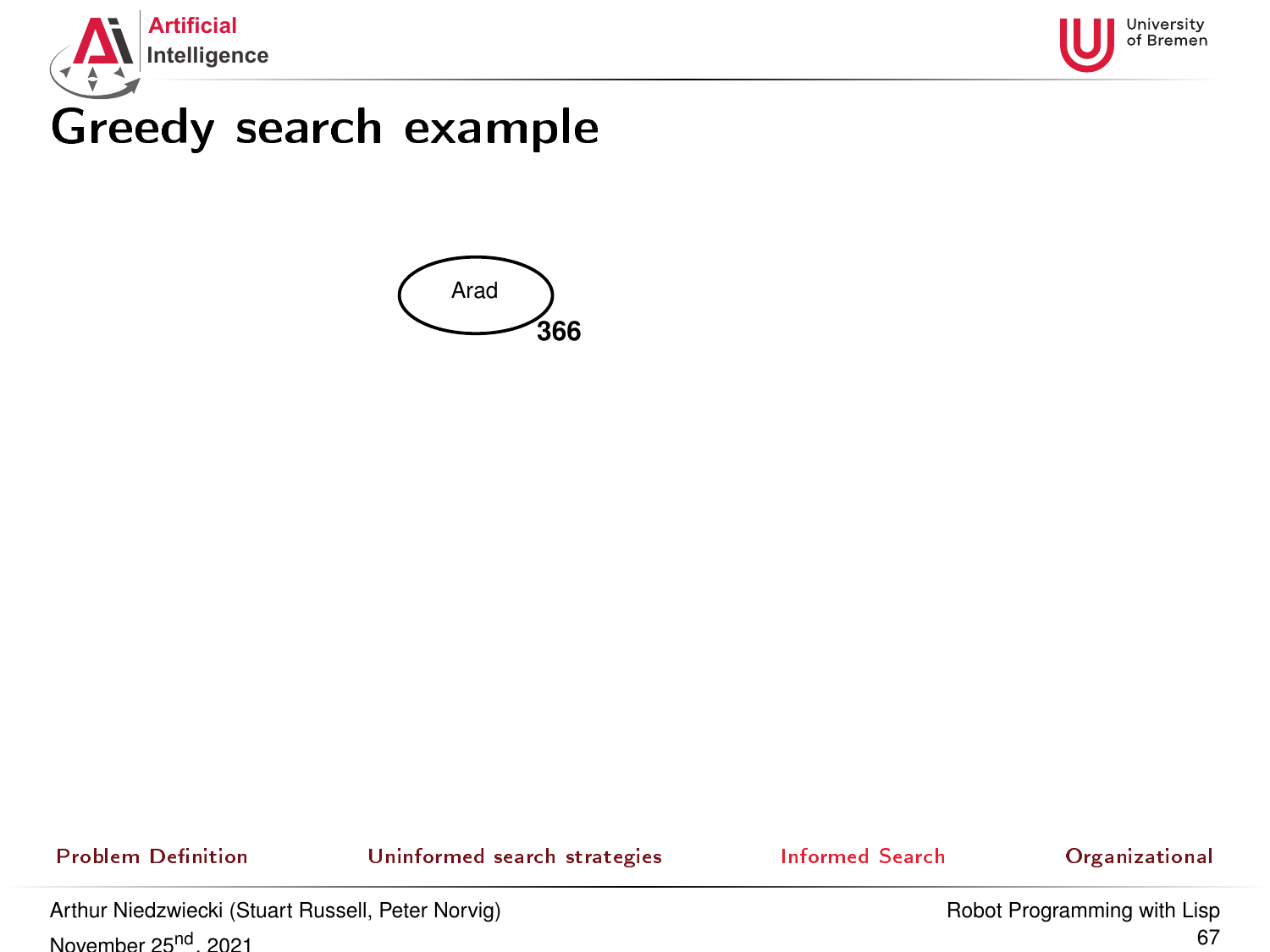



### Greedy search example [2]



Problem Definition **[Uninformed search strategies](#page-20-0)** [Informed Search](#page-62-0) [Organizational](#page-93-0)

Arthur Niedzwiecki (Stuart Russell, Peter Norvig) November 25<sup>nd</sup>, 2021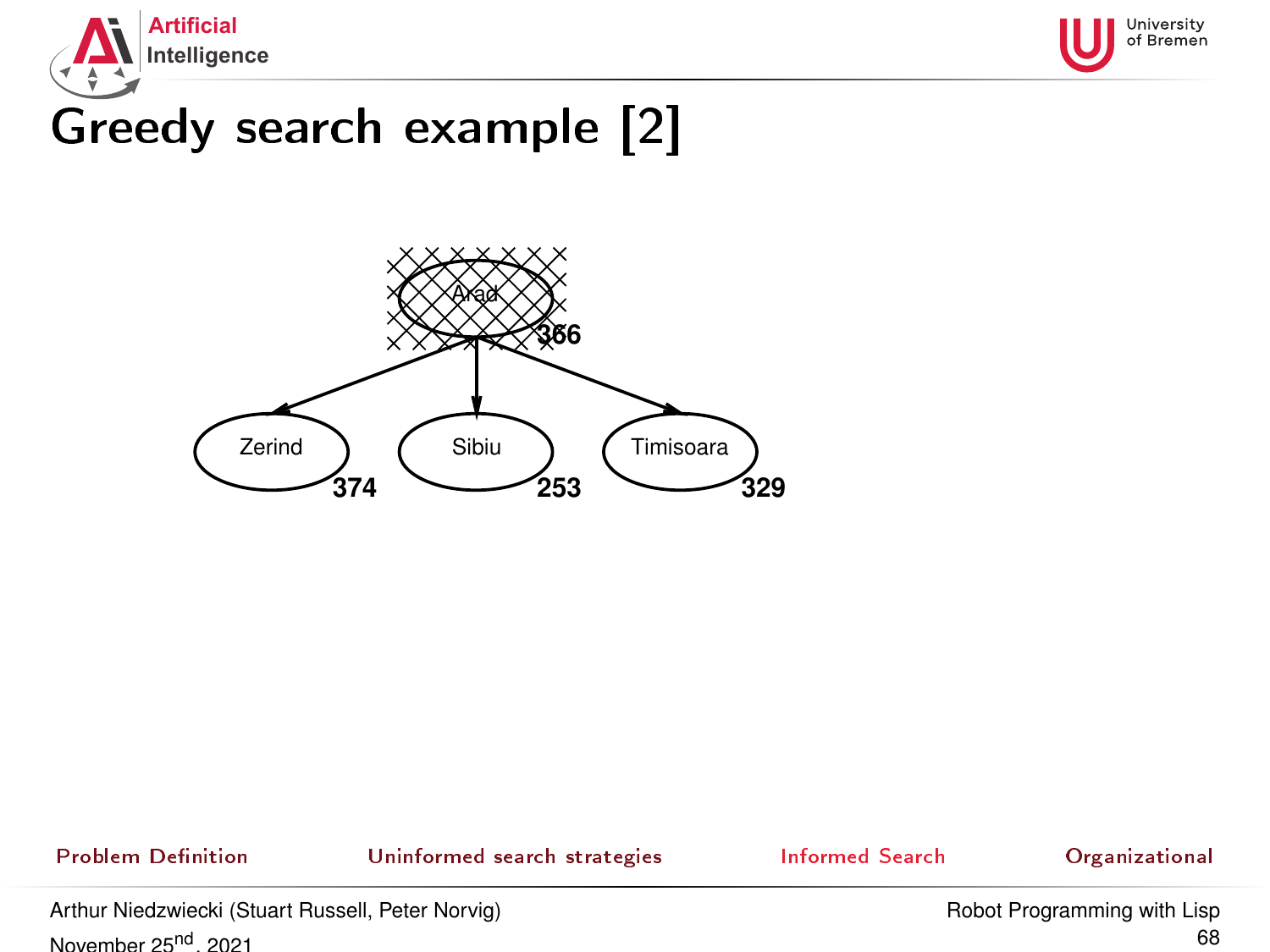



### Greedy search example [3]



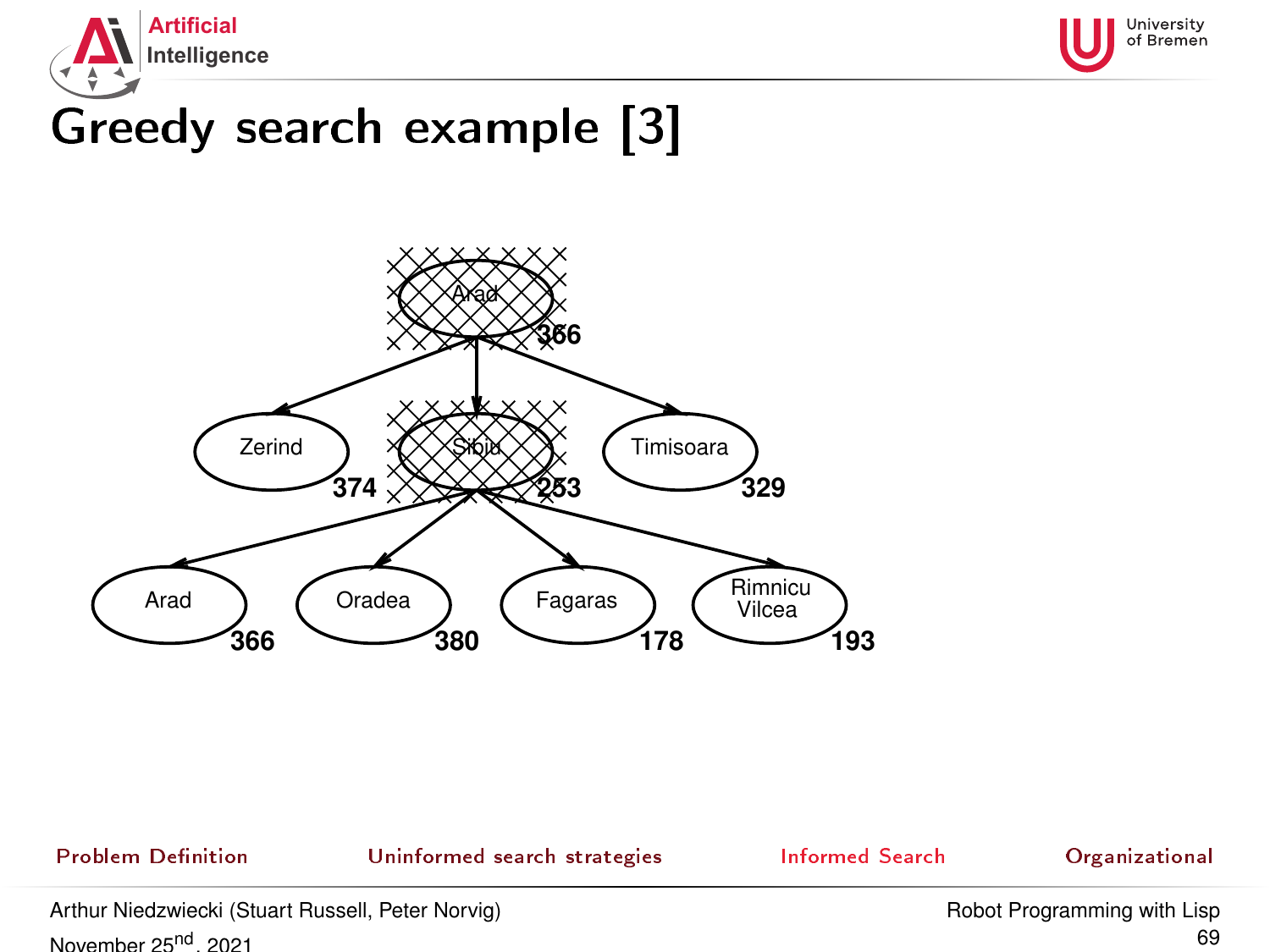



### Greedy search example [4]



November 25<sup>nd</sup>, 2021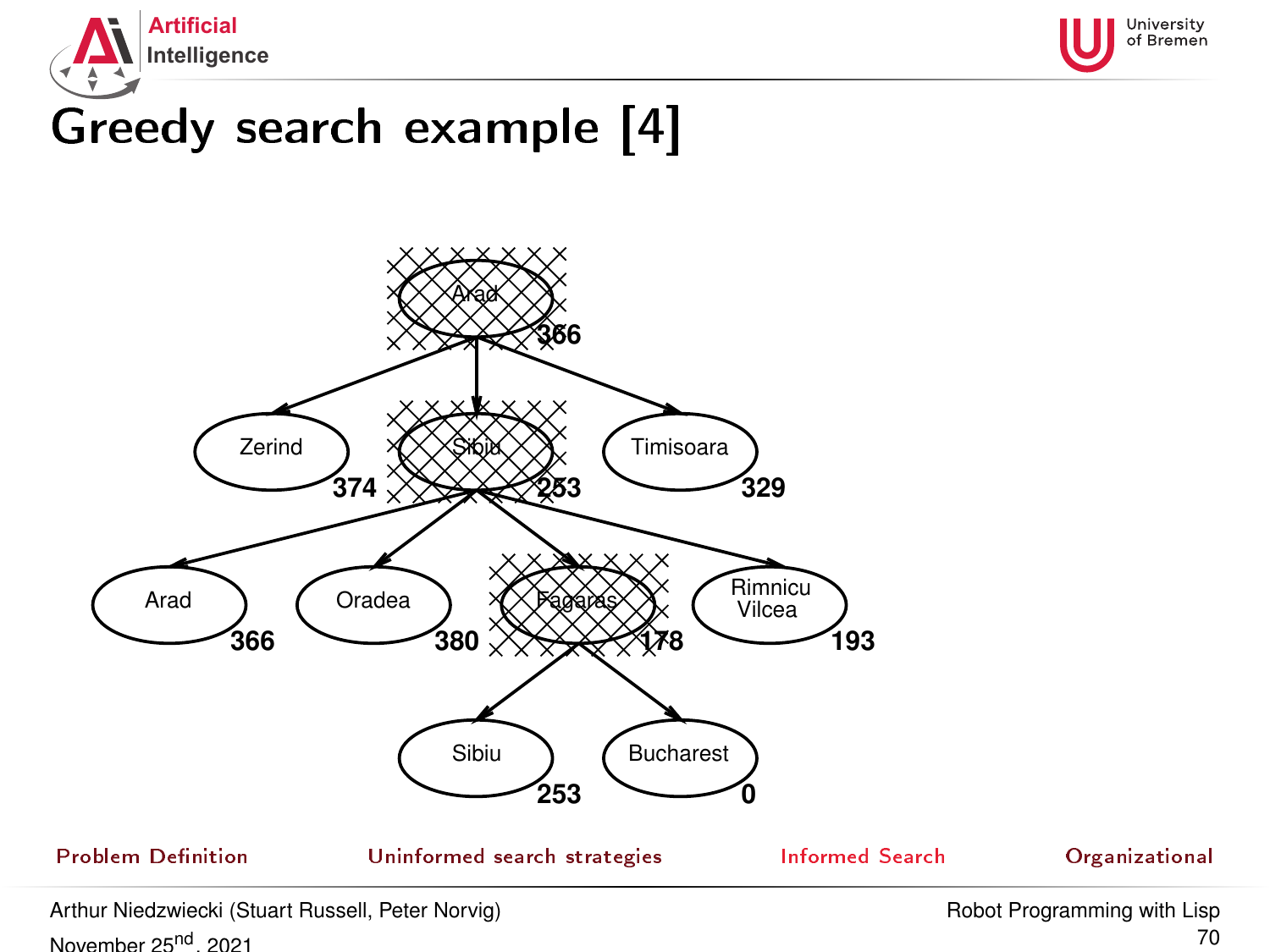



### Properties of greedy search

Complete ? Time ? Space ? Optimal ?

Problem Definition **[Uninformed search strategies](#page-20-0)** [Informed Search](#page-62-0) [Organizational](#page-93-0)

Arthur Niedzwiecki (Stuart Russell, Peter Norvig) November 25<sup>nd</sup>, 2021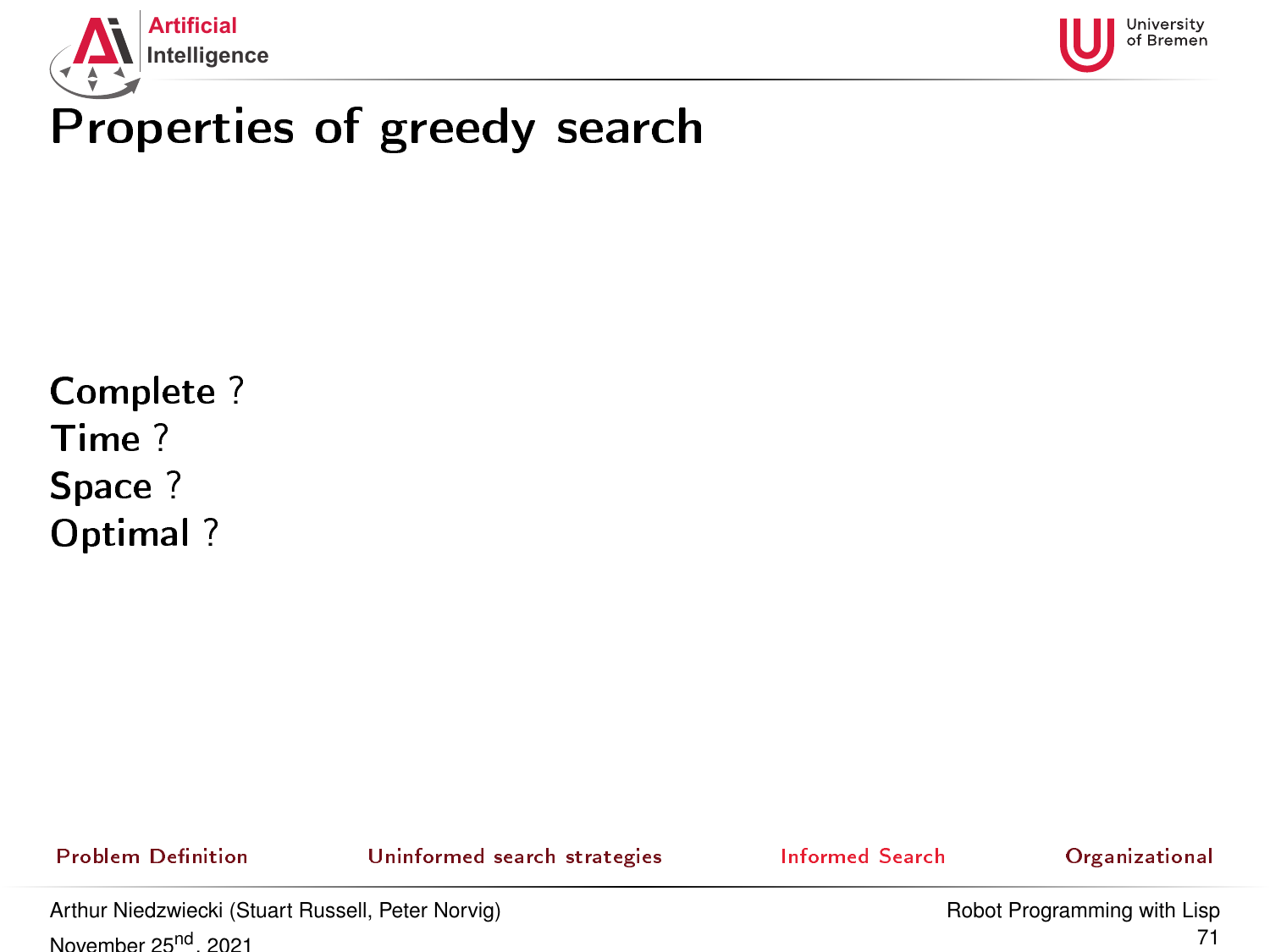



### Properties of greedy search

**Complete**:  $No - can get stuck in loops, e.g.,$ 

 $\mathsf{lasi} \to \mathsf{Neamt} \to \mathsf{lasi} \to \mathsf{Neamt} \to \ldots$ 

Complete in finite space with repeated-state checking. Time:  $O(b^m)$ , but a good heuristic can give dramatic improvement Space:  $O(b^m)$  — keeps all nodes in memory Optimal: No

Problem Definition **[Uninformed search strategies](#page-20-0)** [Informed Search](#page-62-0) [Organizational](#page-93-0)

Arthur Niedzwiecki (Stuart Russell, Peter Norvig) November 25<sup>nd</sup>, 2021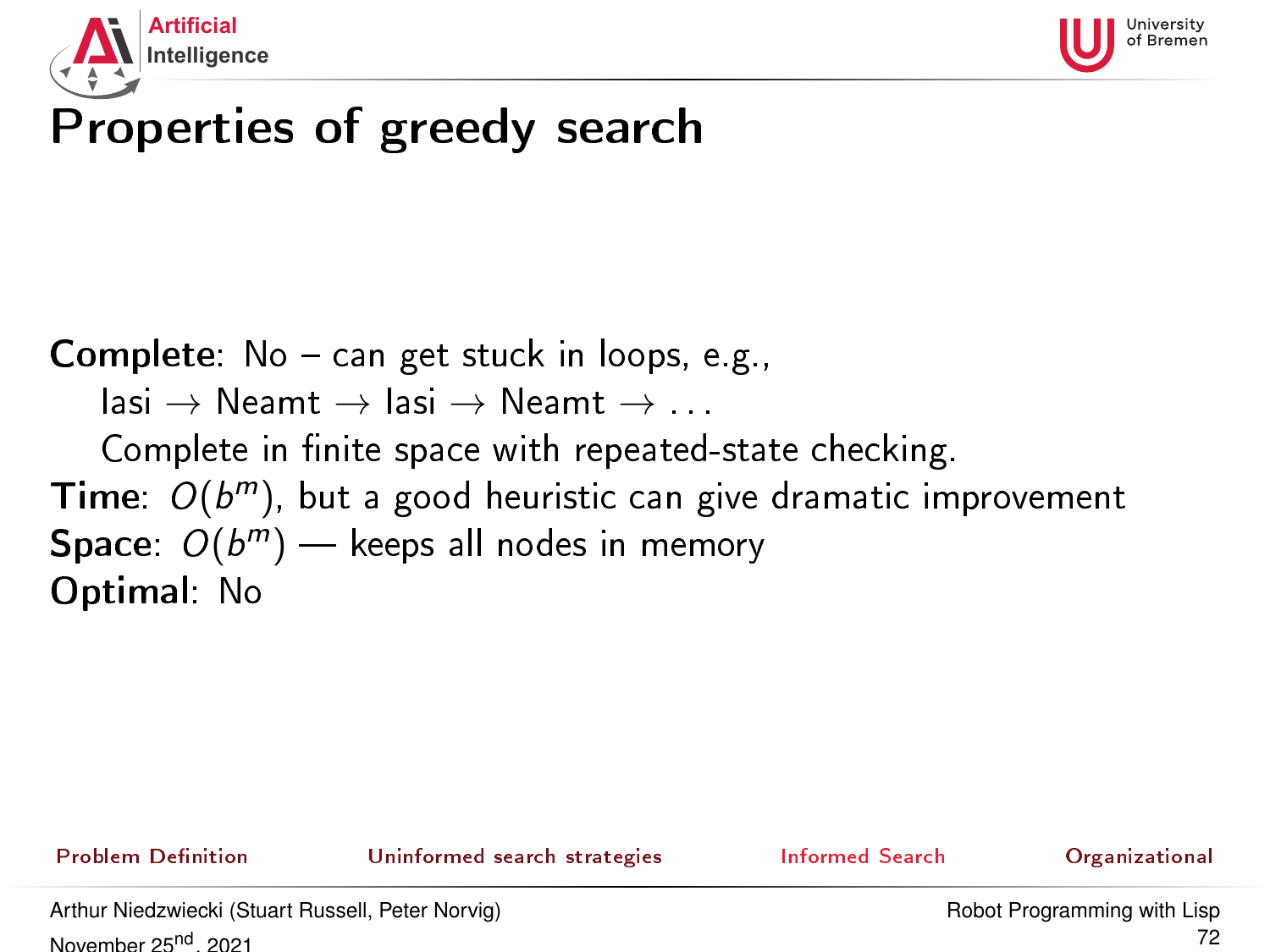<span id="page-72-0"></span>



# A∗ search

Idea: avoid expanding paths that are already expensive

```
Evaluation function f(n) = g(n) + h(n)
```

```
g(n) = \text{cost so far to reach } nh(n) = estimated cost to goal from n
f(n) = estimated total cost of path through n to goal
```
A<sup>\*</sup> search uses an *admissible* heuristic i.e.,  $h(n) \leq h^*(n)$  where  $h^*(n)$  is the true cost from n.

E.g.,  $h_{\text{SLD}}(n)$  never overestimates the actual road distance

Theorem: A<sup>∗</sup> search is optimal

| <b>Problem Definition</b>                         | Uninformed search strategies | Informed Search             | Organizational |
|---------------------------------------------------|------------------------------|-----------------------------|----------------|
| Arthur Niedzwiecki (Stuart Russell, Peter Norvig) |                              | Robot Programming with Lisp |                |
| November 25 <sup>nd</sup> 2021                    |                              |                             |                |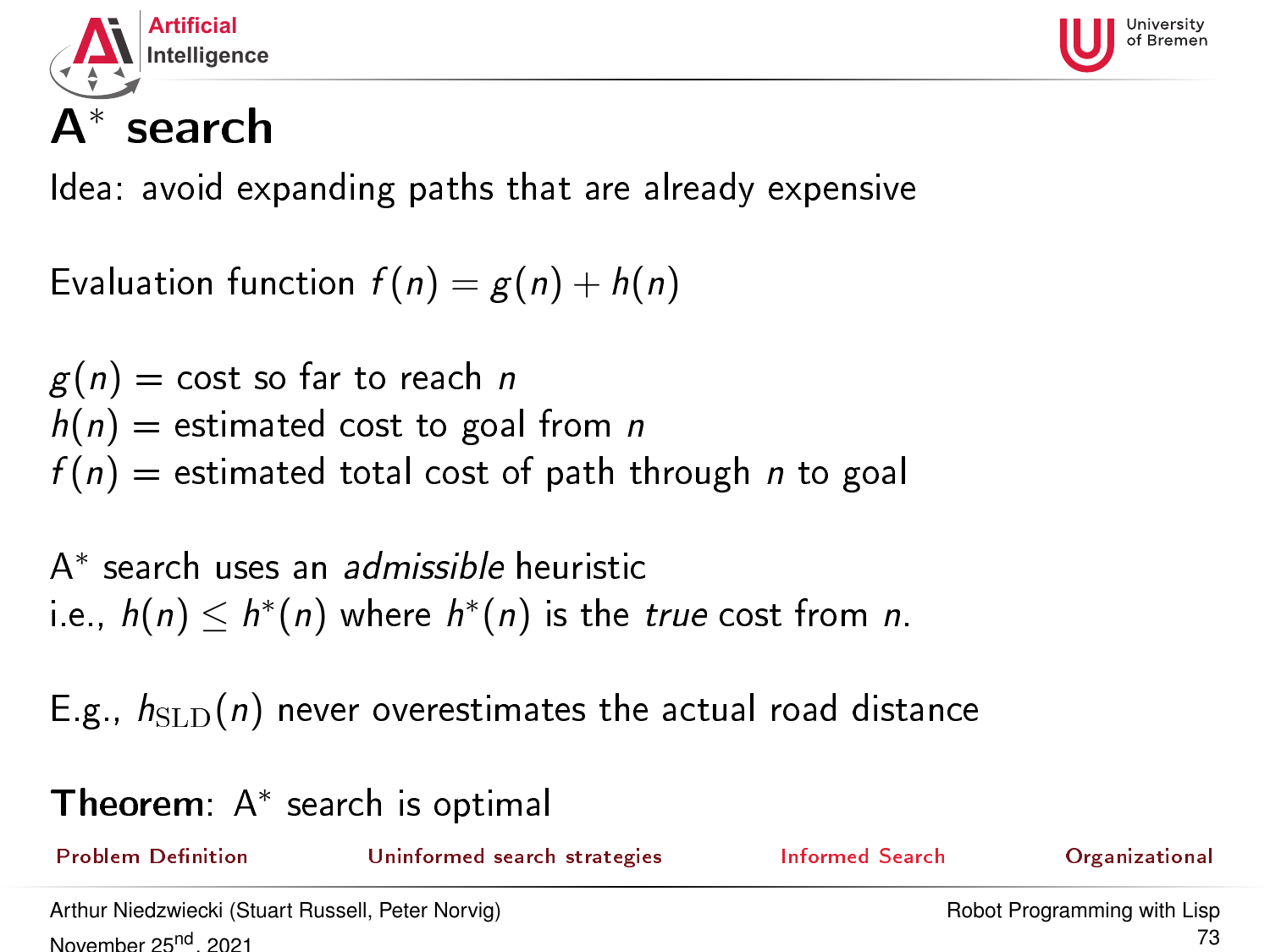



## A∗ search example



Problem Definition [Uninformed search strategies](#page-20-0) and informed Search [Organizational](#page-93-0)

Arthur Niedzwiecki (Stuart Russell, Peter Norvig) November 25<sup>nd</sup>, 2021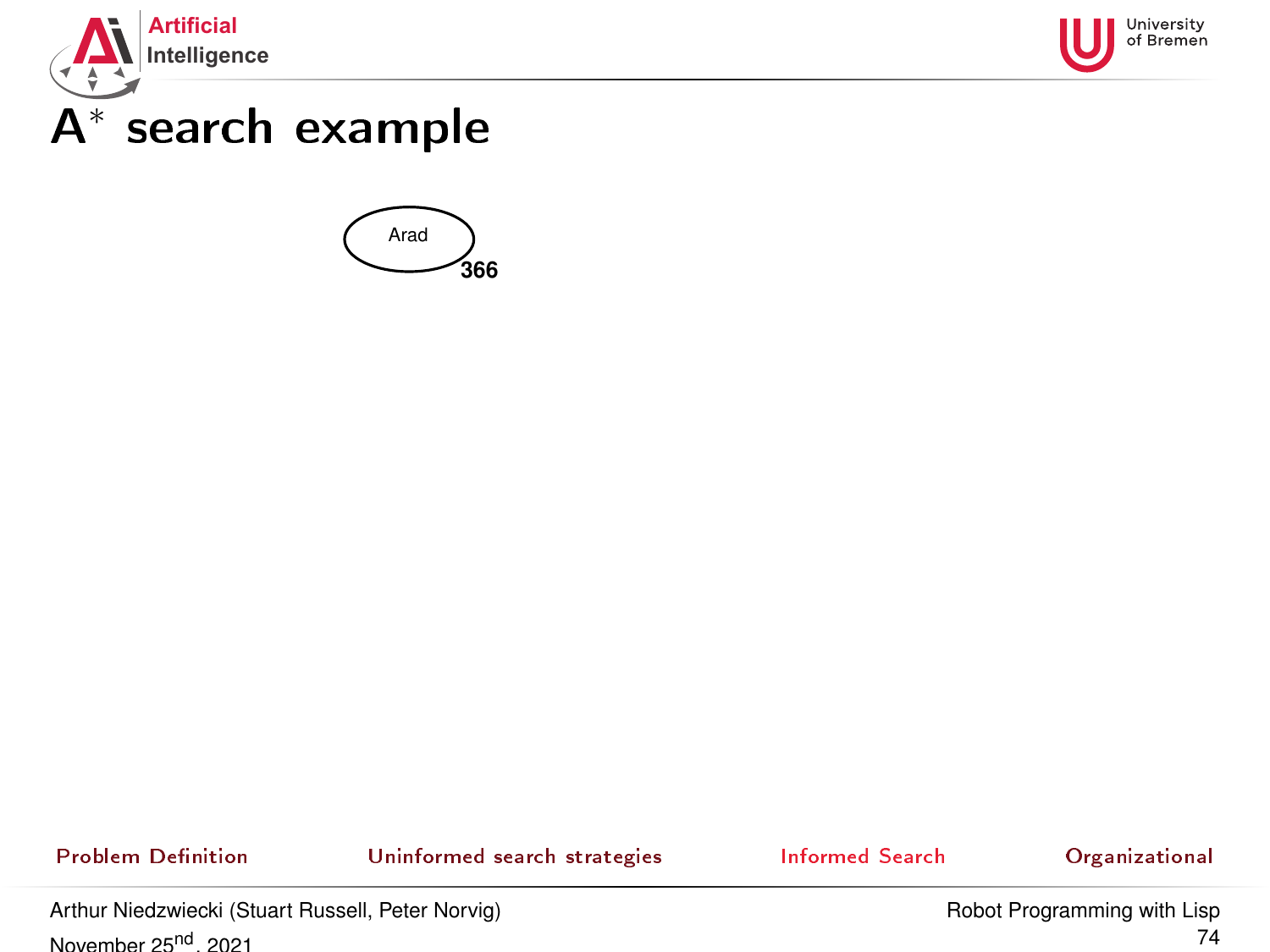



# A∗ search example [2]



Problem Definition **[Uninformed search strategies](#page-20-0)** [Informed Search](#page-62-0) [Organizational](#page-93-0)

Arthur Niedzwiecki (Stuart Russell, Peter Norvig) November 25<sup>nd</sup>, 2021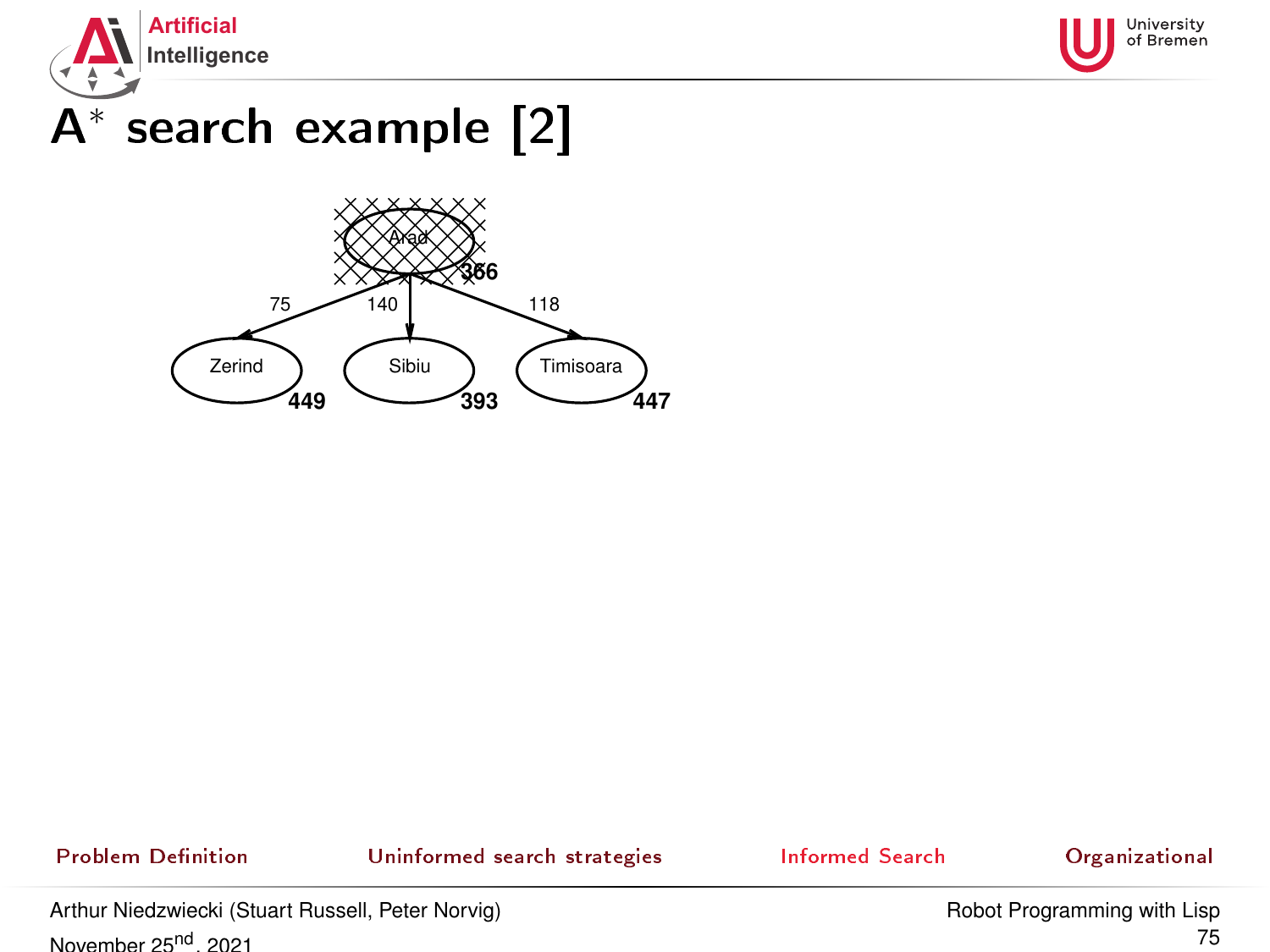



# A∗ search example [3]



Problem Definition **[Uninformed search strategies](#page-20-0)** [Informed Search](#page-62-0) [Organizational](#page-93-0)

Arthur Niedzwiecki (Stuart Russell, Peter Norvig) November 25<sup>nd</sup>, 2021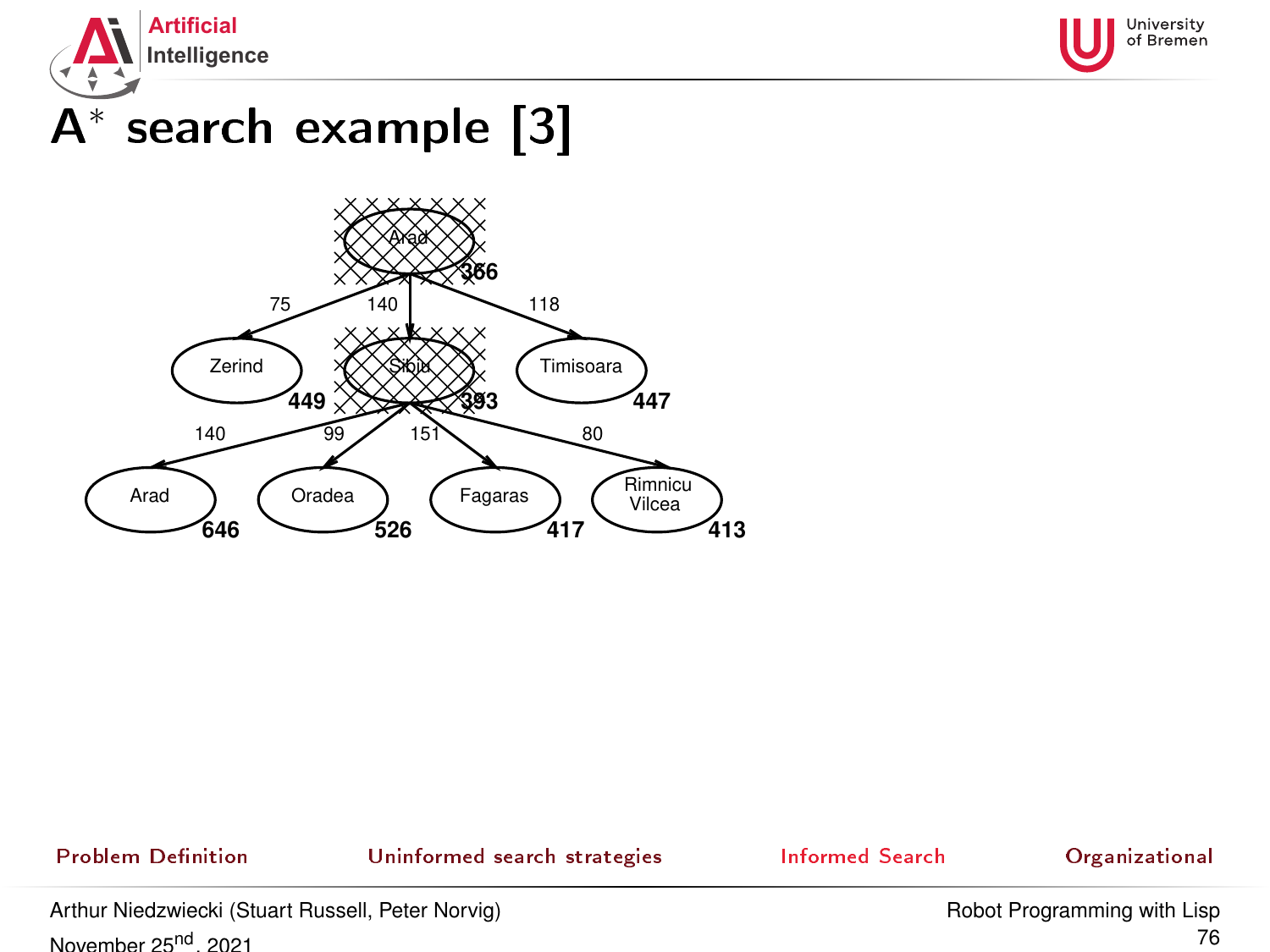



# A∗ search example [4]



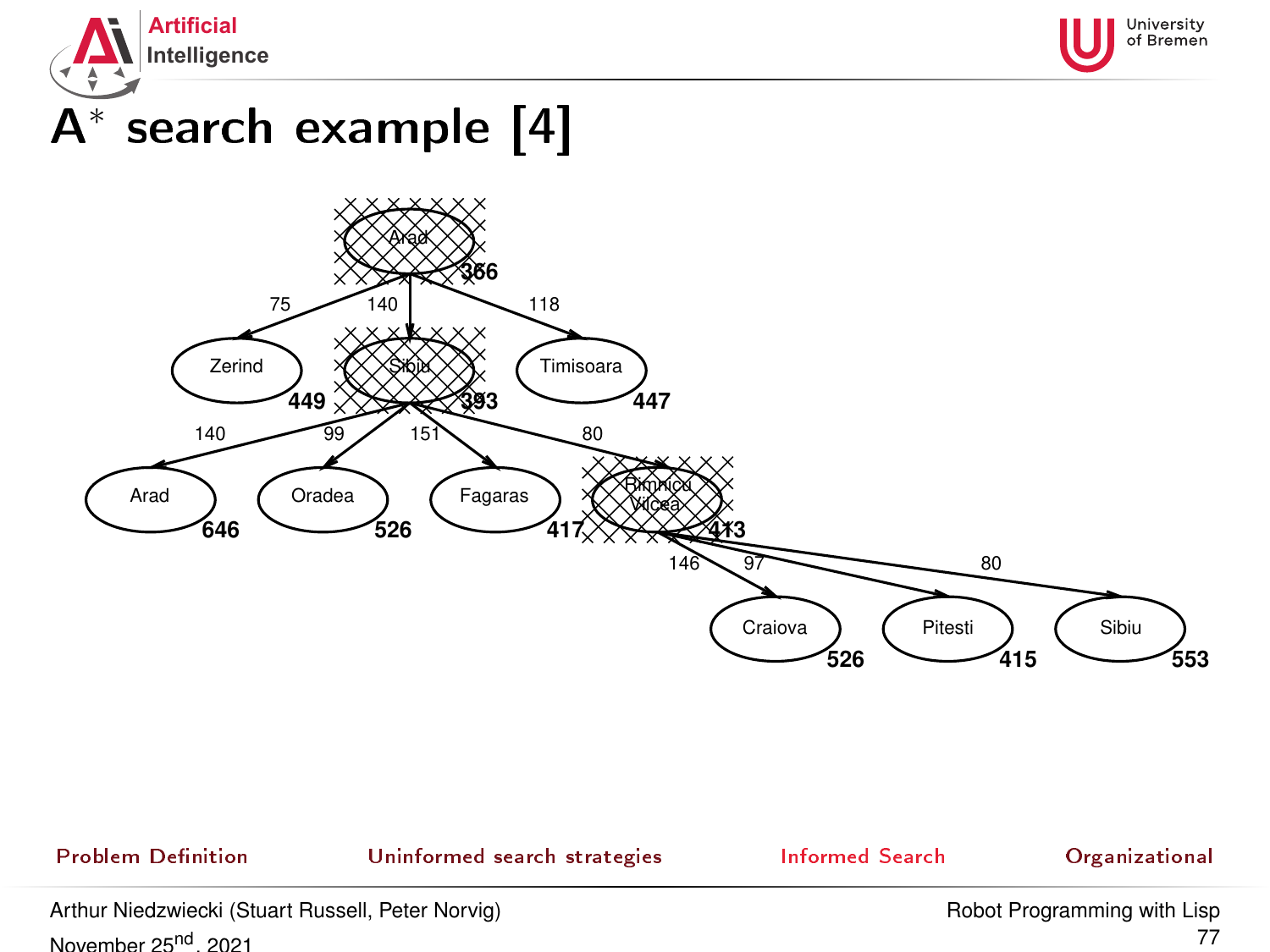



# A∗ search example [5]



November 25<sup>nd</sup>, 2021

78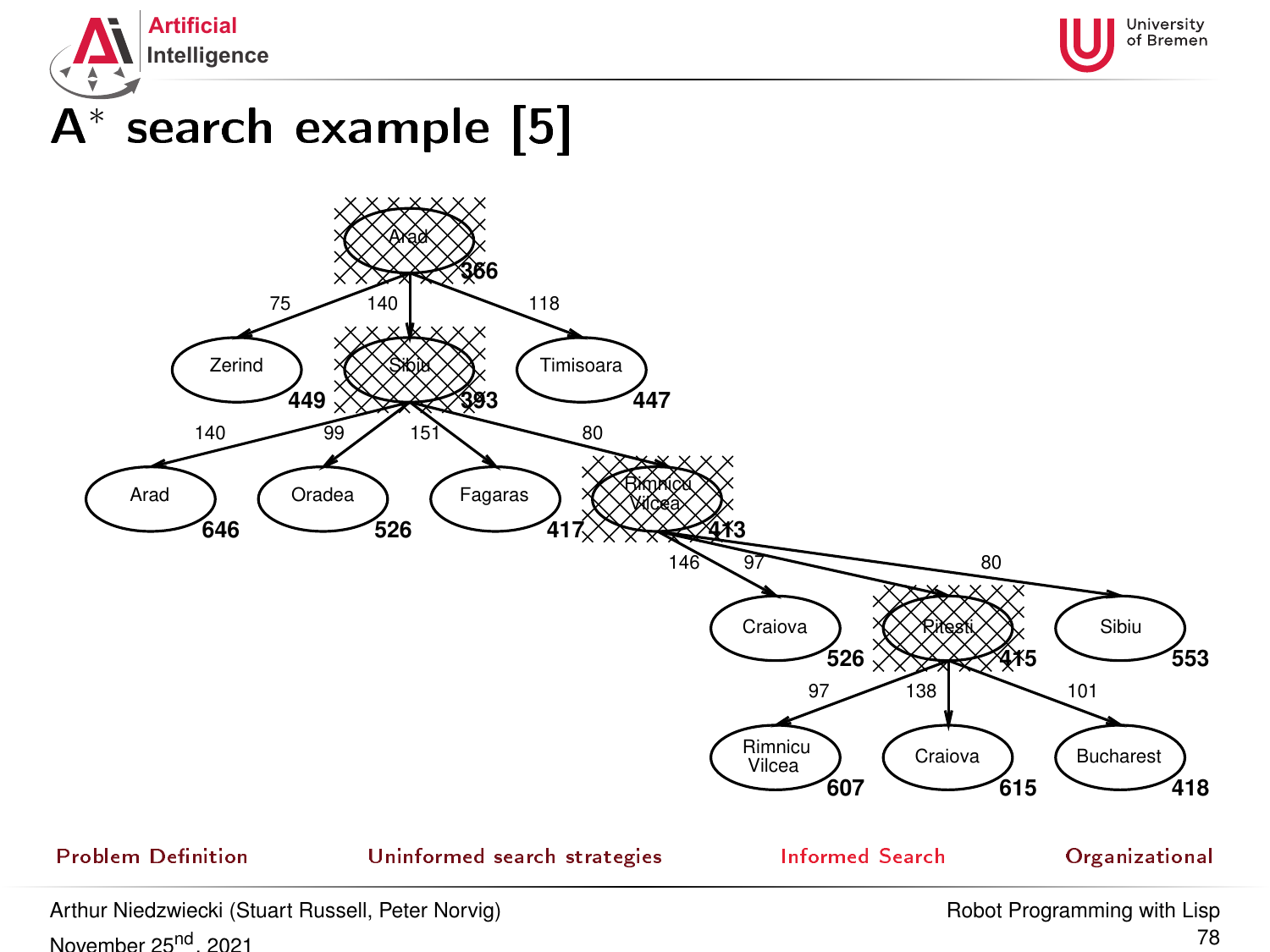



# A∗ search example [6]



November 25<sup>nd</sup>, 2021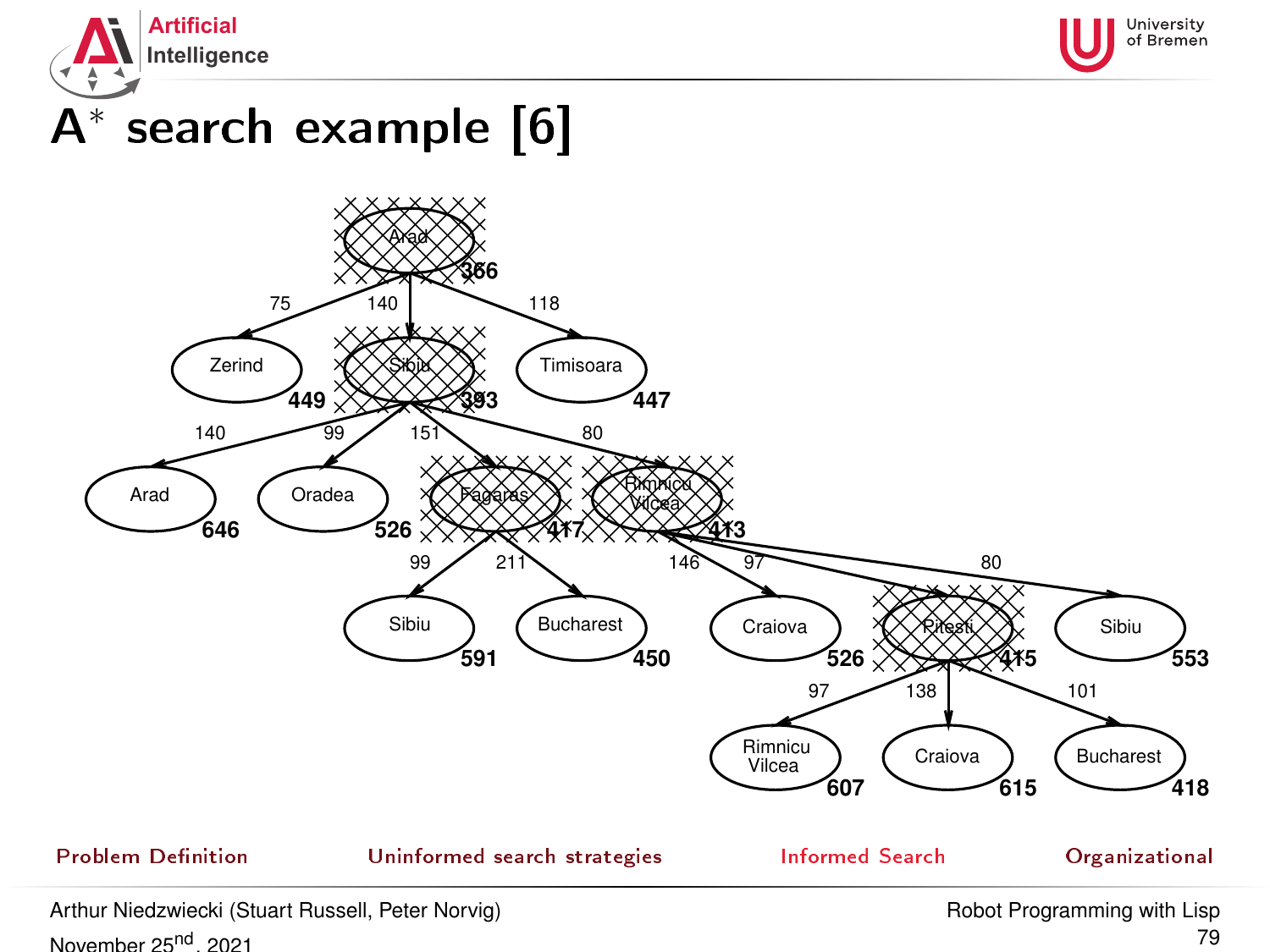



# Optimality of A<sup>∗</sup> (standard proof)

Suppose some suboptimal goal  $G_2$  has been generated and is in the queue. Let n be an unexpanded node on a shortest path to an optimal goal  $G_1$ .



Since  $f(G_2) > f(n)$ , A\* will never select  $G_2$  for expansion

Problem Definition **[Uninformed search strategies](#page-20-0)** [Informed Search](#page-62-0) [Organizational](#page-93-0) Arthur Niedzwiecki (Stuart Russell, Peter Norvig) November 25<sup>nd</sup>, 2021 [Robot Programming with Lisp](#page-0-0)  $80$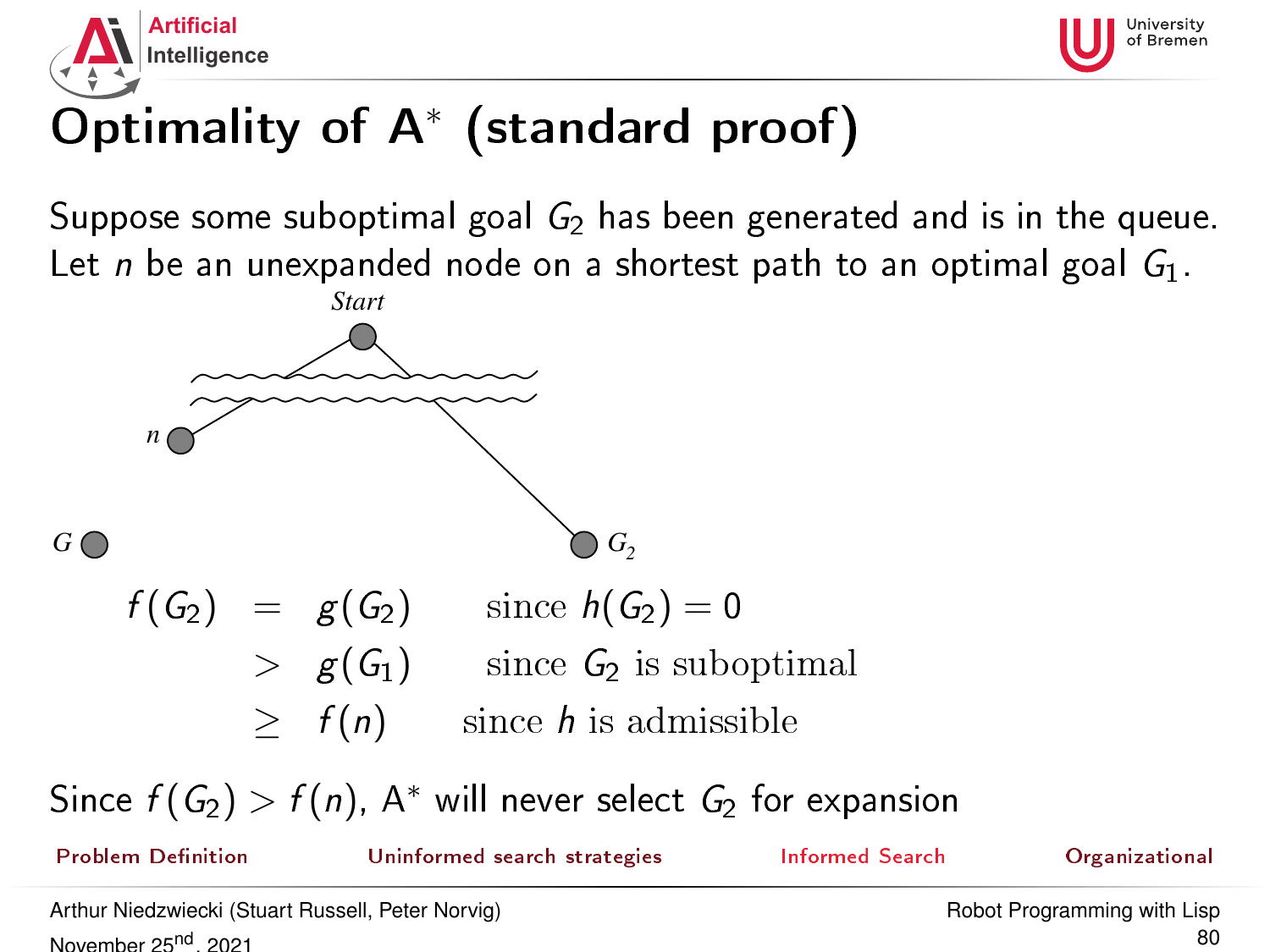



# Optimality of A<sup>∗</sup> (more useful)

Lemma:  $A^*$  expands nodes in order of increasing  $f$  value Gradually adds " $f$ -contours" of nodes (cf. breadth-first adds layers) Contour *i* has all nodes with  $f = f_i$ , where  $f_i < f_{i+1}$ 

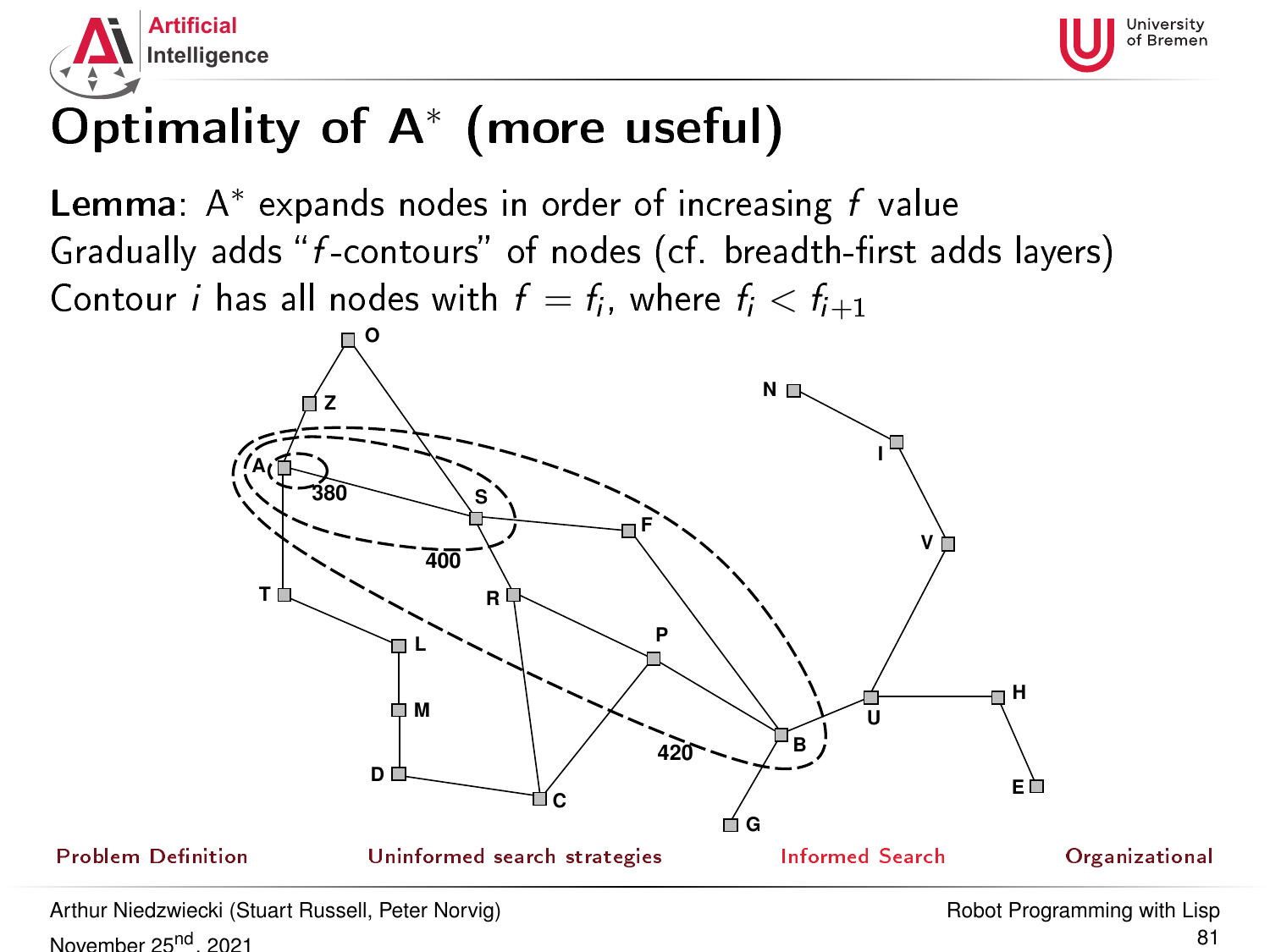



### Properties of A<sup>∗</sup>

Complete ? Time ? Space ? Optimal ?

Problem Definition **[Uninformed search strategies](#page-20-0)** [Informed Search](#page-62-0) [Organizational](#page-93-0)

Arthur Niedzwiecki (Stuart Russell, Peter Norvig) November 25<sup>nd</sup>, 2021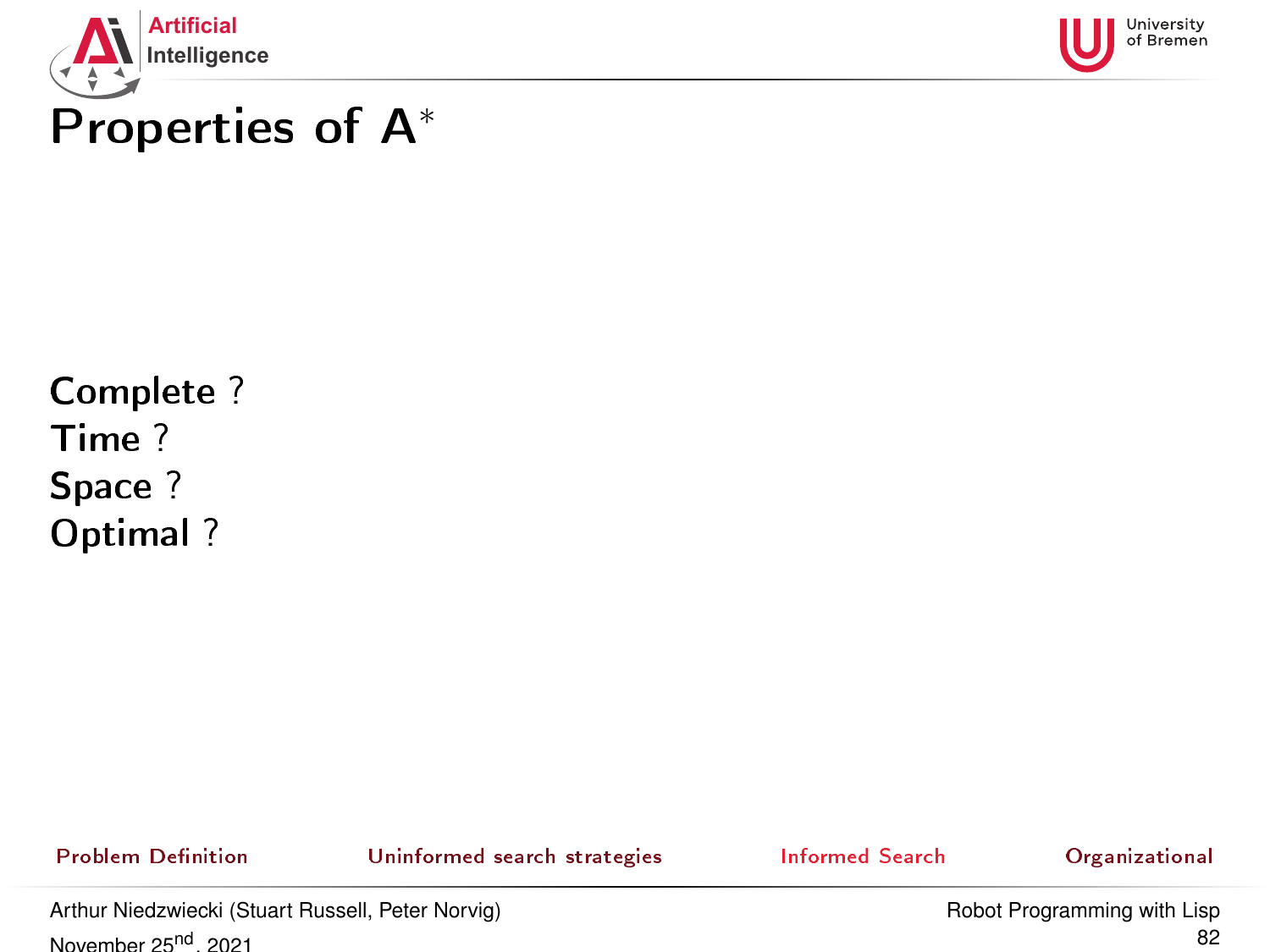



# Properties of A<sup>∗</sup>

**Complete**: Yes, unless there are infinitely many nodes with  $f \leq f(G)$ **Time:** Exponential in [relative error in  $h \times$  length of soln.] Space: Keeps all nodes in memory **Optimal**: Yes — cannot expand  $f_{i+1}$  until  $f_i$  is finished

Problem Definition **[Uninformed search strategies](#page-20-0)** [Informed Search](#page-62-0) [Organizational](#page-93-0)

Arthur Niedzwiecki (Stuart Russell, Peter Norvig) November 25<sup>nd</sup>, 2021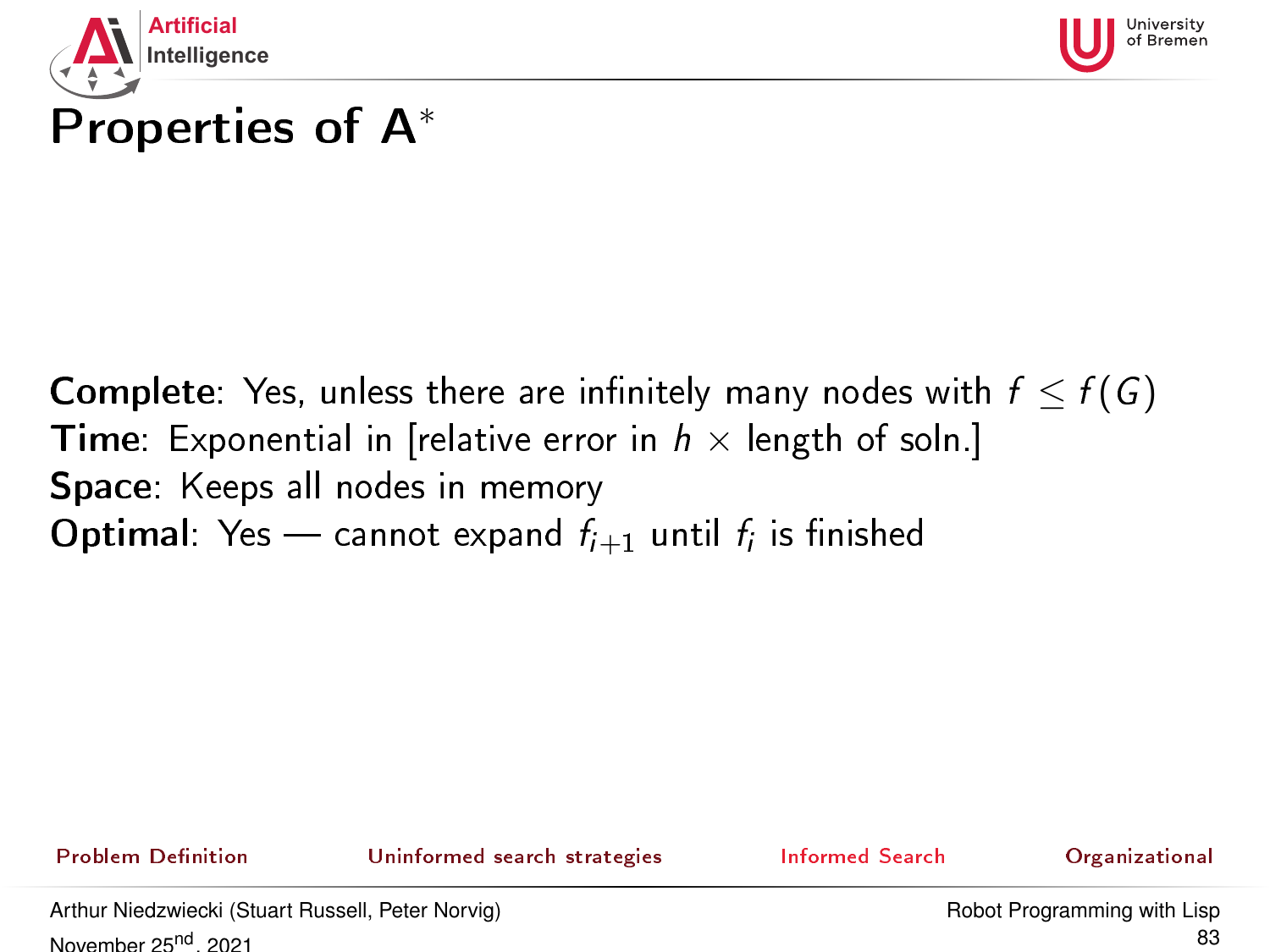<span id="page-83-0"></span>



# Admissible heuristics

E.g., for the 8-puzzle:

 $h_1(n)$  = number of misplaced tiles

 $h_2(n) =$  total Manhattan distance

(i.e., no. of squares from desired location of each tile)



**Start State Goal State**





Problem Definition **[Uninformed search strategies](#page-20-0)** [Informed Search](#page-62-0) [Organizational](#page-93-0)



Arthur Niedzwiecki (Stuart Russell, Peter Norvig) November 25<sup>nd</sup>, 2021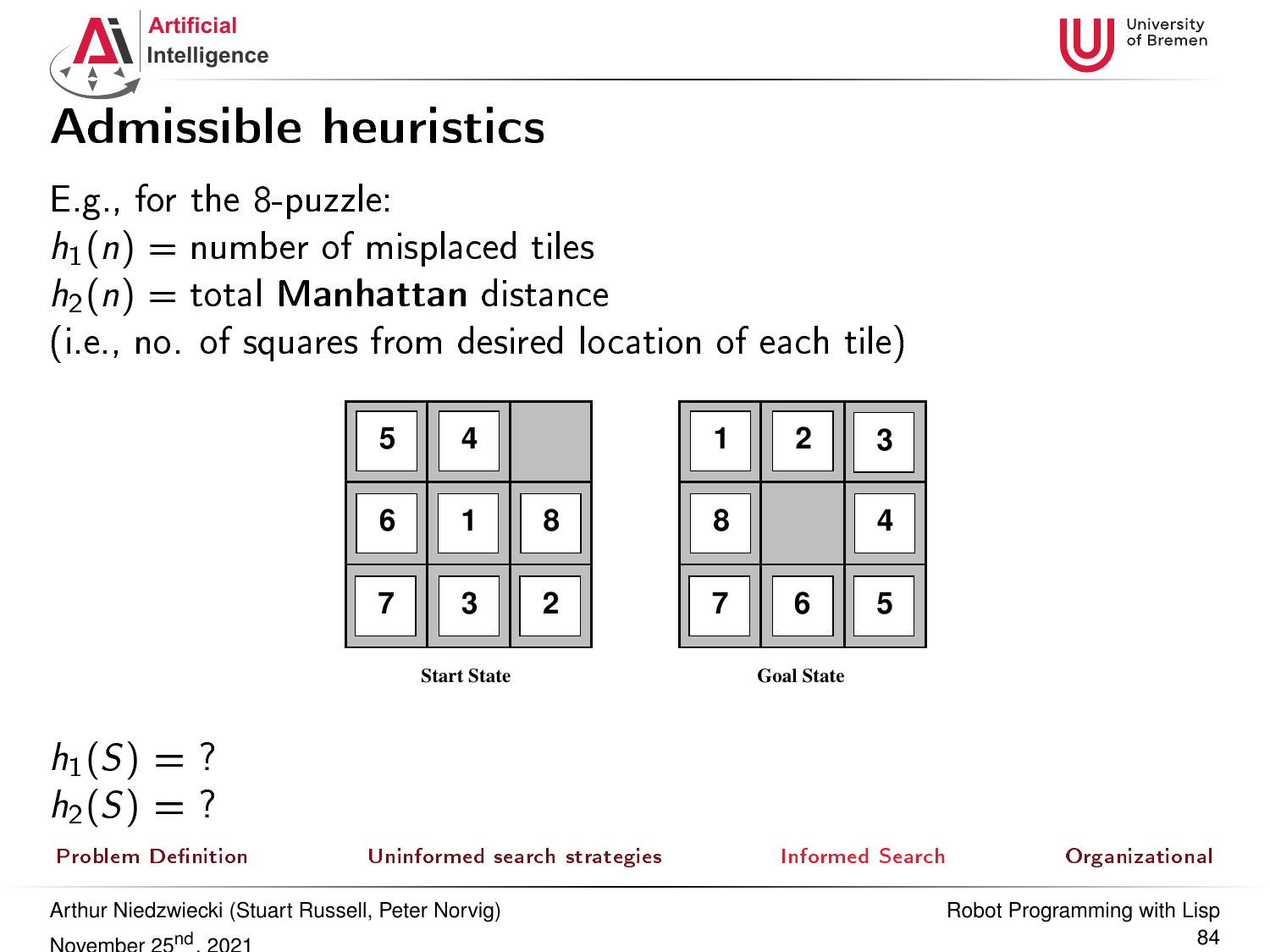



## Admissible heuristics

E.g., for the 8-puzzle:

 $h_1(n)$  = number of misplaced tiles

 $h_2(n)$  = total Manhattan distance

(i.e., no. of squares from desired location of each tile)



**Start State Goal State**



$$
h_1(S) = 7
$$
  
 
$$
h_2(S) = 2+3+3+2+4+2+0+2 = 18
$$

Problem Definition **[Uninformed search strategies](#page-20-0)** [Informed Search](#page-62-0) [Organizational](#page-93-0)



Arthur Niedzwiecki (Stuart Russell, Peter Norvig) November 25<sup>nd</sup>, 2021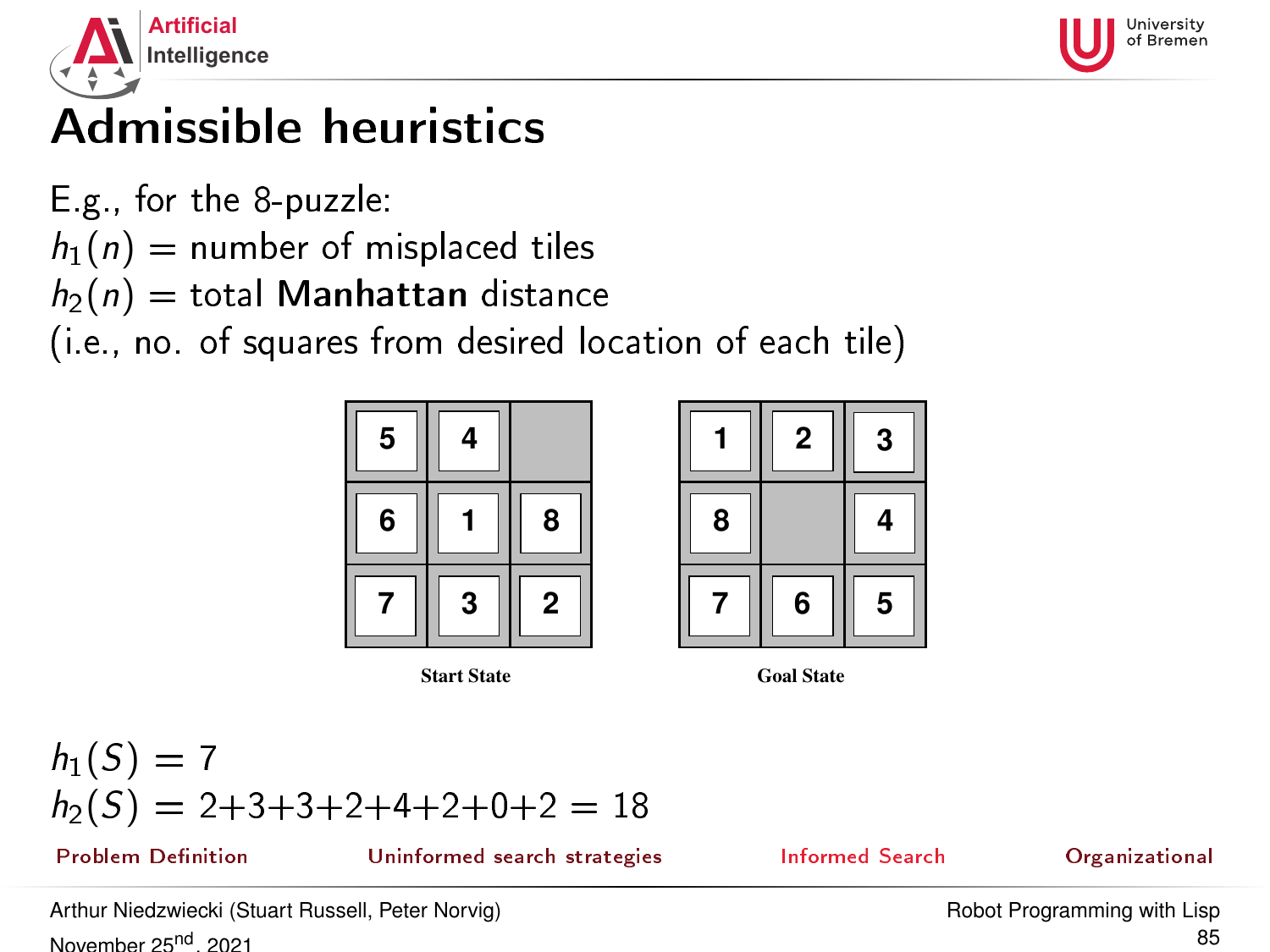



If  $h_2(n) \geq h_1(n)$  for all n (both admissible) then  $h_2$  dominates  $h_1$  and is better for search

Typical search costs:

$$
d = 14
$$
IDS = 3,473,941 nodes  
\n
$$
A^*(h_1) = 539 \text{ nodes}
$$
  
\n
$$
A^*(h_2) = 113 \text{ nodes}
$$
  
\n
$$
d = 24
$$
IDS = too many nodes  
\n
$$
A^*(h_1) = 39,135 \text{ nodes}
$$
  
\n
$$
A^*(h_2) = 1,641 \text{ nodes}
$$

Problem Definition **[Uninformed search strategies](#page-20-0)** [Informed Search](#page-62-0) [Organizational](#page-93-0)

Arthur Niedzwiecki (Stuart Russell, Peter Norvig) November 25<sup>nd</sup>, 2021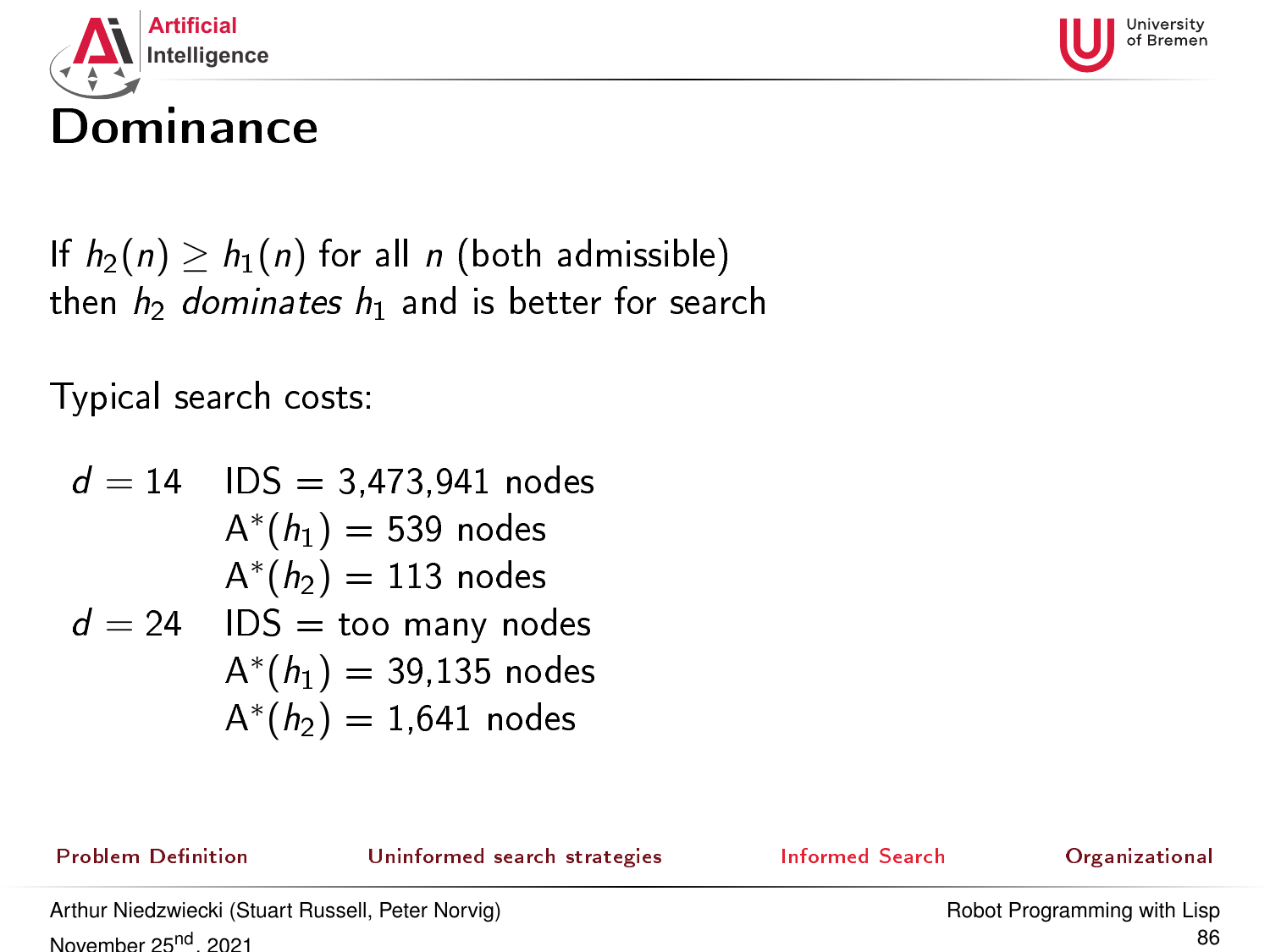



### Relaxed problems

Admissible heuristics can be derived from the exact solution cost of a *relaxed* version of the problem

If the rules of the 8-puzzle are relaxed so that a tile can move anywhere, then  $h_1(n)$  gives the shortest solution

If the rules are relaxed so that a tile can move to any adjacent square, then  $h_2(n)$  gives the shortest solution

Key point: the optimal solution cost of a relaxed problem is no greater than the optimal solution cost of the real problem

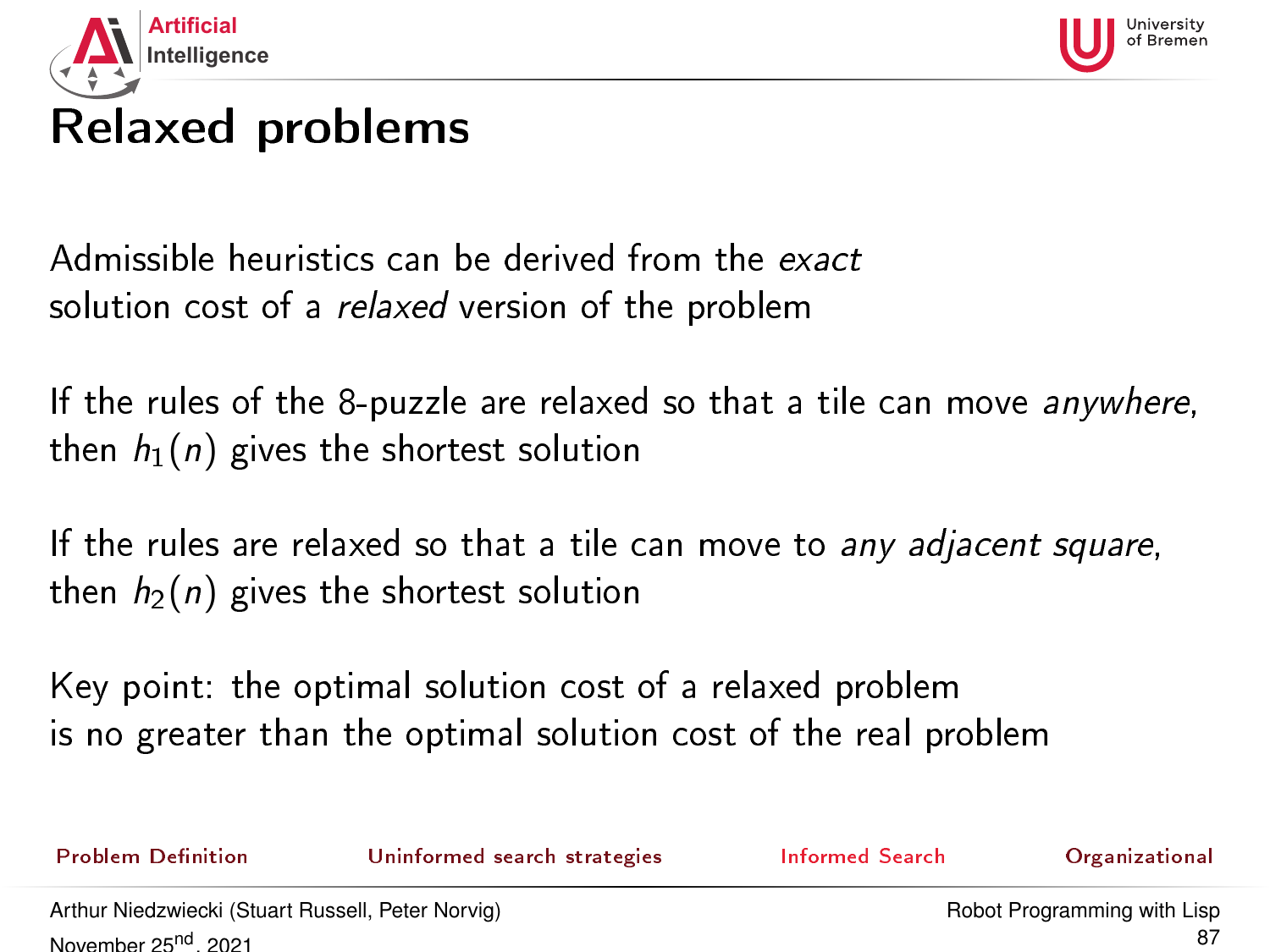



### Example: Travelling Salesperson Problem

Find the shortest tour that visits each city exactly once



Minimum spanning tree heuristic can be computed in  $O(n^2)$ and is a lower bound on the shortest (open) tour.

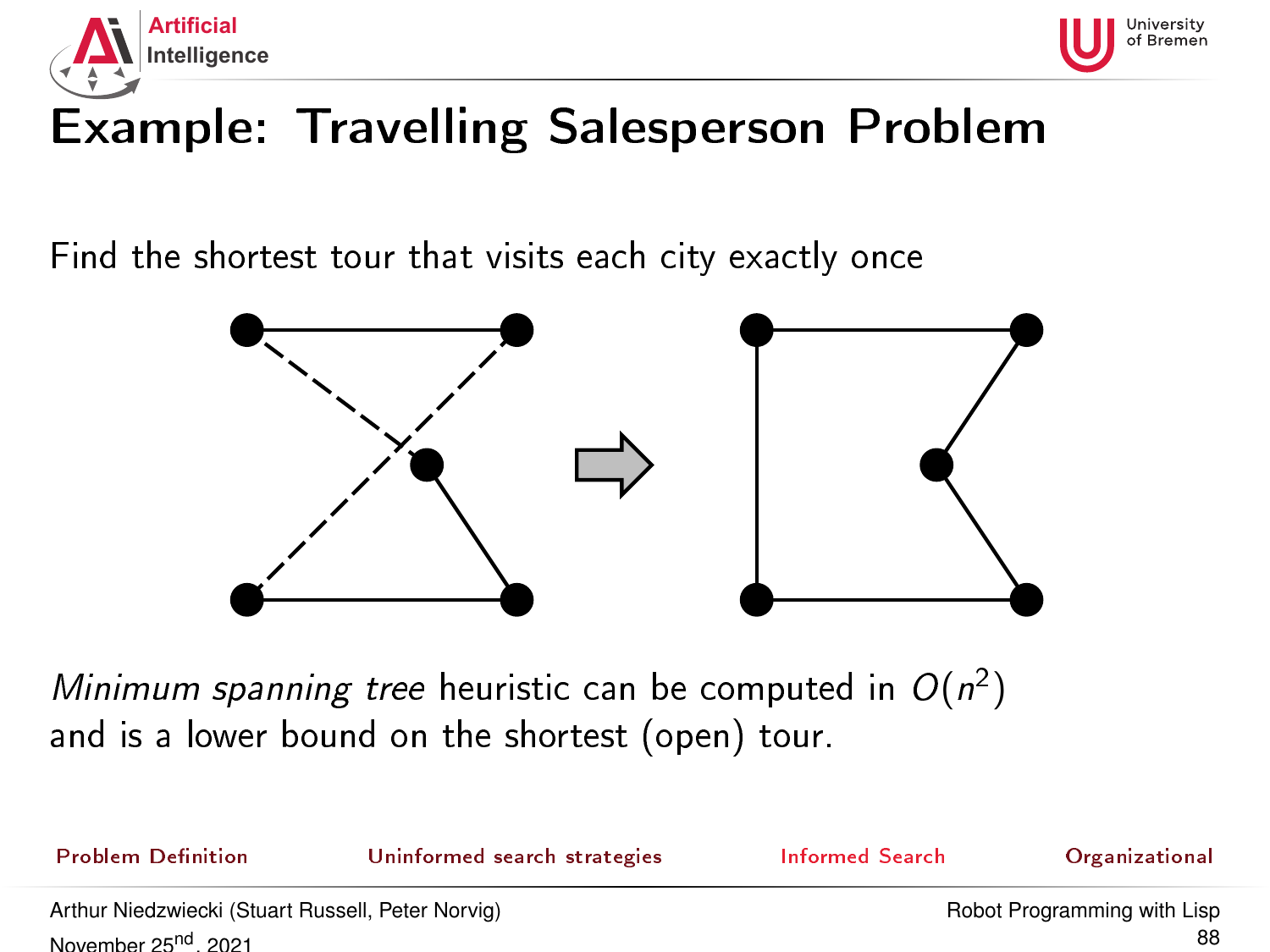



### Example: *n*-queens

### Put *n* queens on an  $n \times n$  board with no two queens on the same row, column, or diagonal



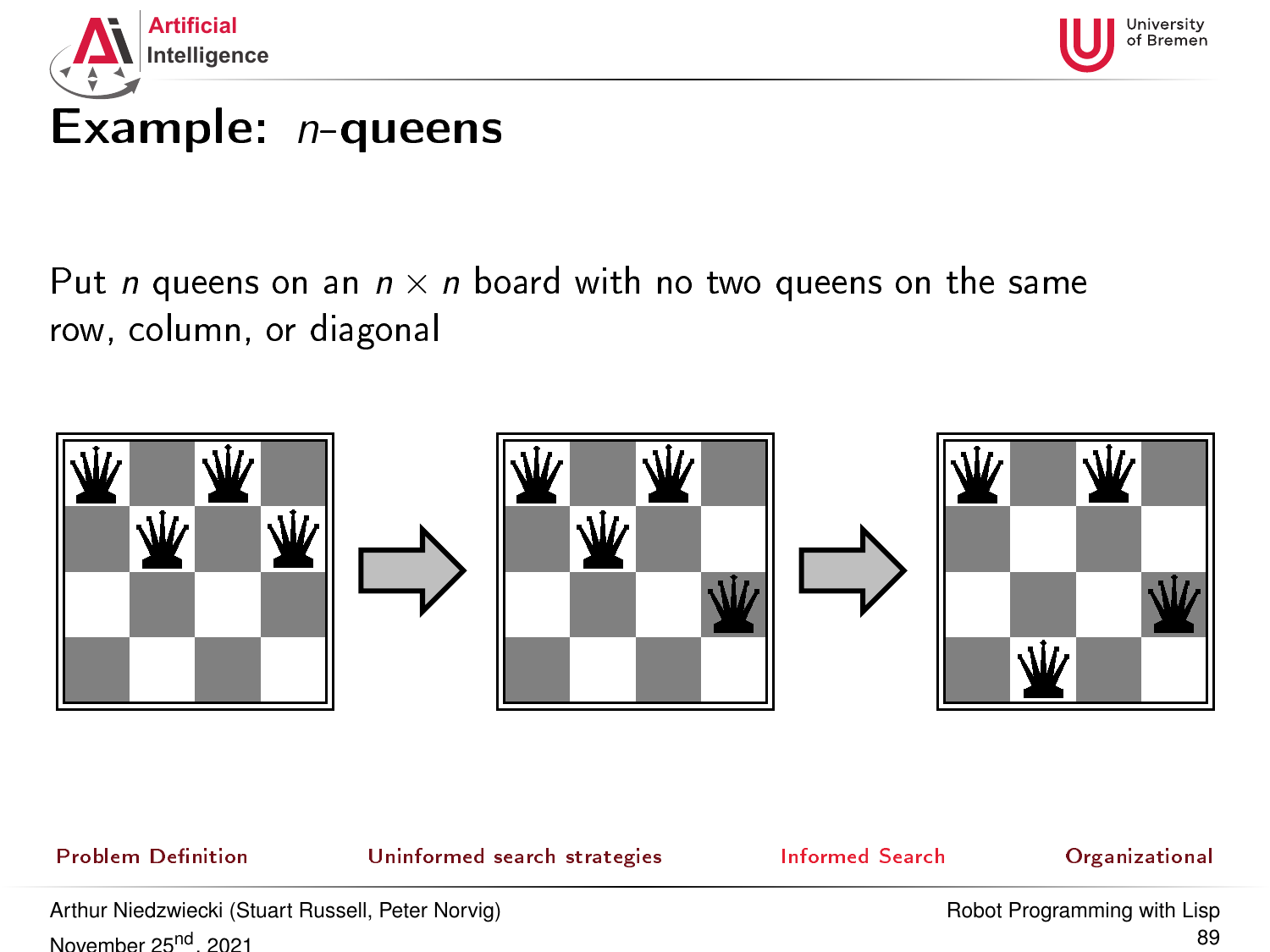<span id="page-89-0"></span>



# Hill-climbing (or gradient ascent/descent)

Like climbing Everest in thick fog with amnesia

```
function Hill-Climbing (problem) returns a solution state
   inputs: problem, a problem
   local variables: current, a node
                    next, a node
   current ← Make-Node(Initial-State[problem])
   loop do
        next \leftarrow a highest-valued successor of current
        if Value[next] < Value[current] then return current
        current \leftarrow nextend
```
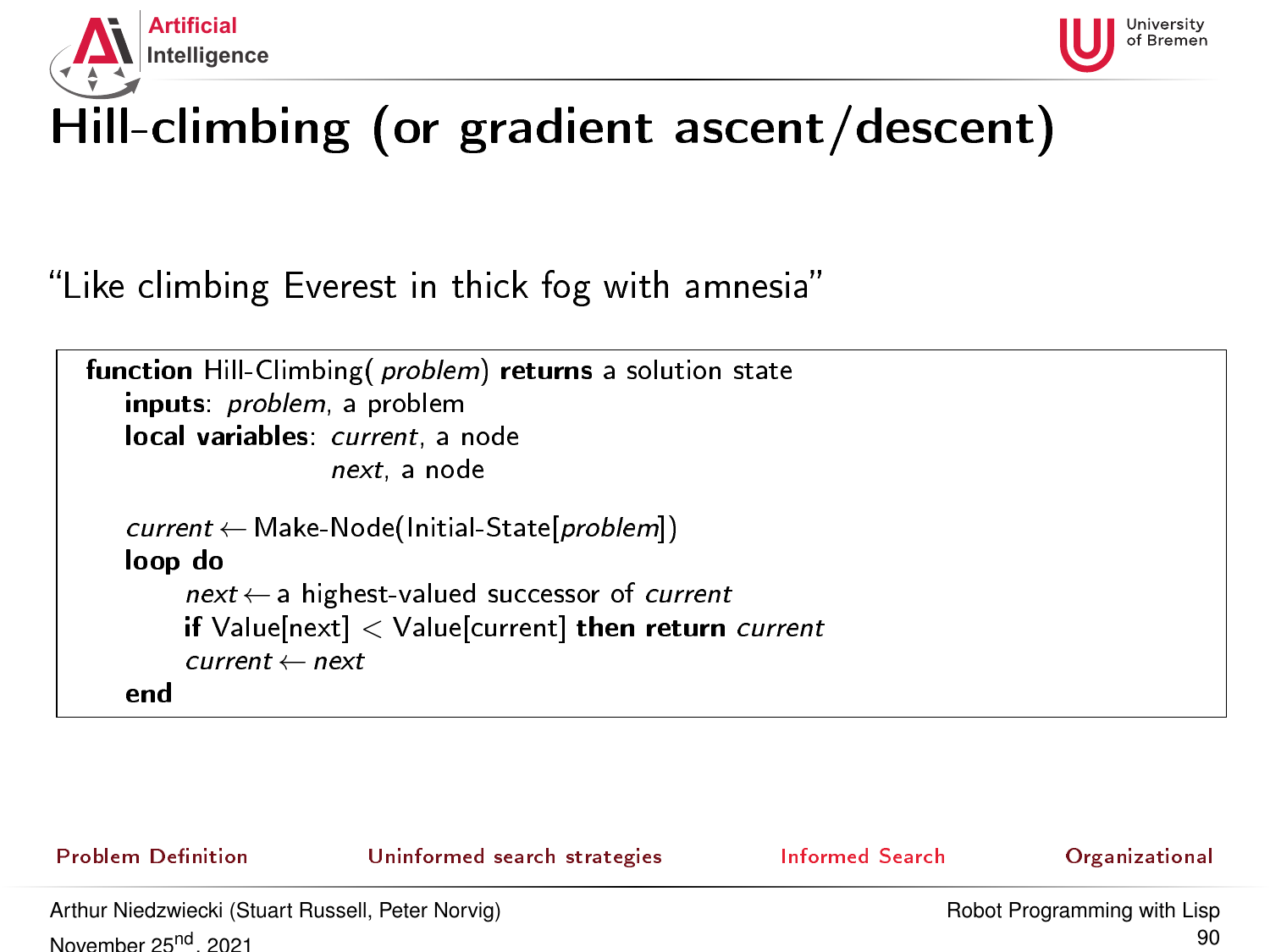



### Problem: depending on initial state, can get stuck on local maxima



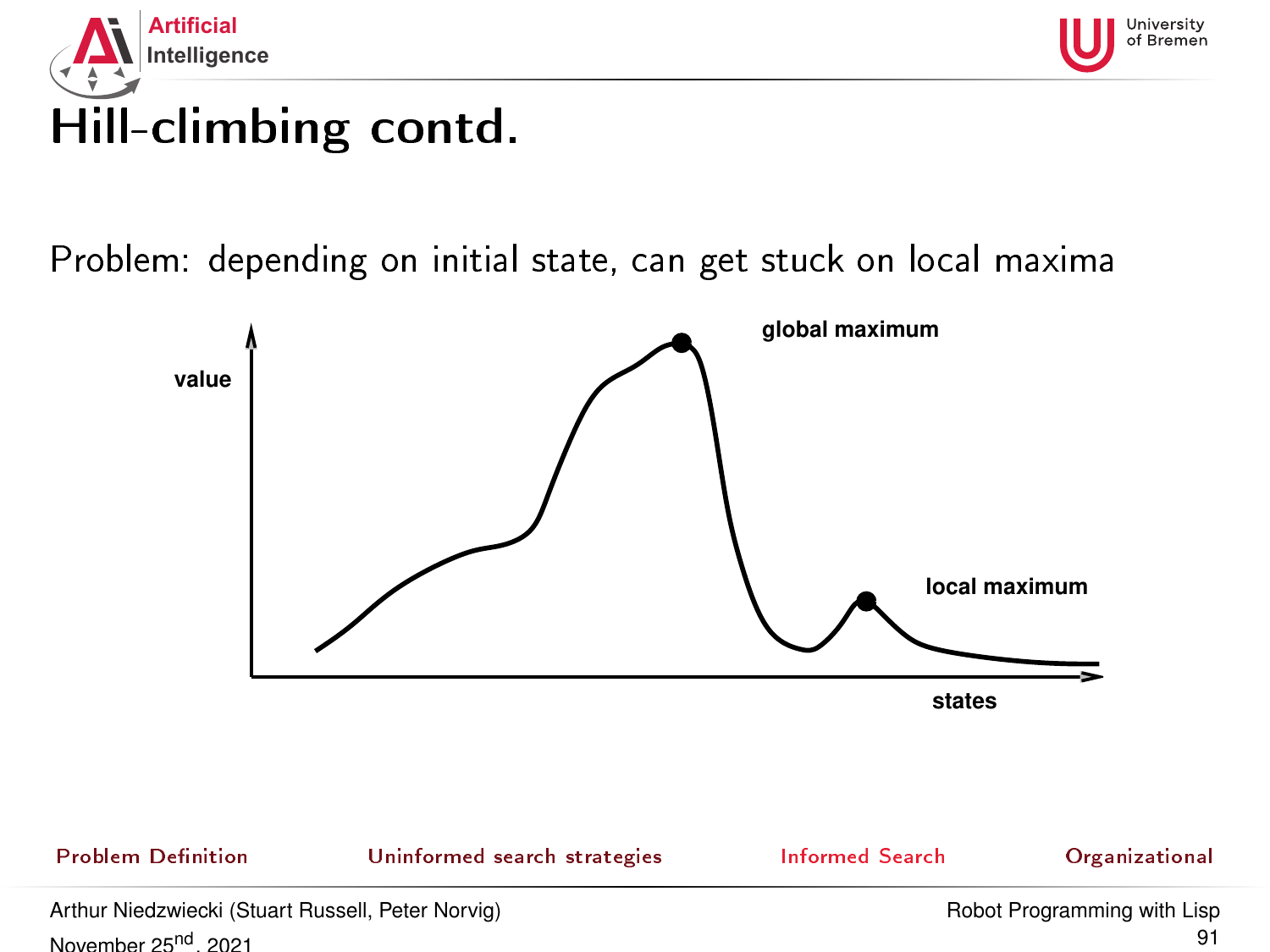<span id="page-91-0"></span>



### Simulated annealing

Idea: escape local maxima by allowing some "bad" moves but gradually decrease their size and frequency

```
function Simulated-Annealing (problem, schedule) returns a solution state
     inputs: problem, a problem
              schedule, a mapping from time to "temperature"
     local variables: current, a node
                        next, a node
                       T, a "temperature" controlling the probability of downward
  steps
      current ← Make-Node(Initial-State[problem])
     for t \leftarrow 1 to \infty do
           T \leftarrow schedule[t]
           if T=0 then return current
           next \leftarrow a randomly selected successor of current
           \Delta E \leftarrow Value[next] – Value[current]
           if \Delta E > 0 then current \leftarrow next
           else \textit{current} \leftarrow \textit{next} only with probability e^{\Delta E/T}Uninformed search strategiesInformed SearchOrganizational
```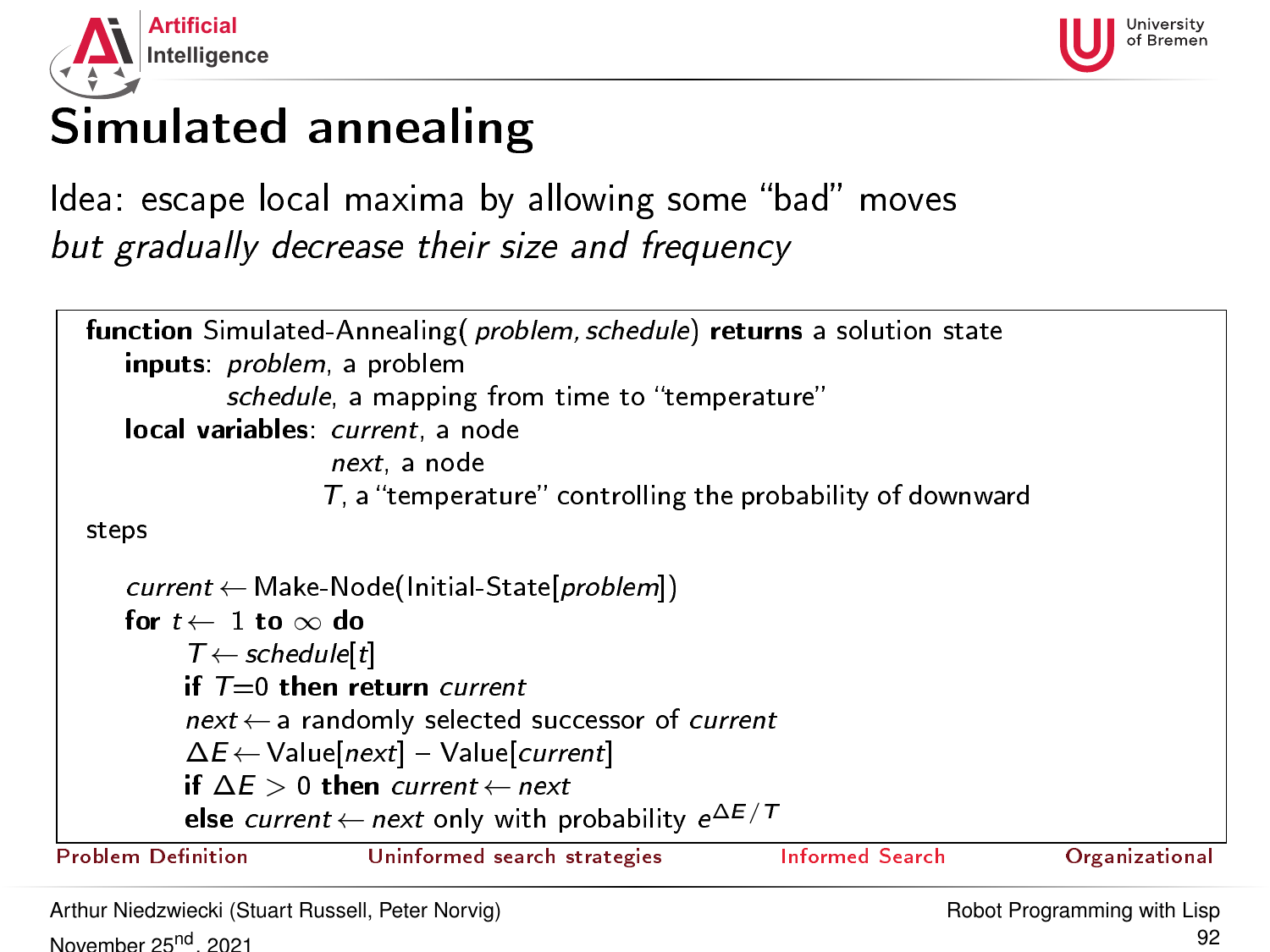



# Properties of simulated annealing

At fixed "temperature"  $T$ , state occupation probability reaches Boltzman distribution:

$$
p(x) = \alpha e^{\frac{E(x)}{kT}}
$$

T decreased slowly enough  $\implies$  always reach best state.

Is this necessarily an interesting guarantee?

Devised by Metropolis et al., 1953, for physical process modelling Widely used in VLSI layout, airline scheduling, etc.

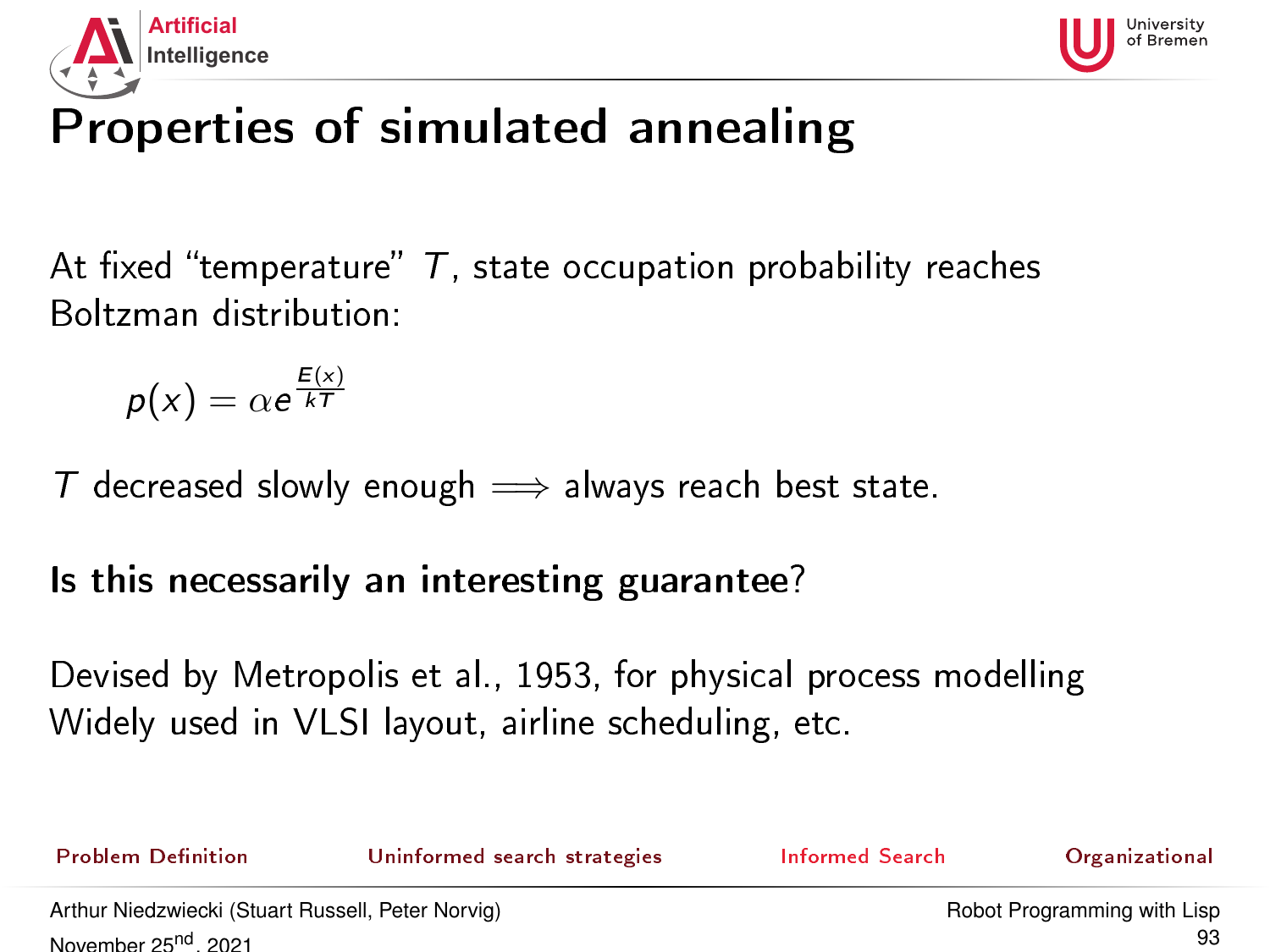<span id="page-93-0"></span>



# Contents

Problem Definition

[Uninformed search strategies](#page-20-0)

[BFS](#page-22-0)

[Uniform-Cost](#page-29-0)

[DFS](#page-35-0)

[Depth-Limited](#page-50-0)

[Iterative Deepening](#page-51-0)

[Informed Search](#page-62-0)

[Greedy](#page-65-0)

[A\\*](#page-72-0)

[Heuristics](#page-83-0)

[Hill-climbing aka gradient ascent/descent](#page-89-0) [Simulated annealing](#page-91-0)

### [Organizational](#page-93-0)

| Arthur Niedzwiecki (Stuart Russell, Peter Norvic) |                              |                 | Robot Programming with Lien |  |
|---------------------------------------------------|------------------------------|-----------------|-----------------------------|--|
| <b>Problem Definition</b>                         | Uninformed search strategies | Informed Search | <b>Organizational</b>       |  |
| Organizational                                    |                              |                 |                             |  |

aluari Nusse November 25<sup>nd</sup>, 2021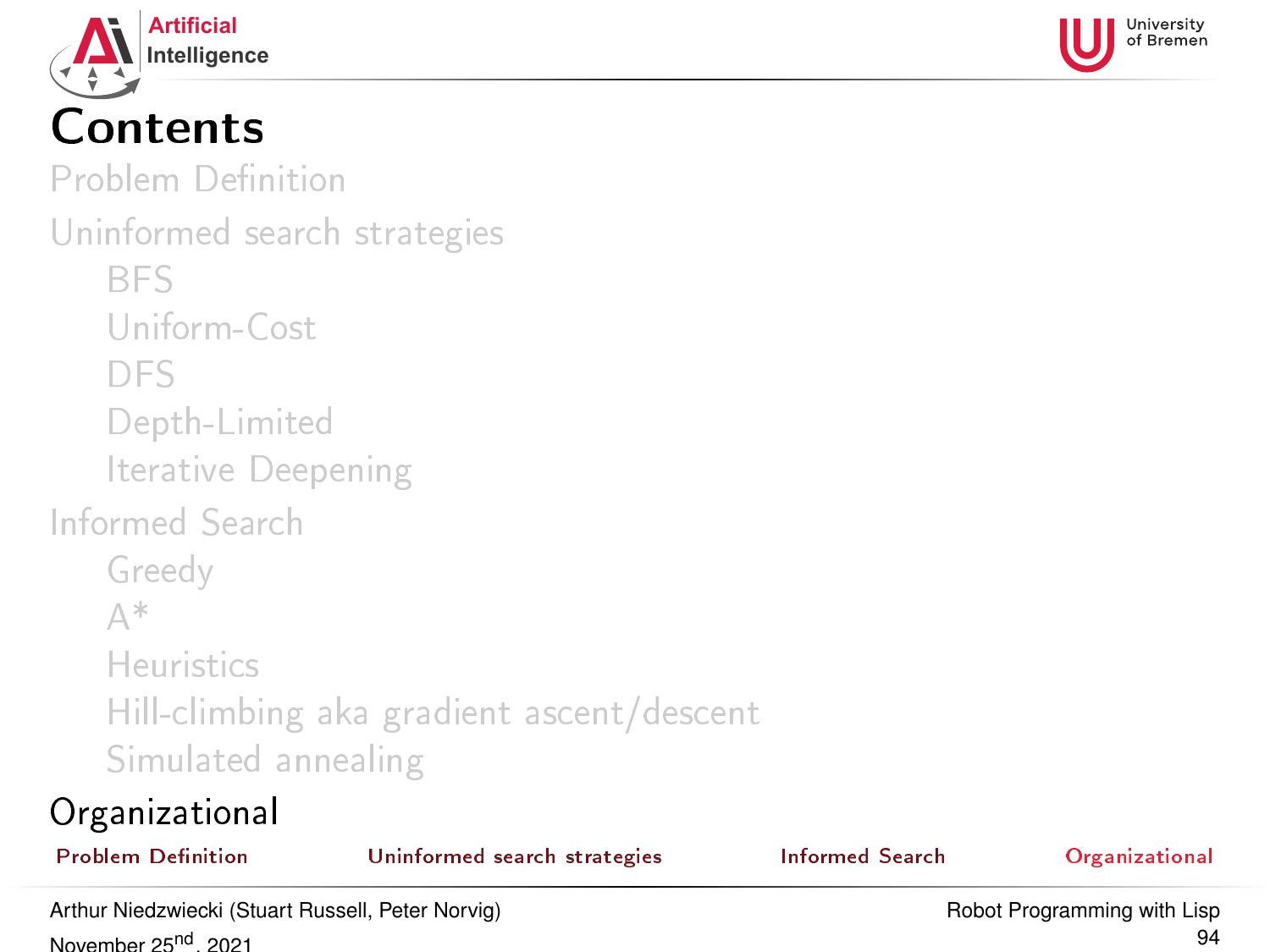<span id="page-94-0"></span>



• MIT online course on AI (available for free):

https://ocw.mit.edu/courses/electrical-engineering-and-computer-science/6-034-artificial-intelligence-s

• Original version of these slides used at Berkeley by Russel in his AI course, based on the AI book of Norvig and Russel:

<http://aima.eecs.berkeley.edu/slides-pdf/>

Problem Definition **[Uninformed search strategies](#page-20-0)** [Informed Search](#page-62-0) [Organizational](#page-93-0)

Arthur Niedzwiecki (Stuart Russell, Peter Norvig) November 25<sup>nd</sup>, 2021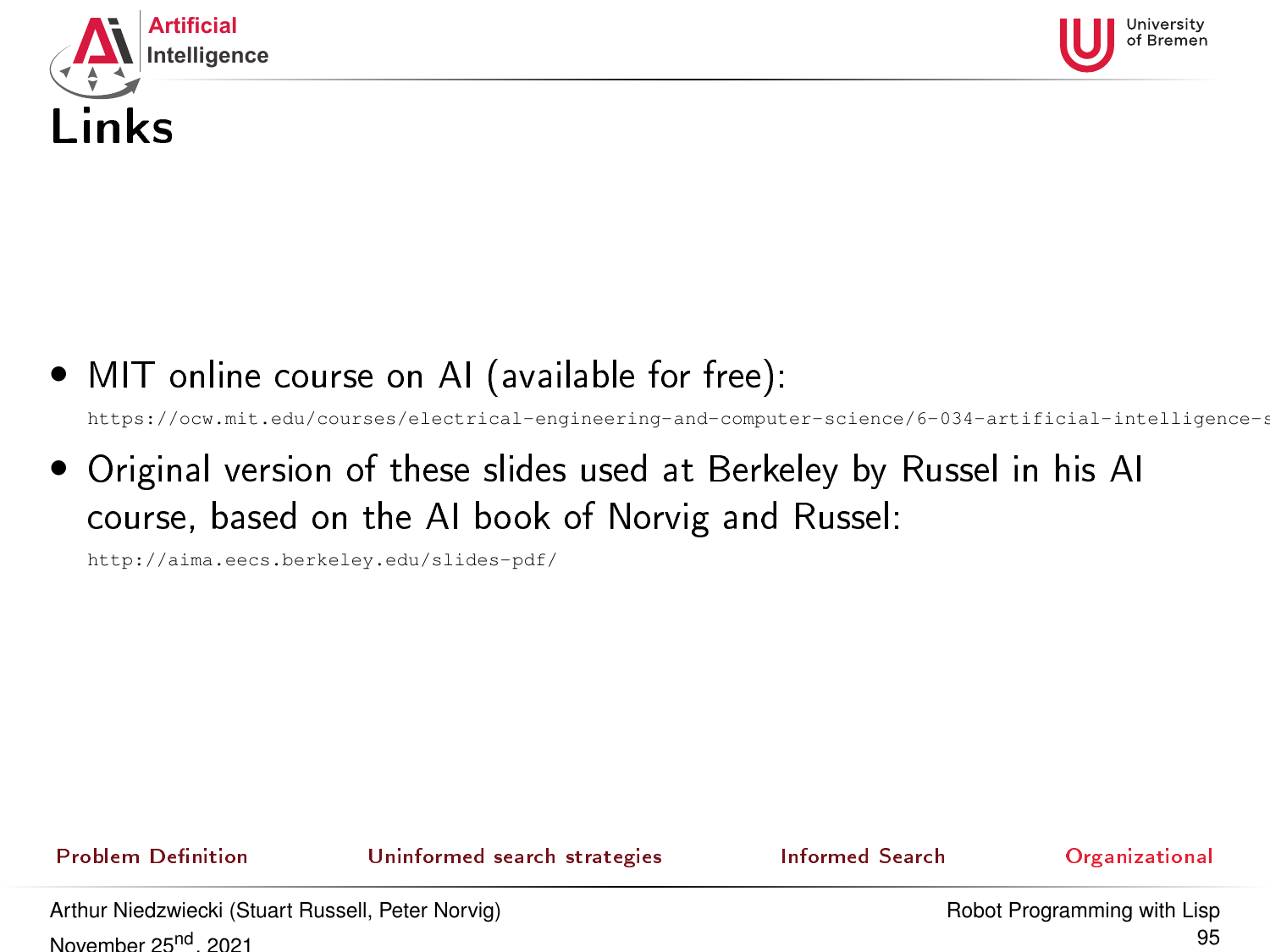<span id="page-95-0"></span>



# Info Summary

- Assignment code: REPO/assignment 5/src/\*.lisp
- Assignment points: 8 points
- Assignment due: 01.12, Wednesday, 23:59 AM German time
- Next class: 02.12, 14:15
- Next class topic: introduction to ROS. (Make sure your ROS and roslisp repl are working.)

Problem Definition **[Uninformed search strategies](#page-20-0)** [Informed Search](#page-62-0) [Organizational](#page-93-0)

Arthur Niedzwiecki (Stuart Russell, Peter Norvig) November 25<sup>nd</sup>, 2021